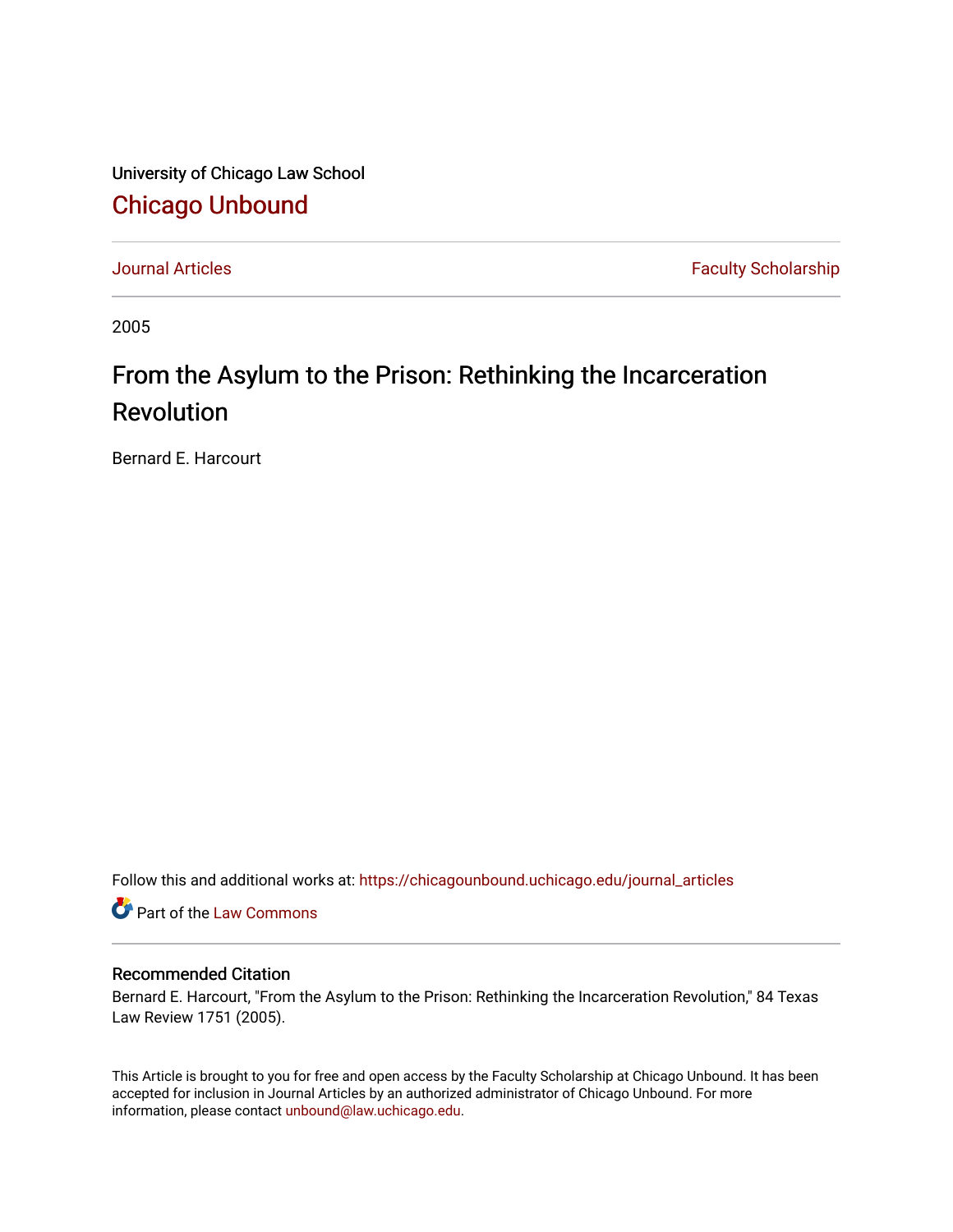## From the Asylum to the Prison: Rethinking the Incarceration Revolution

## Bernard E. Harcourt<sup>\*</sup>

*The incarceration revolution of the late twentieth century fueled ongoing research on the relationship between rates of incarceration and crime, unemployment, education, and other social indicators. In this research, the variable intended to capture the level of confinement in society was conceptualized and measured as the rate of incarceration in state and federal prisons and county jails. This, however, fails to take account of other equally important forms of confinement, especially commitment to mental hospitals and asylums.*

*When the data on mental hospitalization rates are combined with the data on imprisonment rates for the period 1928 through 2000, the incarceration revolution of the late twentieth century barely reaches the level of aggregated institutionalization that the United States experienced at mid-century. The highest rate of aggregated institutionalization during the entire period occurred in 1955 when almost 640 persons per 100,000 adults over age 15 were institutionalized in asylums, mental hospitals, and state and federal prisons.*

*Equally surprising, the trend for aggregated institutionalization reflects a mirror image of the national homicide rate during the period 1928 through 2000. Using a Prais-Winsten regression model that corrects for autocorrelation in time-series data, and holding constant three leading structural covariates of homicide, this Article finds a large, statistically significant, and robust relationship between aggregated institutionalization and homicide rates.*

*These findings underscore, more than anything, how much institutionalization there was at mid-century. The implications are both practical and theoretical. As a practical matter, empirical research that uses confinement as a value of interest should use an aggregated institutionalization rate that incorporates mental hospitalization rates. At a theoretical level, these findings suggest that it may be the continuity of confinement-and not just the incarceration explosion-that needs to be explored and explained.*

Professor of Law and Faculty Director of Academic Affairs, University of Chicago. Special thanks to Andrew Abbott for lengthy and always fascinating discussions of mental hospitals and other institutions; to John Donohue, Steven Levitt, Jens Ludwig, Tracey Meares, Steven Messner, Tom Miles, John Monahan, and Richard Posner for comments on the paper; to Stephen Schacht at NORC for guidance on the statistical analysis and comments on the paper; and to the participants at the Texas Law Review symposium on *Punishment Law and Policy* for comments, especially Rachel Barkow, Jeffrey Fagan, Dan Kahan, Kathleen O'Neill, Kevin Reitz, Jonathan Simon, Carol Steiker, and Jordan Steiker. For excellent research assistance, I thank Zac Callen, Melissa Currivan, Ellen Fitzgerald, Sam Lim, and Dan Montgomery.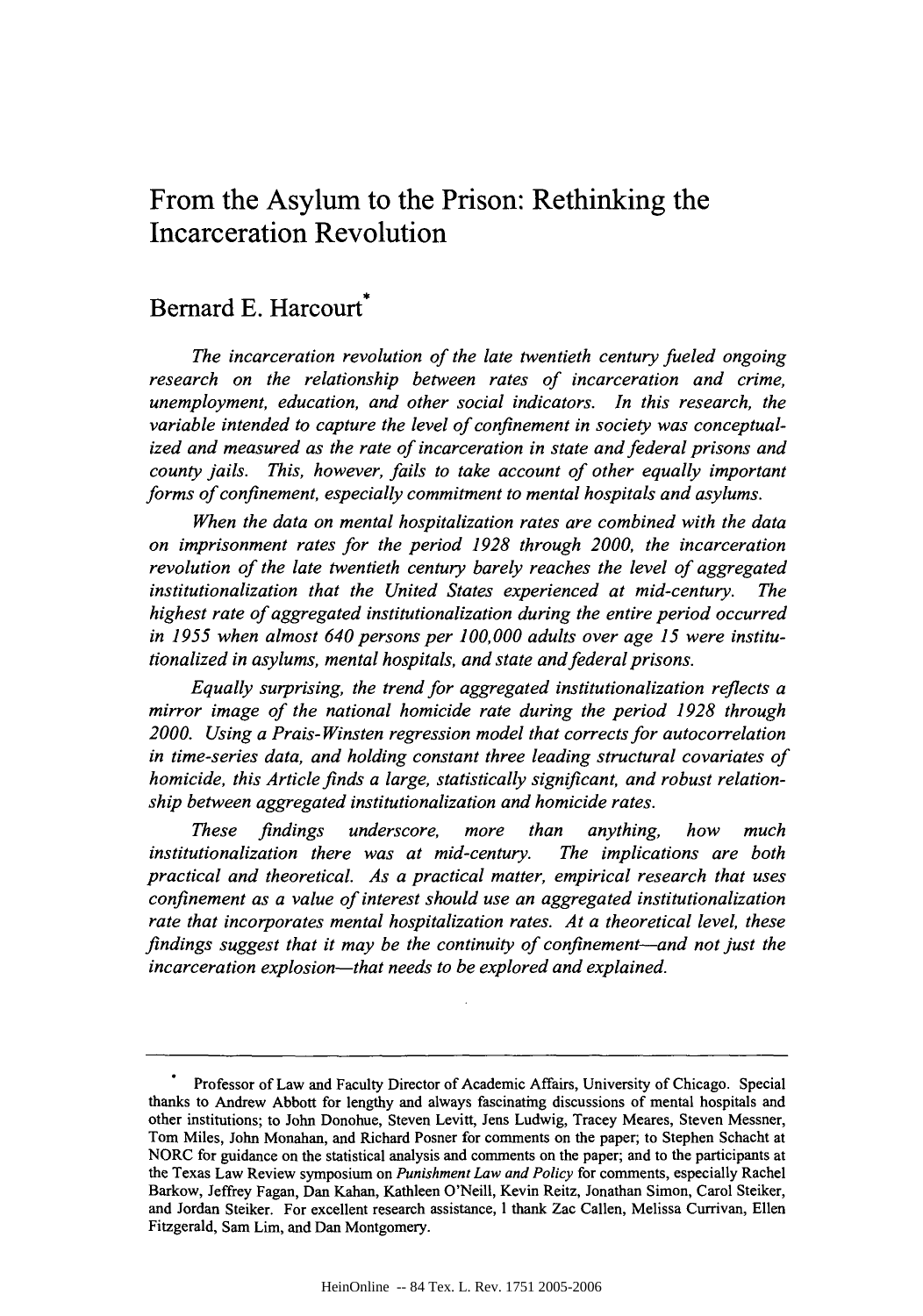I. Introduction

The classic texts of social theory from the 1960s tell a consistent story not only about the rise and (in some cases) fall of discrete carceral institutions, but also of the remarkable continuity of confinement and social exclusion. This pattern is reflected in the writings of Erving Goffman on *Asylums,1* Gerald Grob on *The State and the Mentally 11,2* David Rothman on *The Discovery of the Asylum, <sup>3</sup>*and Michel Foucault.4 In *Madness and Civilization,* for instance, Foucault traces the continuity of confinement through different stages of Western European history, from the lazar houses for lepers on the outskirts of Medieval cities, to the Ships of Fools navigating down rivers of Renaissance Europe, to the establishment in the seventeenth century of the Hôpital Général in Paris—that enormous house of confinement for the poor, the unemployed, the homeless, the vagabond, the criminal, and the insane.<sup>5</sup>

Surprisingly, this literature never made its way into the empirical social science research on the incarceration revolution of the late twentieth century. With the marked exception of a few longitudinal studies on the *interdependence* of mental hospital and prison populations, $6$  as well as a small subset of the empirical research on the causes of the late-twentieth century prison explosion, $\overline{7}$  no published empirical research conceptualizes the level of confinement in society through the lens of institutionalization *writ large.* Uniformly, the research limits the prism to rates of imprisonment only. None of the research that uses confinement as an *independent*

4. MICHEL FOUCAULT, MADNESS AND CIVILIZATION (Richard Howard trans., Vintage Books 1988) (1961).

*7. See, e.g.,* John F. Pfaff, Explaining the Growth in U.S. Prison Populations: 1977-1998 (July 17, 2004) (unpublished working paper, on file with author); Steven Raphael, The Deinstitutionalization of the Mentally Ill and Growth in the U.S. Prison Populations: 1971 to 1996 (Sept. 2000) (unpublished manuscript), *available at* http://istsocrates.berkeley.edu/~raphael/raphael2000.pdf (finding that mental hospitalization rates have significant negative effects on prison incarceration rates).

<sup>1.</sup> ERVING GOFFMAN, ASYLUMS: ESSAYS ON THE SOCIAL SITUATION OF MENTAL PATIENTS AND OTHER INMATES (1961).

<sup>2.</sup> GERALD N. GROB, THE STATE AND THE MENTALLY ILL: A HISTORY OF WORCESTER STATE HOSPITAL **IN** MASSACHUSETTS 1830-1920 (1966).

<sup>3.</sup> DAVID J. ROTHMAN, THE DISCOVERY OF THE ASYLUM: SOCIAL ORDER AND DISORDER IN THE NEW REPUBLIC (1971).

*<sup>5.</sup> Id.*

*<sup>6.</sup> See, e.g.,* Peter N. Grabosky, *Rates of Imprisonment and Psychiatric Hospitalization in the United States,* 7 SOC. INDICATORS RES. 63 (1980) (examining the interrelation between prison and mental hospitalization rates 1930-1970); Allen E. Liska et al., *Modeling the Relationship Between the Criminal Justice and Mental Health Systems,* 104 AM. J. SOC. 1744 (1999) (examining the reciprocal relationship between the mental health system and the criminal justice system); Henry J. Steadman et al., *The Impact of State Mental Hospital Deinstitutionalization on United States Prison Populations, 1968-1978,* 75 J. CRIM. L. & CRIMINOLOGY 474 (1984) (employing both a comparative framework and a longitudinal framework to analyze the relationship between mental hospital and prison populations).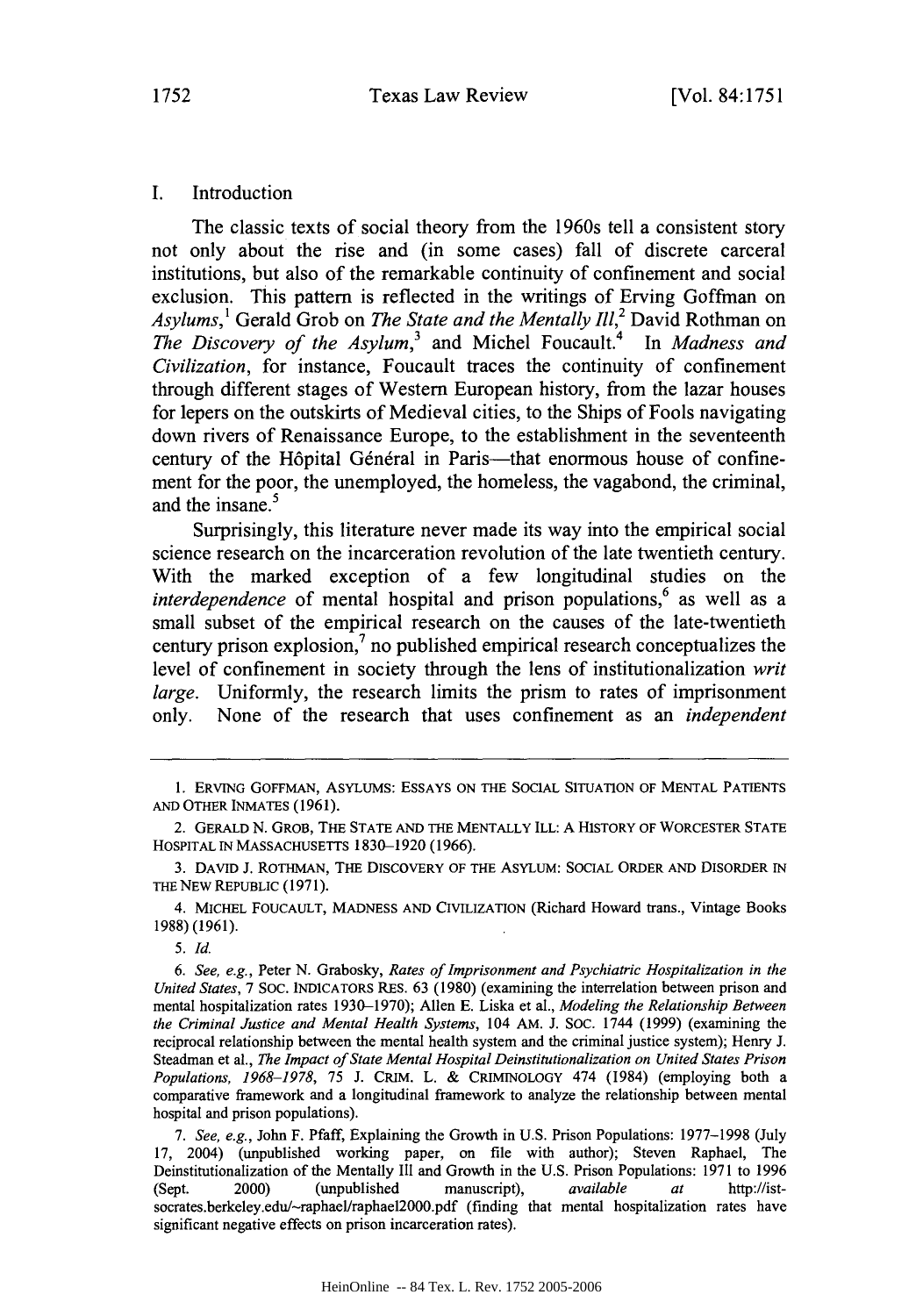variable—in other words, that studies the effect of confinement (and possibly other social indicators) on crime, unemployment, education, or other dependent variables-includes mental hospitalization in its measure of confinement.<sup>8</sup> Moreover, none of the *binary* studies of confinement-in other words, research that explores the specific relationship between confinement and unemployment, or confinement and crime, or confinement and any other non-mental-health-related indicator-uses a measure of coercive social control that includes rates of mental hospitalization.<sup>9</sup> Even the most rigorous recent analyses of the prison-crime relationship use only imprisonment data.<sup>10</sup> Though a tremendous amount of empirical work has been done long-term crime trends,<sup>11</sup> structural covariates of homicide,<sup>12</sup> unemployment, $13$  and the prison expansion, $14$  none of this literature

*9. See, e.g.,* Alfred Blumstein & Soumyo Moitra, *An Analysis of Time Series of the Imprisonment Rate in the States of the United States: A Further Test of the Stability of Punishment Hypothesis,* **70** J. CRIM. L. & CRIMINOLOGY 376, 377-89 (1979) (examining trends in imprisonment rates **by** state, noting "(tihe data also exclude prisoners in **...** mental institutions, and other forms of incarceration"); Lee H. Bowker, *Crime and the Use of Prisons in the United States: A Time Series Analysis,* 27 CRIME & DELINQ. 206, **208** tbl. **1** (1981) (deriving imprisonment rates **by** using the number of prisoners in state and federal institutions and examining the relationship between crime and incarceration rates); Theodore G. Chiricos & Gordon P. Waldo, *Punishment and Crime: An Examination of Some Empirical Evidence,* **18** SOC. PROBS. 200, 203-06 (1970) (using state prison data in an examination of the relationship between certainty and severity of punishment and crime rates); Steven D. Levitt, *The Effect of Prison Population Size on Crime Rates: Evidence from Prison Overcrowding Litigation,* **111** Q.J. ECON. 319, **323** (1996) (using prison overcrowding litigation as a variable to analyze the effects of prison population on crime); William J. McGuire & Richard G. Sheehan, *Relationships Between Crime Rates and Incarceration Rates: Further Analysis,* 20 **J.** RES. CRIME & DELINQ. **73,** 77 tbl.l (1985) (deriving imprisonment rates **by** using the number of "individuals confined in state and federal institutions" and examining the relationship between crime and incarceration rates).

**10.** *E.g.,* DeFina & Arvanites, *supra* note **8** (analyzing the effect of imprisonment on seven criminal offenses using annual state-level data); Levitt, *supra* note 9; Levitt, *supra* note **8;** Thomas B. Marvell & Carlisle E. Moody, Jr., *Prison Population Growth and Crime Reduction,* **10** J. QUANTITATIVE CRIMINOLOGY 109, **127** (1994) (investigating the relationship between state prison population and crime rates).

*11. See, e.g.,* Blumstein & Moitra, *supra* note 9, at **377** (examining state prison populations "from 1926 to 1974"); Lawrence E. Cohen & Kenneth C. Land, *Age Structure and Crime:* Symmetry Versus Asymmetry and the Projection of Crime Rates Through the 1990s, 52 AM. Soc. REv. 170, **170** (1987) (analyzing "annual rates of homicide and motor vehicle theft from 1946 to 1984").

12. *See, e.g.,* Kenneth C. Land et al., *Structural Covariates of Homicide Rates: Are There Any Invariances Across Time and Social Space?,* 95 AM. J. Soc. 922, 922 (1990) (explaining that the current empirical literature on the structural covariates of homicide rates contains inconsistent findings across time periods and geographical units, and that a reestimation of the regression model greatly reduces these inconsistencics).

*13. See infra* notes **72-79** and accompanying text.

*<sup>8.</sup> See, e.g.,* Robert H. DeFina & Thomas M. Arvanites, *The Weak Effect of Imprisonment on Crime: 1971-1998,* 83 Soc. **Sci.** Q. 635, 644 tbl.1 (2002) (investigating the effect of prison incarceration rates on crime **by** using per capita imprisonment rates); Steven D. Levitt, *Understanding Why Crime Fell in the 1990s: Four Factors that Explain the Decline and Six that Do Not,* J. ECON. PERSP., Winter 2004, at 163, 177-79 (examining the rising prison population as a factor in the reduction of crime during the 1990s).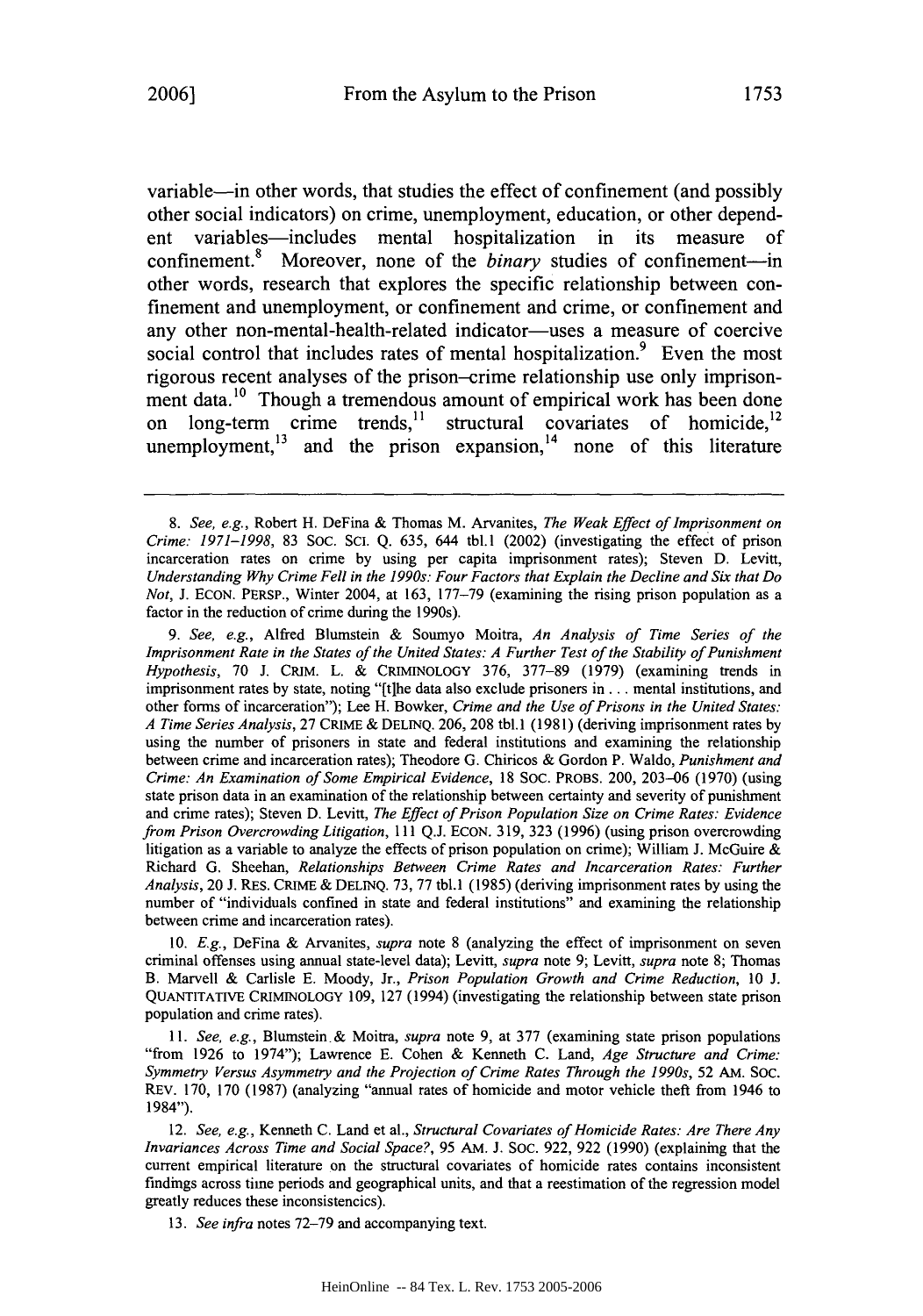conceptualizes confinement through the larger prism of institutionalization, and none of it aggregates mental hospitalization data with prison rates.

This is remarkable for at least two reasons. First, the empirical data on mental hospitalization reflect extraordinarily high rates of institutionalization at mid-century. Simply put, when the data on mental hospitalization rates are combined with the data on prison rates for the years 1928 through 2000, the incarceration revolution of the late twentieth century barely reaches the level of aggregated institutionalization that the United States experienced at midcentury.<sup> $15$ </sup> The highest rate of aggregated institutionalization during the entire twentieth century occurred in 1955 when almost 640 persons per 100,000 adults over age fifteen were institutionalized in asylums, mental hospitals, and state and federal prisons. Throughout almost the entire period from 1938 to 1960, the U.S. population experienced rates of institutionalization *in excess* of 600 inmates per 100,000 adults. Figure 1 shows the aggregate rate of institutionalization in the United States for the period 1928 to 2000, as well as the disaggregated trend lines for mental hospitalization on the one hand and state and federal prisons on the other.

15. For a description of the methodology employed to determine the institutionalized population rates discussed in this Article, see *infra* subpart **Ill(A).**

<sup>14.</sup> *See, e.g.,* Alfred Blumstein & Joel Waltman, *The Recent Rise and Fall of American Violence, in* THE CRIME DROP IN AMERICA **1,** 1-12 (Alfred Blumstein & Joel Waltman eds., 2000) (noting the enormous expansion of the prison population); Levitt, *supra* note 8, at 178-79 (examining the link between increased punishment and lower crime rates); Marvell & Moody, *supra* note 10, at 109 (suggesting that regression analysis is a better tool for estimating the impact of increased imprisonment on crime rates); William Spehnan, *The Limited Importance of Prison Expansion, in* THE CRIME DROP **IN** AMERICA 97, 125 (Alfred Blumstein & Joel Wallman eds., 2000) (concluding that increased incarceration was an important contributing factor to the reduction of violent crime in recent years).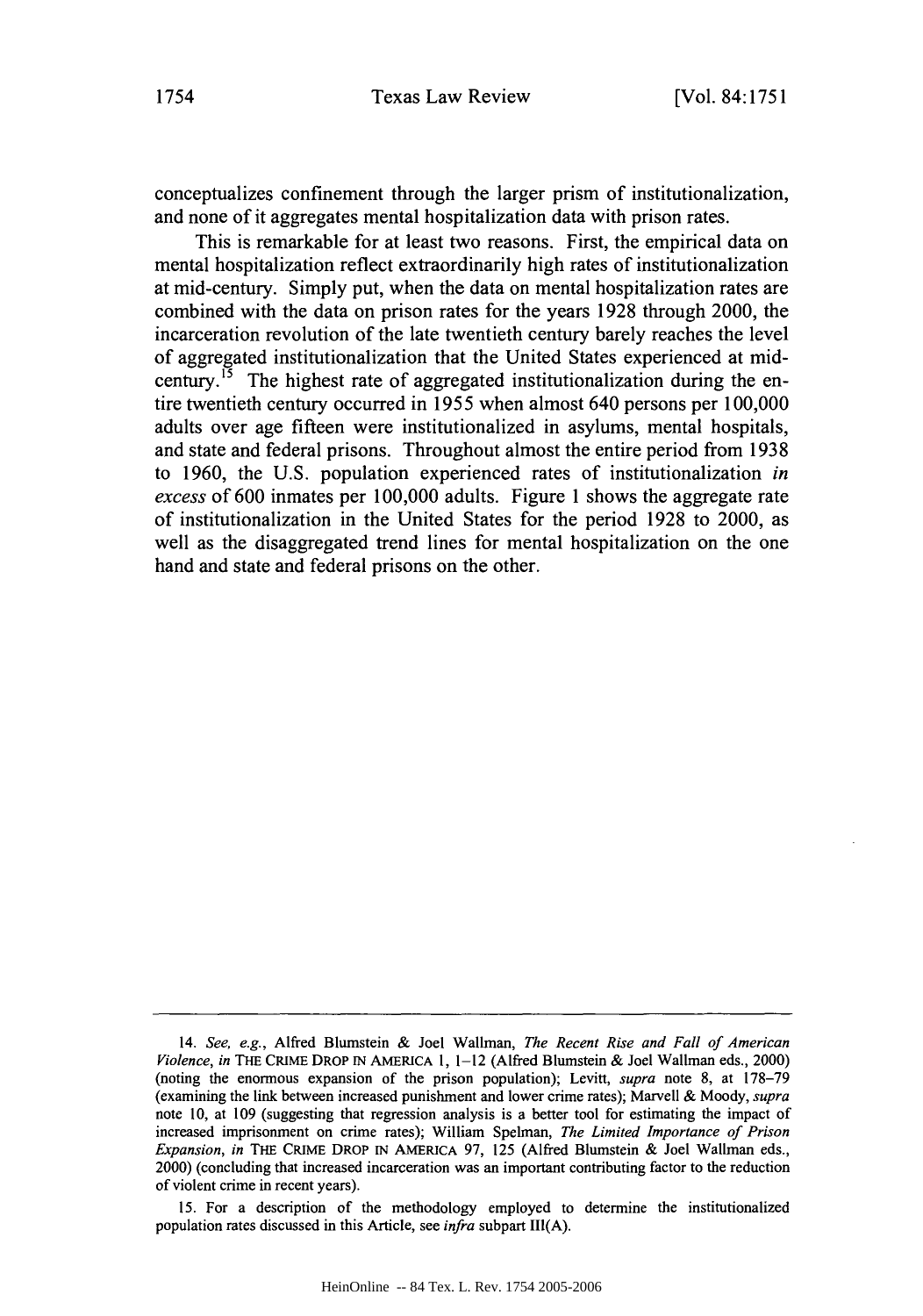



Aggregating mental hospitalization and imprisonment rates into a combined institutionalization rate significantly changes the trend line for confinement over the twentieth century. We are used to thinking of confinement through the lens of incarceration only, and to referring to the period prior to the mid-1970s as one of "relative stability" followed by an exponential rise—and I include myself here.<sup>16</sup> As a literal matter, this is of course right. If all we are describing is the specific variable in our study and the source of the data, then indeed the observations are relatively stable over the five decades. But the truth is, what we are trying to capture when we use the variable of imprisonment is something about confinement in an institutional setting—confinement that renders the population in question incapacitated or unable to work, pursue educational opportunities, and so forth. And from this larger perspective, the period before 1970—in fact, the entire twentieth century-reflects remarkable instability.

Second, for anyone who has spent time looking at longitudinal data on homicide in the United States, the aggregated institutionalization trend from Figure 1 is shocking: it reflects a mirror image of national homicide rates. This is visually represented in the following figure, Figure 2, using vital statistics data from the National Center for Health Statistics.<sup>17</sup>

<sup>16.</sup> See BERNARD E. HARCOURT, AGAINST PREDICTION: PROFILING, POLICING, AND PUNISHING IN AN ACTUARIAL AGE (forthcoming 2006) (manuscript at 230, on file with the author and the Texas Law Review) (noting that the shift from rehabilitation in the 1950s to incapacitation in the 1980s and 1990s can be traced to the popular rise of actuarial methods in predicting and controlling criminality); BERNARD E. HARCOURT, ILLUSION OF ORDER: THE FALSE PROMISE OF BROKEN WINDOWS POLICING 4 (2001) (describing the dramatic increase in incarceration from the 1970s to the 1990s).

<sup>17.</sup> Nat'l Ctr. for Health Statistics, Dep't of Health and Human Servs., National Vital Statistics System, http://www.cdc.gov/nchs/nvss.htin.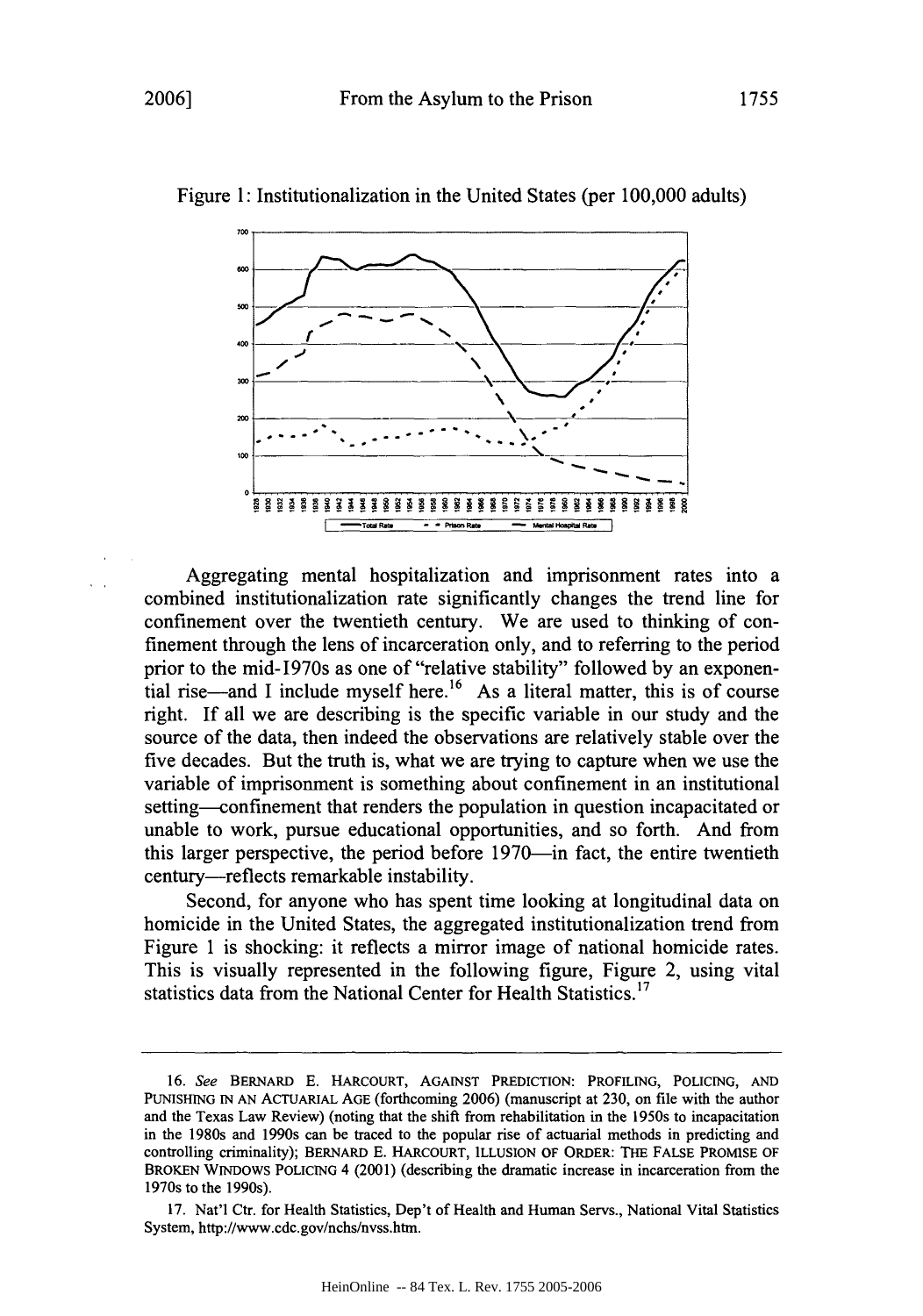

Figure 2: Institutionalization and homicide rates (per 100,000 adults)

The relationship between aggregated institutionalization and homicide rates in Figure 2 is remarkable, at least at first glance. Later in this Article, I test and quantify the relationship and find that, correcting for autocorrelation in the time-series data and holding constant the leading structural covariates of homicide (poverty, demographic change, and unemployment), the relationship is large, statistically significant, and robust.<sup>18</sup> Naturally, the correlation does not begin to explain the relationship. These are aggregated national level time-series data and, as such, they provide weak power to rule out alternative explanations for the patterns observed in the data. But what this does suggest is that we may need to revisit all of our empirical studies that use the imprisonment rate as a proxy for confinement.

In this Article, I explore the continuity of spatial exclusion and confinement in the United States from the high rates of mental hospitalization in the mid-1950s to the high rates of imprisonment at the turn of the twenty-first century, and argue that *when we conceptualize confinement for purposes of longitudinal research on crime, unemployment, education, or any other social indicator, we should use an aggregated institutionalization rate that includes both mental hospitalization and prison rates.* The potential implications are wide ranging and particularly salient for sociological, criminological, and economic research into the incarcerationcrime relationship and punishment theory more generally.

My purpose in this Article is not to prove an institutionalizationhomicide relationship, nor to question the studies on the incarcerationunemployment relationship. Instead, my goal is more limited: to reconnect social theory to empirical research; to take seriously the writings on the asylum from the 1960s and 1970s and to allow those writings to inform our

**<sup>18.</sup>** *See infra* subpart **111(B).**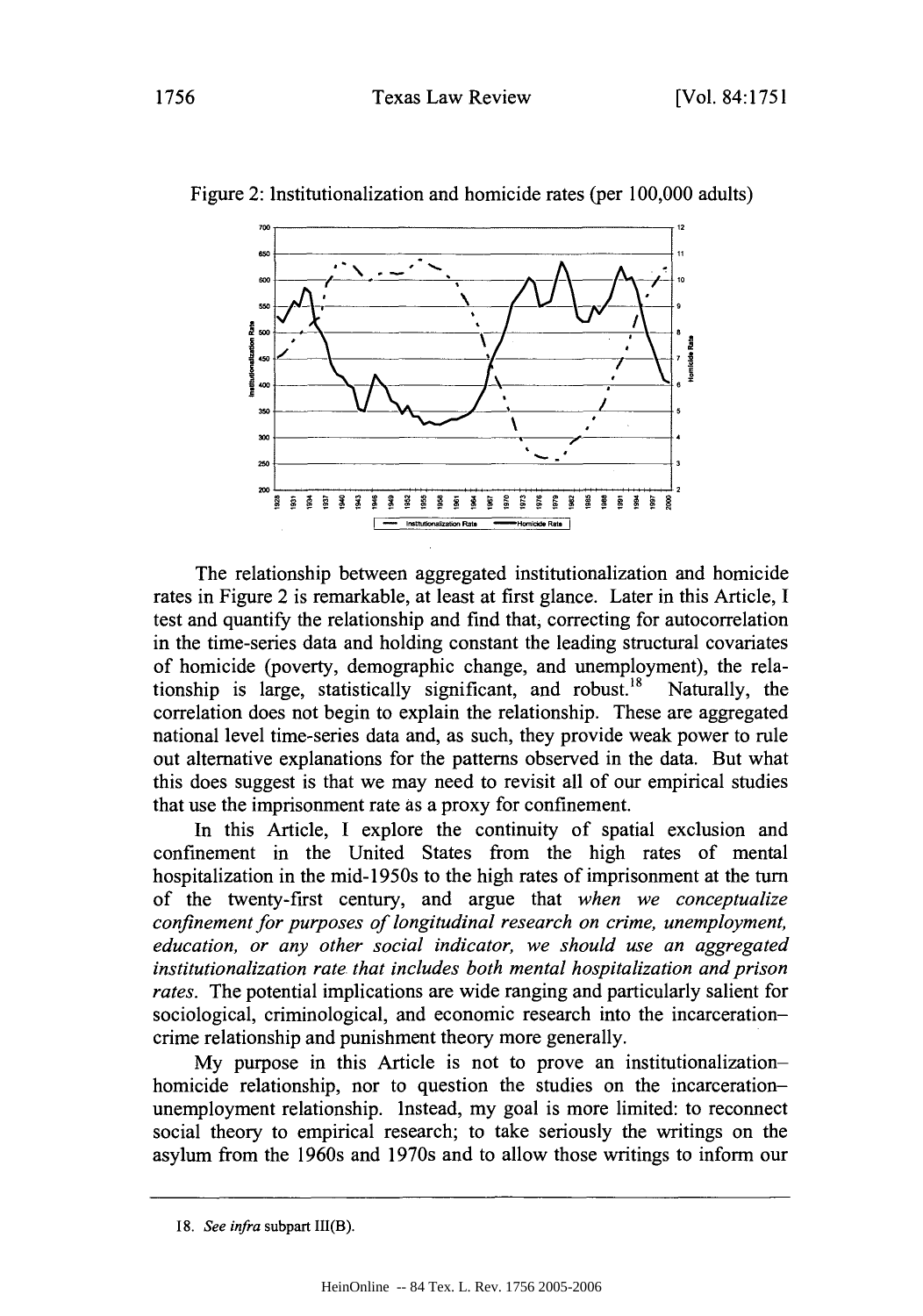empirical research; and to provoke us all—myself included—to rethink confinement through the lens of institutionalization.

This Article proceeds in three parts. Part II locates the central idea of the Article in the larger social theory literature and reviews some of the empirical research surrounding the incarceration expansion. Part III presents the empirical data on aggregated institutionalization rates and offers preliminary quantitative findings on the institutionalization-homicide relationship. Part IV then offers reflections on possible interpretations and directions for future research.

## II. Asylums and Penitentiaries

## *A. The Social Theory*

Leading social theorists of the 1960s identified a continuity of spatial exclusion and confinement between the asylum and the penitentiary. Erving Goffman's essays are a good place to start.<sup>19</sup> Goffman located the asylum within the space of what he called "total institutions"—a class of institutions that includes prisons, jails, sanitaria and leprosaria, almshouses for the poor and infirm, army barracks, boarding schools, and monasteries.<sup>20</sup> These total institutions, Goffman explained, are marked by a "basic split" between a group of inmates removed from the outside world and a staff that is integrated with that outside world:<sup>21</sup>

A total institution may be defined as a place of residence and work where a large number of like-situated individuals, cut off from the wider society for an appreciable period of time, together lead an enclosed, formally administered round of life. Prisons serve as a clear example, providing we appreciate that what is prison-like about prisons is found in institutions whose members have broken no laws. This volume deals with total institutions in general and one example, mental hospitals, in particular.<sup>22</sup>

It is the continuity-and discontinuities-between the different "total institutions" that Goffman explored in his work, tracing the contours of the asylum inmate's world and the inmate's relation to the supervisory staff, and in the process producing a manual on the structure of the self.<sup>23</sup>

David Rothman similarly explored total institutions but from the perspective of social history.<sup>24</sup> He too located the asylum squarely in a shared space with the prison, the sanitarium, the orphanage, and the almshouse. The

<sup>19.</sup> GOFFMAN, *supra* note 1.

<sup>20.</sup> *Id.* at 4-5.

<sup>21.</sup> *Id.* at 7.

<sup>22.</sup> *Id.* at xiii.

<sup>23.</sup> *Id.* at 1-124.

<sup>24.</sup> ROTHMAN, *supra* note **3.**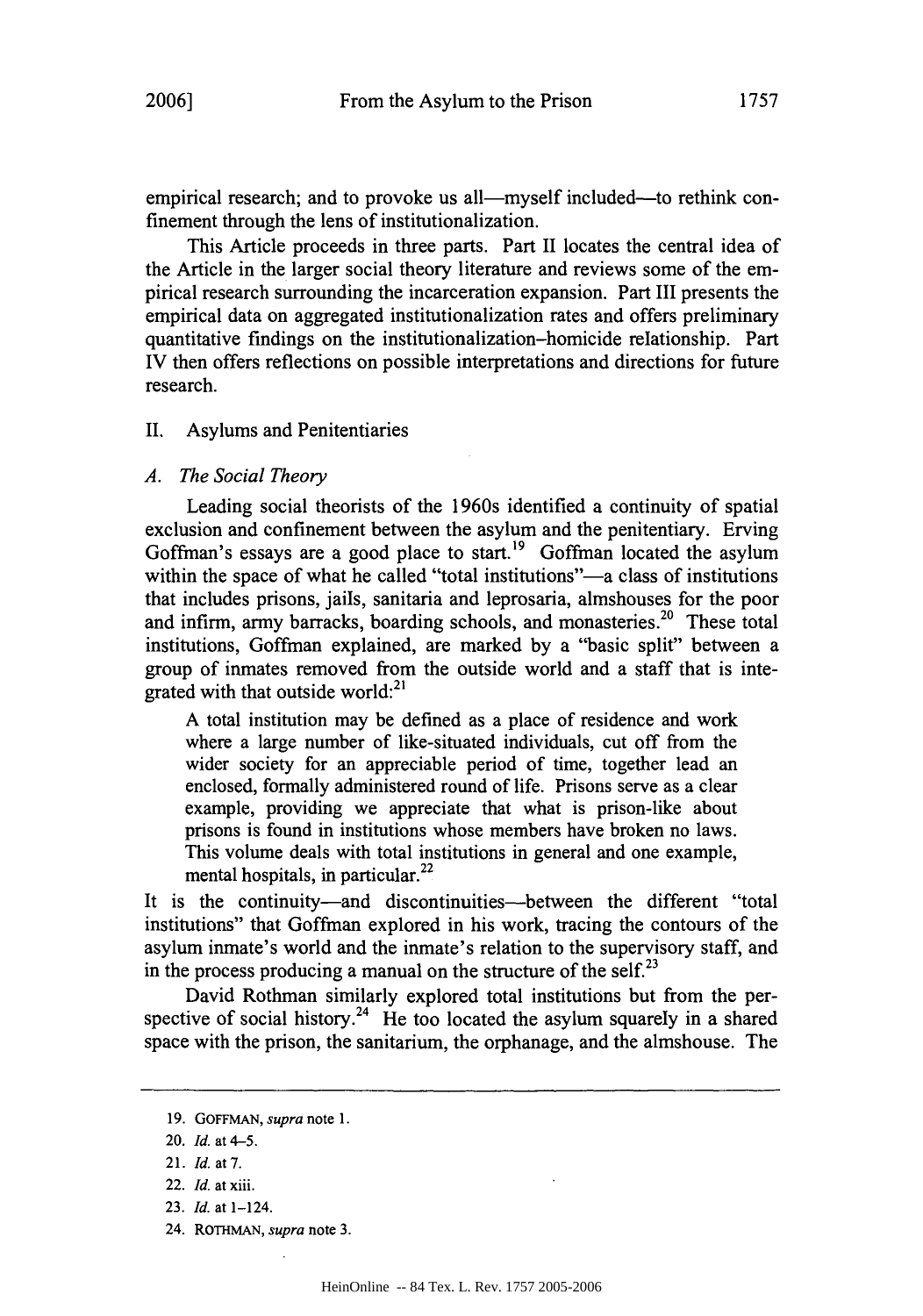question Rothman posed was: "Why in the decades after 1820 did [Americans] all at once erect penitentiaries for the criminal, asylums for the insane, almshouses for the poor, orphan asylums for homeless children, and reformatories for delinquents? $n^{25}$  It is this "revolution in the practices toward the insane" that Rothman sought to explore and explain-a revolution that encompasses institutionalization writ large.<sup>26</sup> Institutions, Rothman observed, became places of "first resort, the preferred solution to the problems of poverty, crime, delinquency, and insanity. $2^{27}$  In remarkably Durkheimian fashion, Rothman's answer turned on social and moral cohesion--on the perceived need to restore some form of social balance during a time of instability at the birth of the new republic.<sup>28</sup> In this quest for stability and social cohesion, the invention of the penitentiary, the asylum, and the almshouse—as well as houses of refuge, reformatories, and orphan asylums-represented an ordering of spatial exclusion necessary to appease apprehension of the unknown. It produced, again, a continuity of confinement.

In *Madness and Civilization,* Foucault also documented the continuity from the lazar homes for lepers on the outskirts of villages in the Middle Ages to the all encompassing houses of confinement in the seventeenth century, to the birth of the asylum in the modern age: $^{29}$ 

Leprosy disappeared, the leper vanished, or almost, from memory; these structures remained. Often, in these same places, the formulas of exclusion would be repeated, strangely similar two or three centuries later. Poor vagabonds, criminals, and "deranged minds" would take the part played by the leper .... With an altogether new meaning and in a very different culture, the forms would remainessentially that major form of a rigorous division which is social exclusion but spiritual reintegration.<sup>30</sup>

Goffman's "total institutions" were all reunited in the establishment in 1656 by Louis XIV of the Hôpital Général in Paris.<sup>31</sup> Once an arsenal, a rest home for war veterans, and several hospitals, the new Hôpital Général served as a house of confinement for the poor, the homeless, the unemployed, prisoners, and the insane-those who sought assistance and those who were

<sup>25.</sup> *Id.* at xiii.

<sup>26.</sup> *Id.* at 128.

<sup>27.</sup> *Id.* at 131.

<sup>28.</sup> *See id.* at 133 (observing that the goal of the asylum system was to create a "new world of the insane [that] would correct within its restricted domain the faults of the community and through the power of example spark a general reform movement" and noting that that "broad program had an obvious similarity to the goals of the penitentiary").

<sup>29.</sup> FOUCAULT, *supra* note 4, at 1-4.

<sup>30.</sup> *Id.* at 5.

<sup>31.</sup> *Id.* at **37.**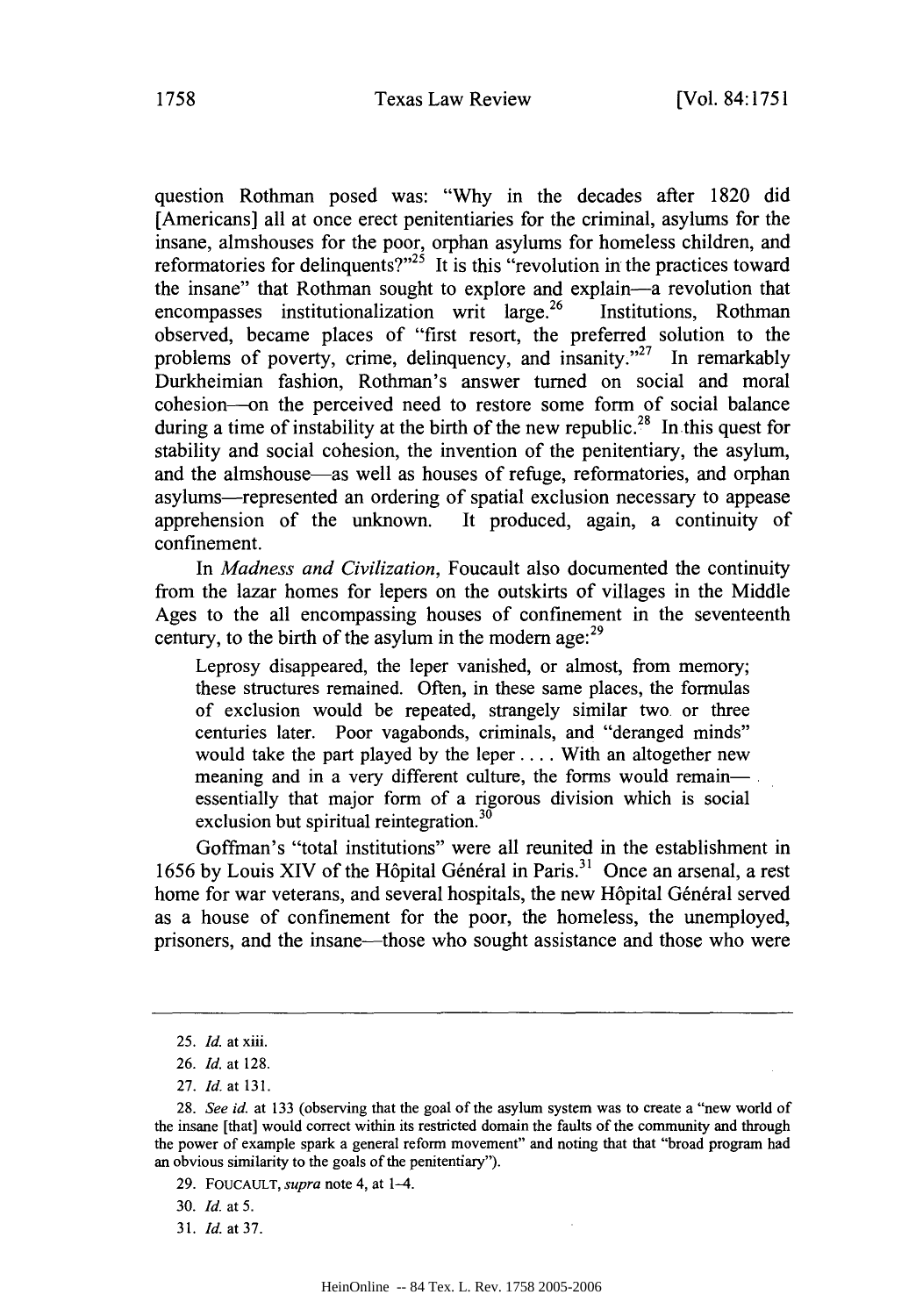sent there by royal or judicial decree.<sup>32</sup> In the space of several months, one out of every hundred inhabitants of Paris would find themselves confined in these institutions.<sup>33</sup> What characterized the house of confinement was precisely its indiscriminate nature: "the same walls could contain those condemned by common law, young men who disturbed their families' peace or who squandered their goods, people without profession, and the insane."<sup>34</sup>

An outpouring of critical work in the 1960s and 70s, from the Left and from the Right, portrayed the mental hospital as an inherently repressive institution, on par with the prison. Drawing on the writings of Thomas Szasz, especially, *The Myth of Mental Illness*,<sup>35</sup> as well as on the works of Goffman, Rothman, Foucault, and Michael Ignatieff,<sup>36</sup> these critical writings contributed to the idea of continuity in confinement.<sup>37</sup> From this perspective, mental illness was "an abstraction designed to rationalize the confinement of individuals who manifested disruptive and aberrant behavior" and the asylum's primary function was to "confine social deviants and/or unproductive persons."38

## *B. The Empirical Social Science Research*

But little of the social theorizing made its way into the measurement of coercive social control for purposes of empirical research, data collection, and statistical analyses. The one exception, naturally, involves studies of the interdependence of mental hospitalization and prison populations. This research specifically explores whether the deinstitutionalization of mental hospitals in the 1960s fed prison populations, contributing to the rise in incarceration in the following decades.<sup>39</sup> But other than this specific body of literature, the link between the asylum and the penitentiary has essentially been ignored.

<sup>32.</sup> *See id.* at 43 ("We must not forget that a few years after its foundation, the Hôpital Général of Paris alone contained six thousand persons, or around one percent of the population.").

<sup>33.</sup> *Id.*

<sup>34.</sup> *Id.*

<sup>35.</sup> THOMAS SZASZ, THE MYTH OF MENTAL ILLNESS: FOUNDATIONS OF A THEORY OF PERSONAL CONDUCT (1961) (arguing against modern psychiatry and denying the existence of mental illness).

<sup>36.</sup> MICHAEL IGNATIEFF, A JUST MEASURE OF PAIN: THE PENITENTIARY IN THE INDUSTRIAL REVOLUTION, 1750-1850, at 210 (1978) ("The persistent support for the penitentiary is inexplicable so long as we assume that its appeal rested on its functional capacity to control crime. Instead, its support rested on a larger social need. It had appeal because the reformers succeeded in presenting it as a response, not merely to crime, but to the whole social crisis of a period **... ").**

<sup>37.</sup> *See* GERALD N. GROB, MENTAL ILLNESS AND AMERICAN SOCIETY, 1875-1940, at ix (1983) (stating that 1960s "revisionist scholars" thought "mental illness was not an objective description of a disease within the conventional meaning of the term; it was rather an abstraction designed to rationalize the confinement of individuals who manifested disruptive and aberrant behavior").

<sup>38.</sup> *Id.* at ix-x.

<sup>39.</sup> *See supra* notes 6-7 and accompanying text.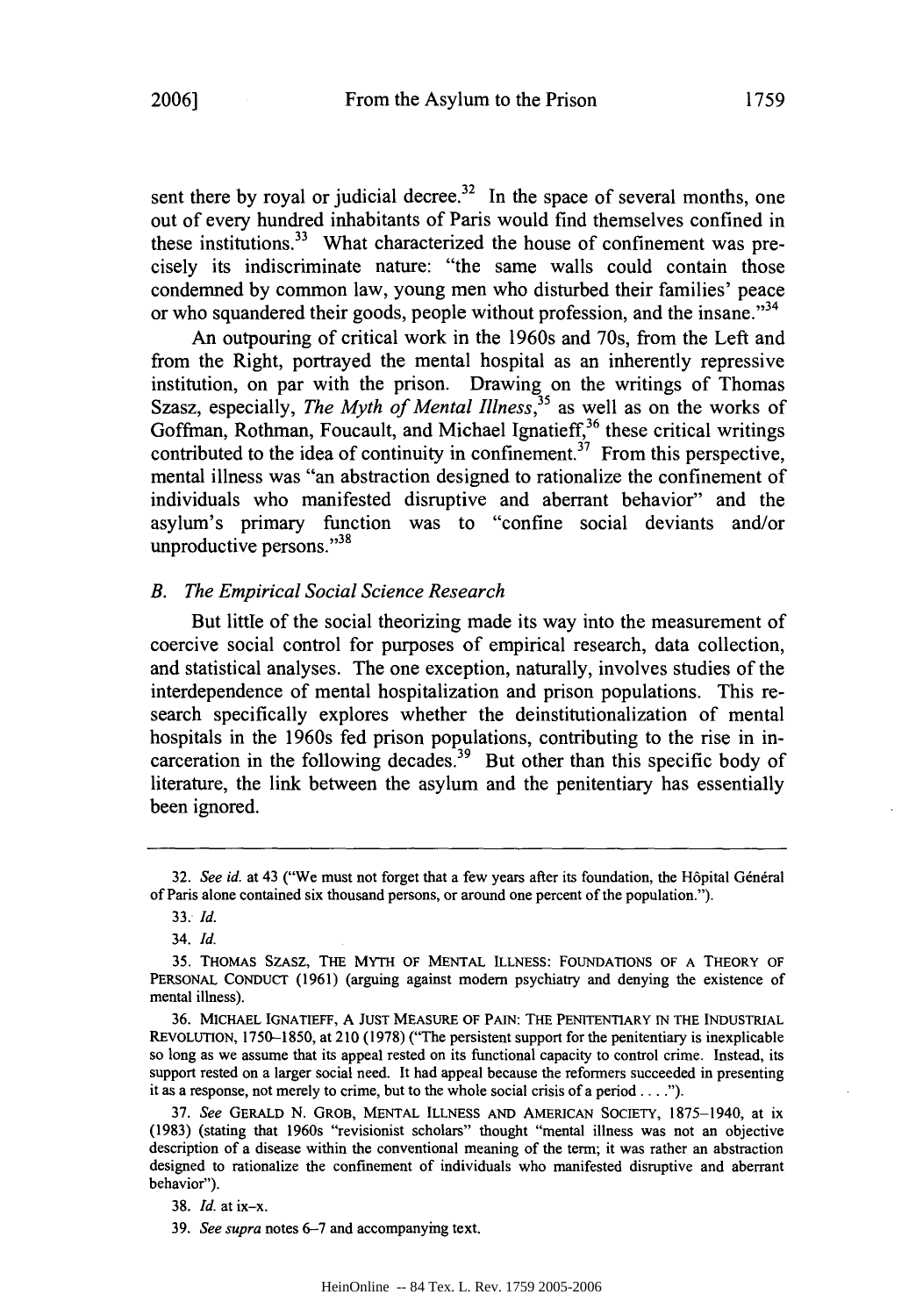This is the product, in part, of the balkanization of research on systems of social control.<sup>40</sup> Criminologists and sociologists of punishment have turned most of their attention recently-and justifiably-to the massive prison build-up.<sup>41</sup> Historians of mental health systems, in contrast, have had their own remarkable trend to explain: the massive deinstitutionalization of mental health patients.<sup>42</sup> The focus of their research predominantly has been to analyze the shift to deinstitutionalization, and much of the research has explored alternative explanations to the traditional humanitarian gloss.<sup>43</sup> But the two research interests seem not to have intersected.

It is also, in part, an accident of history. Much of the longitudinal research into structural covariates of homicide and the incarceration-crime relationship was conducted using pre-1980 data during a period of perceived stability of imprisonment-for instance, the important work of Alfred Blumstein on the stability-of-punishment hypothesis,<sup>44</sup> research on the prison-crime nexus,<sup>45</sup> leading studies on covariates of homicide,<sup>46</sup> and research of the National Research Council's Panel on Deterrent and

*44. See* Blumstein & Moitra, *supra* note 9, at 389 ("In examining the trends in the per capita imprisonment rates in the forty-seven states, it has been noted that almost half, twenty, are trendless, i.e., stationary, and that the trends in the remainder are small, *i.e.,* less than 2% of the mean per year in all cases. These findings are thus consistent with the general homeostatic process previously observed in the United States as a whole and in other countries.").

*45. See, e.g.,* Bowker, *supra* note 9, at 206 (extending a previous analysis that reported a positive relationship between crime and imprisonment); Chiricos & Waldo, *supra* note 9, at 200 (extending prior research by examining three points in time instead of one and by examining changes in prior rates of crime); McGuire & Sheehan, *supra* note 9, at 73-74 (extending prior research by accounting for "lag structures and interdependencies characterizing the relationships").

46. *See, e.g.,* Land et al., *supra* note 12, at 922 (demonstrating "that the empirical literature on the structural covariates of homicide rates contains inconsistent findings across different time periods and different geographical units").

<sup>40.</sup> *See* Liska et al., *supra* note 6, at 1744 ("The last decade has witnessed a plethora of social control studies, ranging from imprisonment to psychiatric hospitalization. Unfortunately, research on each of these two forms tends to be isolated from the other, and research on the relationships between them is limited.").

*<sup>41.</sup> See supra* note 7 and accompanying text.

<sup>42.</sup> *See, e.g.,* William Gronfein, *Incentives and Intentions in Mental Health Policy: A Comparison of the Medicaid and Community Mental Health Programs,* 26 **J.** HEALTH & Soc. BEHAV. 192, 192 (1985) ("State hospital populations have declined substantially since the mid-1950s, falling by more than 75% from 1955 to 1980.").

<sup>43.</sup> Gronfein shows that the structure of reimbursement policies that came into effect with the passage of the federal Medicaid program was the decisive factor in moving toward deinstitutionalization-and not, as many tend to think, the mere policy choice, nor the funding of community mental health centers. *Id.* at 193. *But see* Uri Aviram et al., *The Effects of Policies and Programs on Reduction of Mental Hospitalization,* 10 SOC. **SCI.** & MED. 571, 576 (1976) ("In an attempt to account for variations in the decline trends for inpatients in mental institutions between and within states during a 15-yr period, we found an association between the pattern of decline and change in administrative policies and programs."); Stephen Rose, *Deciphering Deinstitutionalization: Complexities in Policy and Program Analysis,* 57 MILBANK MEMORIAL FUND Q. 429, 434-35 (1979) (discussing various factors scholars have proposed as influencing deinstitutionalization, such as a humane new concept of mental health, fiscal motives, and the role of psychotropic drugs).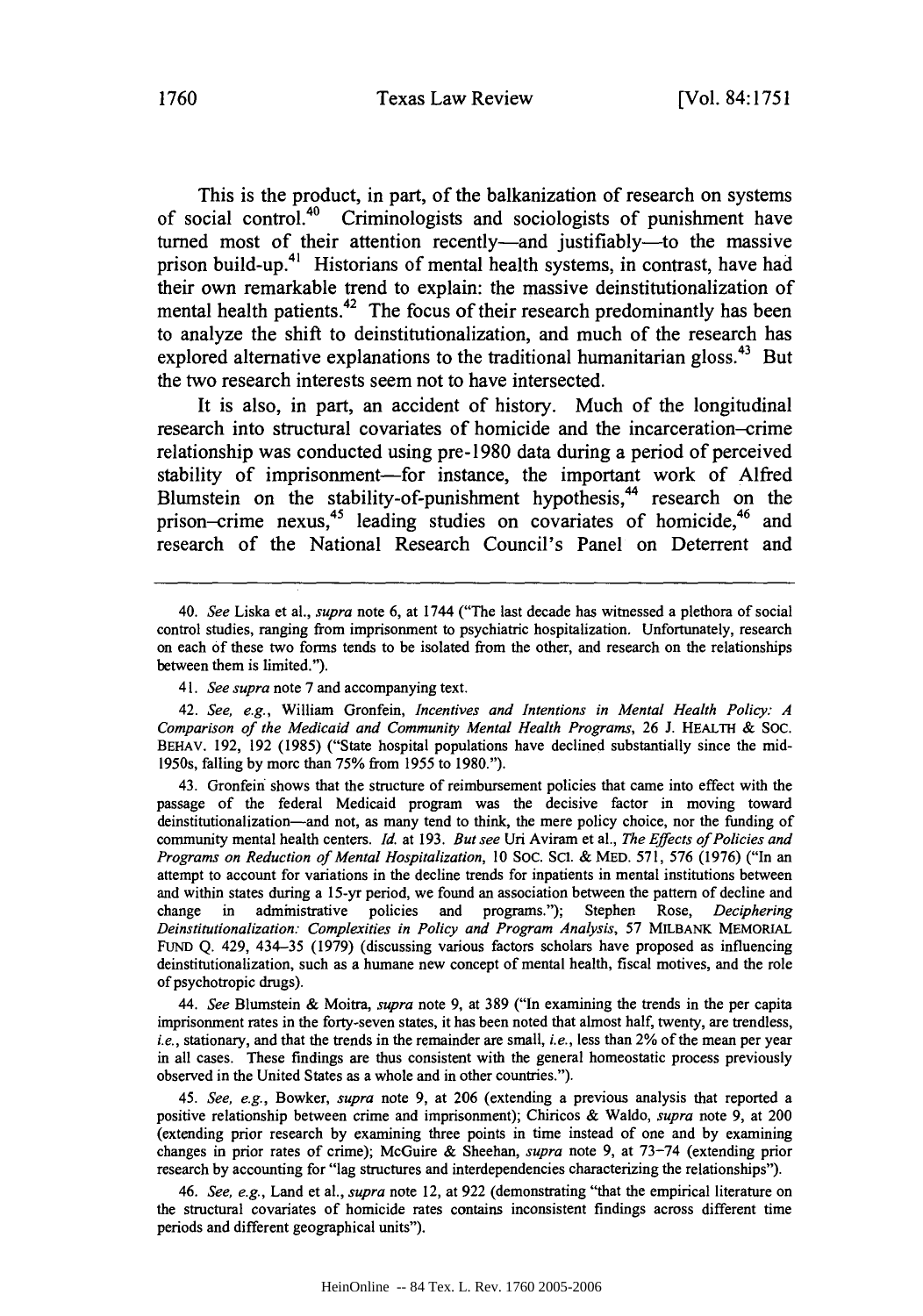Incapacitative Effects. $47$  The shock of the incarceration explosion in the 1980s and 1990s led most researchers—including Blumstein<sup>48</sup>—to revise their earlier findings on the stability of punishment, and triggered an outpouring of new research on the effect of incarceration on crime, this time using 1990s data.<sup>49</sup> But the temporal disjuncture obscured the role of mental hospitalization: By 1999, the number of persons in mental hospitals was so relatively small that the rate of mental hospitalization seemed insignificant.<sup>50</sup>

Lack of attention to the link between the asylum and the penitentiary also reflects the wide gulf between critical social theory and quantitative research. Whatever the explanation, though, the result is striking: no published empirical research conceptualizes confinement through the lens of aggregated institutionalization. The criminology has failed to connect the prison to the asylum.

For instance, Alfred Blumstein, in his account of crime trends in the introduction to *The Crime Drop in America-generally* perceived as an authoritative compilation on recent crime trends-never addresses aggregated institutionalization.<sup>51</sup> With regard to the sharp increase in crime in the 1960s, Blumstein hits on all the usual suspects—the baby-boom generation, political legitimacy, economics<sup>52</sup>—and includes later the usual explanations for the 1990s crime drop--changing drug use patterns, decreased gnn violence, New York-style policing, the federal COPS program, and increased incarceration.<sup>53</sup> Notably absent in all of this, though, is the relationship between mental health and prison populations. It is simply nowhere in the analysis. Here, then, are the major causes of the trends from the 1960s to 1990s, according to Blumstein:

The marked growth in violence between 1965 and the early 1970s may have been, at least in part, a result of the decline in perceived legitimacy of American social and governmental authority during this turbulent period, which contained the civil rights movement and the strident opposition to the war in Vietnam. The continuing uptrend from 1970 to 1980 and the decline to 1985 are largely attributable to the movement of the baby-boom generation into and then out of the

<sup>47.</sup> **NAT'L** RESEARCH **COUNCIL PANEL** ON DETERRENT **AND** INCAPACITATIVE **EFFECTS,** DETERRENCE **AND INCAPACITATION: ESTIMATING** THE **EFFECTS** OF CRIMINAL **SANCTIONS ON** CRIME RATES, at vii (Alfred Blumstein et al. eds., 1978).

<sup>48.</sup> Alfred Blumstein, *Prisons, in* CRIME 387, 388 (James Q. Wilson & Joan Petersilia eds., 1995).

<sup>49.</sup> For a review of that extensive literature, see Spelman, *supra* note 14, at 97.

<sup>50.</sup> AM. PSYCHIATRIC ASS'N, MENTAL ILLNESS AND THE CRIMINAL JUSTICE SYSTEM: REDIRECTING RESOURCES TowARD TREATMENT, NOT CONTAINMENT 2 (2004), http://www.psych.org/downloads/Mentallllness.pdf (reporting that in 1955, the state mental hospital population was 559,000, but by 1999, it was less than 80,000).

<sup>51.</sup> Blumstein & Wallman, *supra* note 14, at 1-12.

<sup>52.</sup> *Id.* at 4.

<sup>53.</sup> *Id.* at 4-5,244.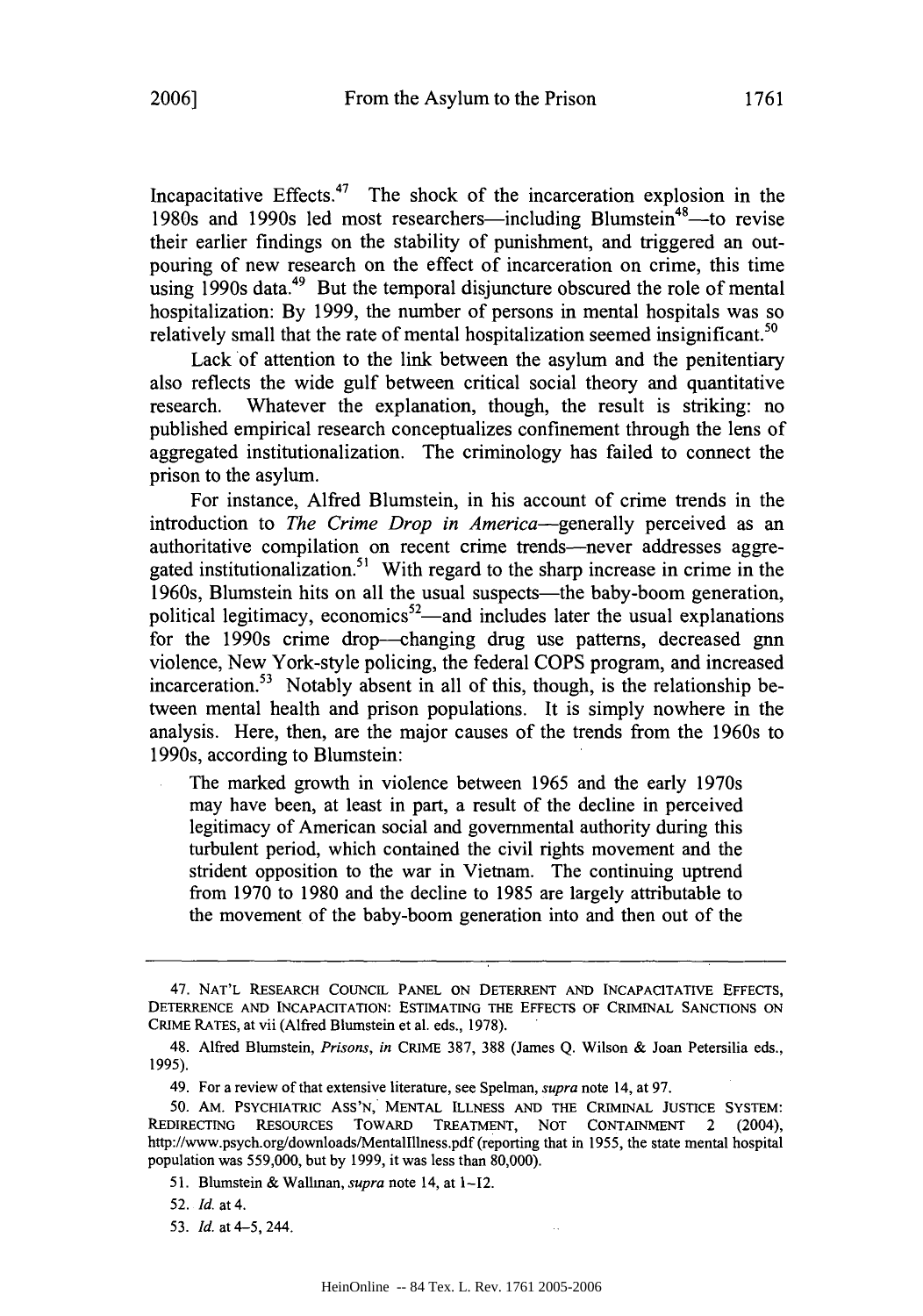high-crime ages of the late teens and early twenties; this is reflected in the general stability of violence rates within individual ages during that period. The rise following the 1985 trough should almost certainly be laid at the crack (smokable cocaine) epidemic and the contagion of violence spawned by its markets, which became a major factor in the urban problems of the late 1980s. The decline in the 1990s is a much more complicated story, which involves the numerous factors addressed in the subsequent chapters of this numerous<br>volume.<sup>54</sup>

Those chapters cover gun violence, drug markets, policing practices, demographics, and prison population expansion—but nowhere mention the asylum.

This is also true of the literature that focuses exclusively on the incarceration-crime relationship. When addressing the role of prison populations, for example, Blumstein refers to the period from 1925 to 1975 as "a fifty-year period of impressive stability."<sup>55</sup> Blumstein discounts the role of incarceration as too "simplistic," observing that, "[a]fter all, in the 1980s, during the period of the most prodigious growth in imprisonment, violence was increasing most markedly."<sup>56</sup> (Incidentally, neither of these statements is correct if we use an aggregated institutionalization measure).

More recently, Steven Levitt, in his review of the empirical literature on crime, *Understanding Why Crime Fell in the 1990s: Four Factors that Explain the Decline and Six that Do Not,* identifies the prison-population build up as one of the four factors that explains the crime drop of the 1990s. Levitt estimates that the increased prison population over the 1990s accounted for a 12% reduction of homicide and violent crime, and an 8% reduction in property crime—for a total of about one-third of the overall drop in crime in the 1990s.<sup>57</sup>

When Levitt extends his analysis to discuss the period 1973-1991, however, he sticks to the prison population exclusively and does not even consider the contribution of the declining mental hospital population.<sup>58</sup> For this reason, Levitt is surprised that the drop in crime did not start sooner.<sup>59</sup> Regarding the period 1973-1991, Levitt writes:

The one factor that dominates all others in terms of predicted impact on crime in this earlier [1973-1991] period is the growth in the prison population. Between 1973 and 1991, the incarceration rate more than tripled, rising from 96 to 313 inmates per 100,000 residents. By my estimates, that should have reduced violent crime and homicide by

<sup>54.</sup> *Id.* at 4.

*<sup>55.</sup> Id.* at 5.

<sup>56.</sup> *Id.* at 6.

<sup>57.</sup> Levitt, *supra* note 8, at 178-79.

<sup>58.</sup> *Id.* at 183-86.

<sup>59.</sup> *Id.* at 186.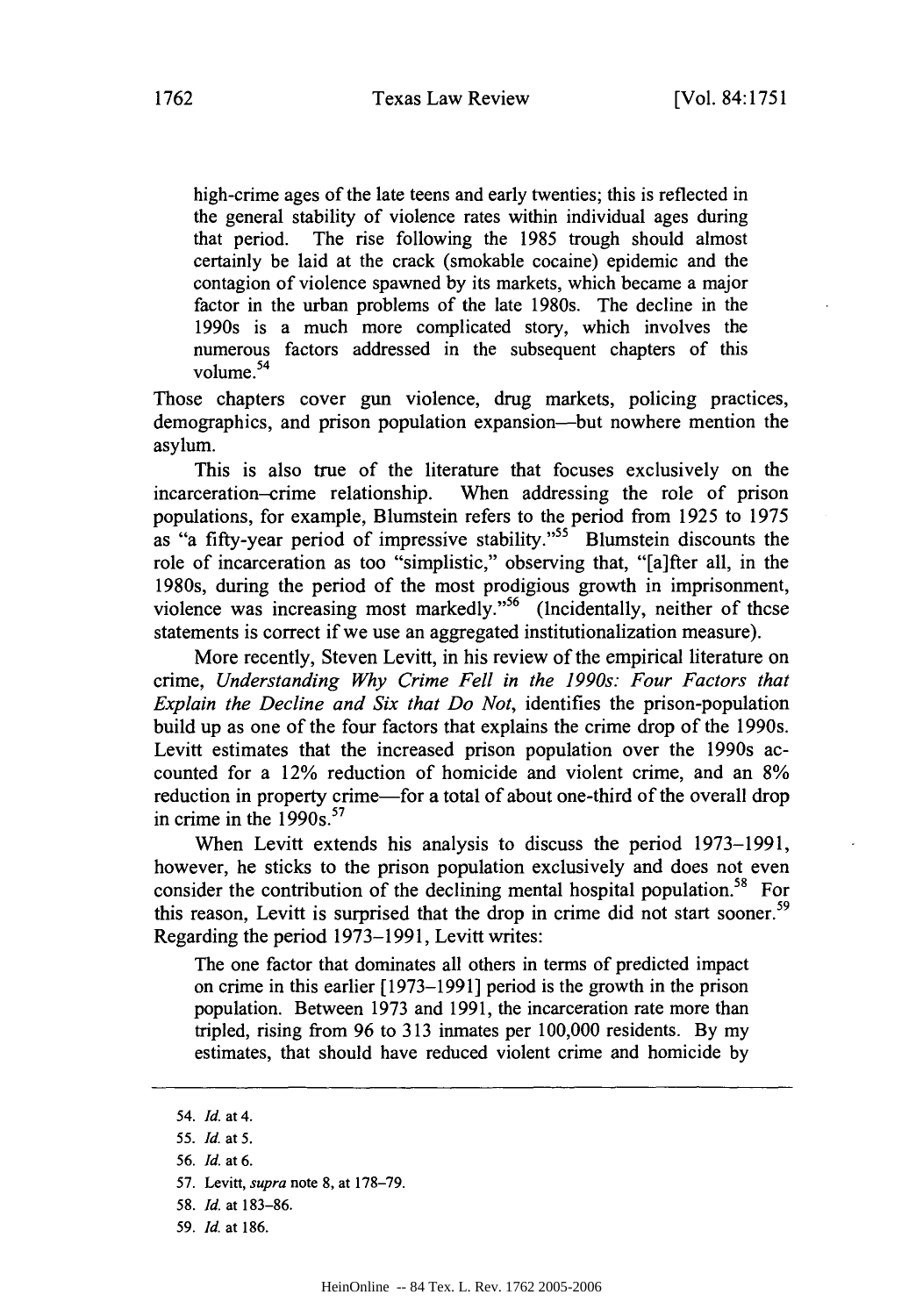over 30 percent and property crime by more than 20 percent. Note that this predicted impact of incarceration is much larger than for the latter  $[1990s]$  period.<sup>60</sup>

Based on prison data alone, Levitt is left With a significant gap between projected and actual crime rates for the period 1973-1991. "[I]n contrast to the 1990s, the actual crime experience in the 1973-1991 period is not well explained by the set of factors analyzed in this paper. There appears to be a substantial unexplained rise in crime over the period 1973–1991."<sup>61</sup> Levitt finds this surprising given the important effect of incarceration in the 1990s. "In the light of the estimates linking increased incarceration to lower crime, it is perhaps surprising that the rising prison population of the 1980s did not induce a commensurate decline in crime in that period." $62$ 

Levitt concludes: "The real puzzle in my opinion, therefore, is not why crime fell in the 1990s, but why it did not start falling sooner." $63$  The answer to that puzzle, though, may well be mental hospitalizations-which, if included in the measure of confinement, would significantly alter the trend from 1973 to 1991. If the value of interest is institutional incapacitation, then imprisonment may not capture it all.

## III. Measuring Confinement and'Exploring Some Implications

In this Part, I turn to the empirical evidence. I present data on the aggregated institutionalization rate for the United States and explore the relationship between that measure of confinement and homicide rates.

#### *A. Aggregating Mental Hospital and Prison Data*

The first task, a simple one, is to aggregate time-series data on the population of mental institutions and prisons-to create an aggregated institutionalization rate. In order to construct such a measure, I draw first on data from the Bureau of Justice Statistics for the number of prisoners under the jurisdiction of state and federal prisons from 1925 to 2004. For data on mental health populations, I draw on several different sources, including the U.S. Department of Commerce publication *Patients in Hospitals for Mental Disease*, <sup>64</sup> the Center for Mental Health Services' *Mental Health* report, <sup>65</sup>

<sup>60.</sup> *Id.* at 184.

<sup>61.</sup> *Id.* at 186.

<sup>62.</sup> *Id.* at 179 n.7.

<sup>63.</sup> *Id.* at 186.

<sup>64.</sup> **BUREAU OF THE CENSUS, U.S.** DEP'T OF COMMERCE, **PATIENTS** IN HOSPITALS **FOR MENTAL** DISEASE, 1946, at 53 (1948); **BUREAU** OF **THE** CENSUS, U.S. DEP'T OF COMMERCE, **PATIENTS IN** HOSPITALS FOR **MENTAL** DISEASE, **1937,** at 2 (1939); **BUREAU** OF THE **CENSUS,** U.S. DEP'T OF COMMERCE, PATIENTS **IN HOSPITALS** FOR **MENTAL** DISEASE, 1936, at 2, 3 (1938); **BUREAU** OF THE **CENSUS,** U.S. DEP'T OF COMMERCE, **PATIENTS** IN **HOSPITALS** FOR **MENTAL DISEASE,** 1935, at 2 **(1937); BUREAU** OF THE **CENSUS,** U.S. DEP'T OF COMMERCE, **PATIENTS IN** HOSPITALS FOR **MENTAL** DISEASE, **1933,** at 16 (1935).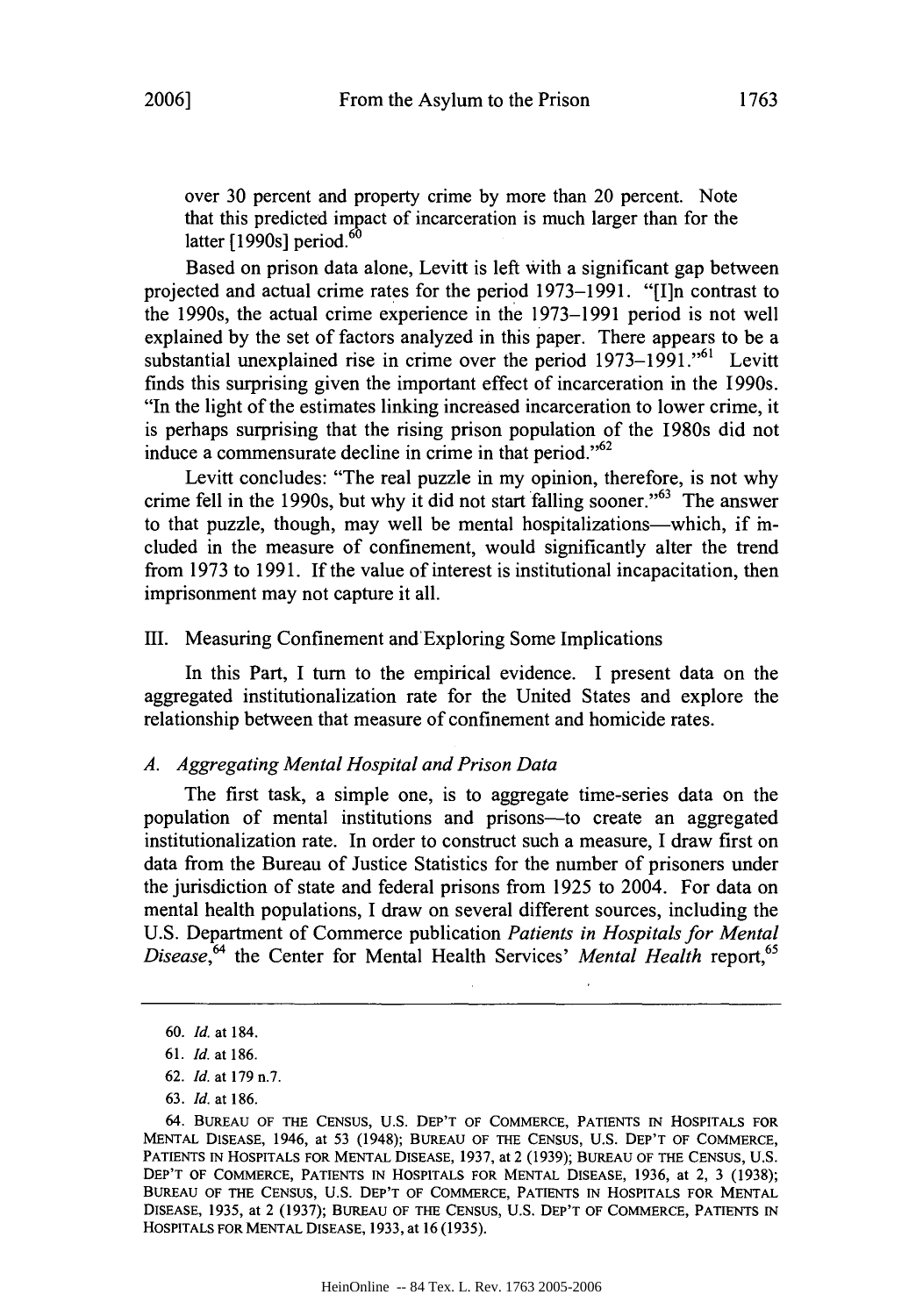Gerald Grob's *From Asylum to Community,66* and an article by Howard Goldman and his colleagues.<sup>67</sup> The resulting data set on mental health populations is nevertheless still missing seventeen values over the seventytwo year period from 1928 to 2000, so I have linearly interpolated the missing observations. In order to compute the rate of institutionalization per 100,000 adults over age fifteen, I use general population data from the U.S. Census Bureau, *Current Population Reports.68*

Because there are no reliable statistics on jail populations--- in most cases, no data at all—for the period before 1970, I have not included jail population data in the aggregated institutionalization numbers. In the Appendix, I discuss jail data and replicate my models using the best available jail data. The results essentially do not change. But because the data on jail populations are so weak, I have not included them in the body of this Article.

The resulting time-series for the rate of aggregated institutionalization, as compared to the rate of incarceration in state and federal prisons, is represented in Figure 3 below.

<sup>65.</sup> CTR. FOR MENTAL HEALTH SERVS., DEP'T OF HEALTH AND HUMAN SERVS., MENTAL HEALTH, UNITED STATES, 2002, at 252 tbl.5 (1998), available http://www.mentalhealth.samhsa.gov/media/KEN/pdf/SMAO1-3938/MHUS02 Chapter 18.pdf; CTR. FOR MENTAL HEALTH SERVS., DEP'T OF HEALTH AND HUMAN SERVS., MENTAL HEALTH, UNITED STATES, 1998, at 151 (1998).

<sup>66.</sup> GERALD N. GROB, FROM ASYLUM TO COMMUNITY: MENTAL HEALTH POLICY IN MODERN AMERICA 258-69 (1991).

<sup>67.</sup> Howard H. Goldman et al., *Deinstitutionalization: The Data Demythologized,* 34 HOSP. & COMMUNITY PSYCHIATRY 129, 132 tbl.2 (1983) (compiling data on state and county mental hospitals 1950-1980).

<sup>68.</sup> Bureau of the Census, U.S. Dep't of Commerce, Current Population Reports: Historical National Population Estimates: July 1, 1900 to July **1,** 1999 (June 28, 2000), http://www.census.gov/popest/archives/1990s/popclockest.txt.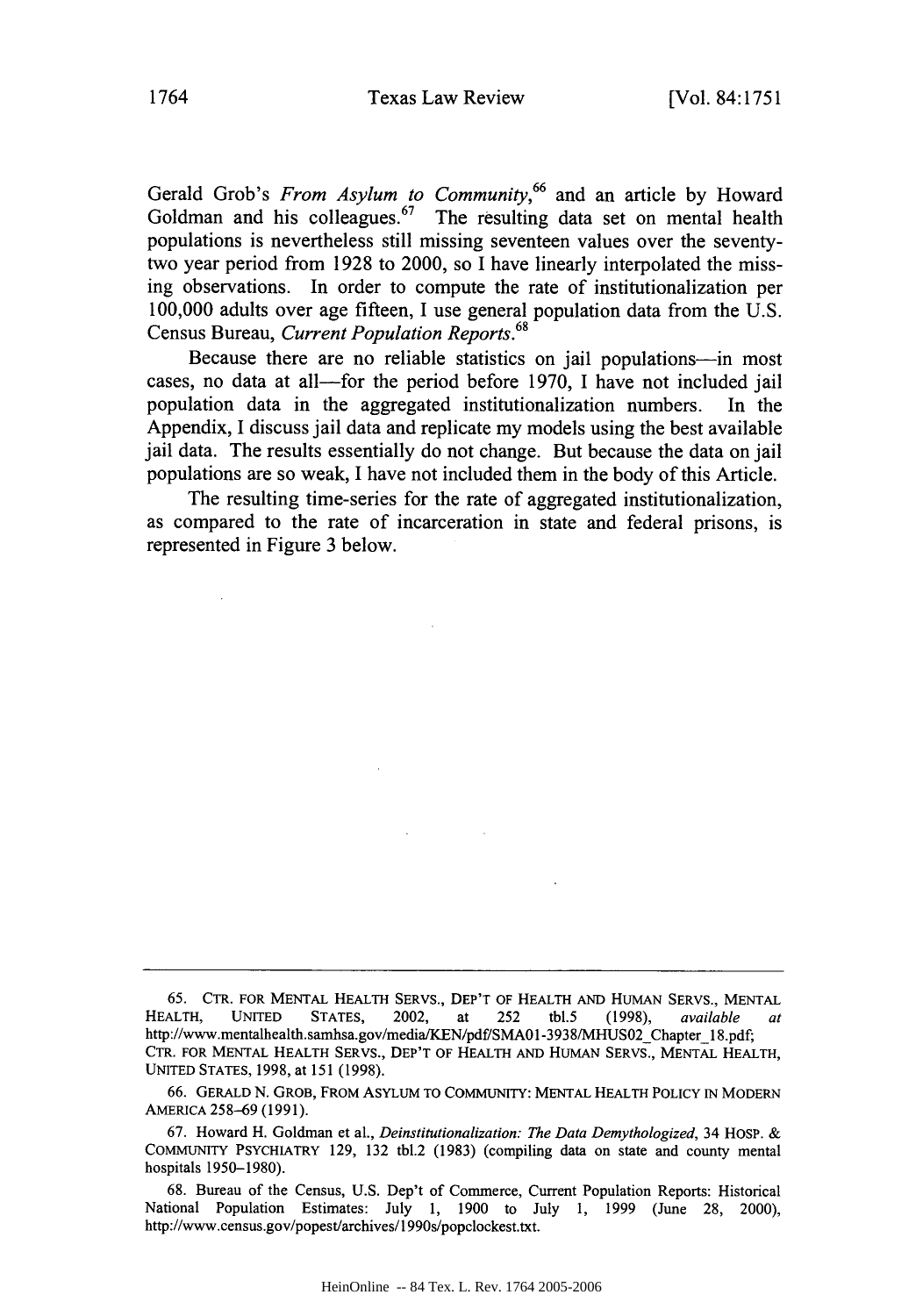

Figure 3: Institutionalization versus incarceration in the United States (per 100,000 adults)

As Figure 3 demonstrates, the trend for aggregated institutionalization for the period 1928-1980 differs significantly from the trend for incarceration alone over that period.

## *B. Exploring the Relationship between Institutionalization and Homicide Rates*

Anyone who has spent time looking at the homicide trends for the twentieth century will immediately recognize that the aggregated institutionalization rate from Figure 3 is an inverted plot—or mirror image of the homicide trend line during the twentieth century. This is visually represented earlier in Figure 2, which I reproduce again here.



Figure 2: Institutionalization and homicide rates (per 100,000 adults)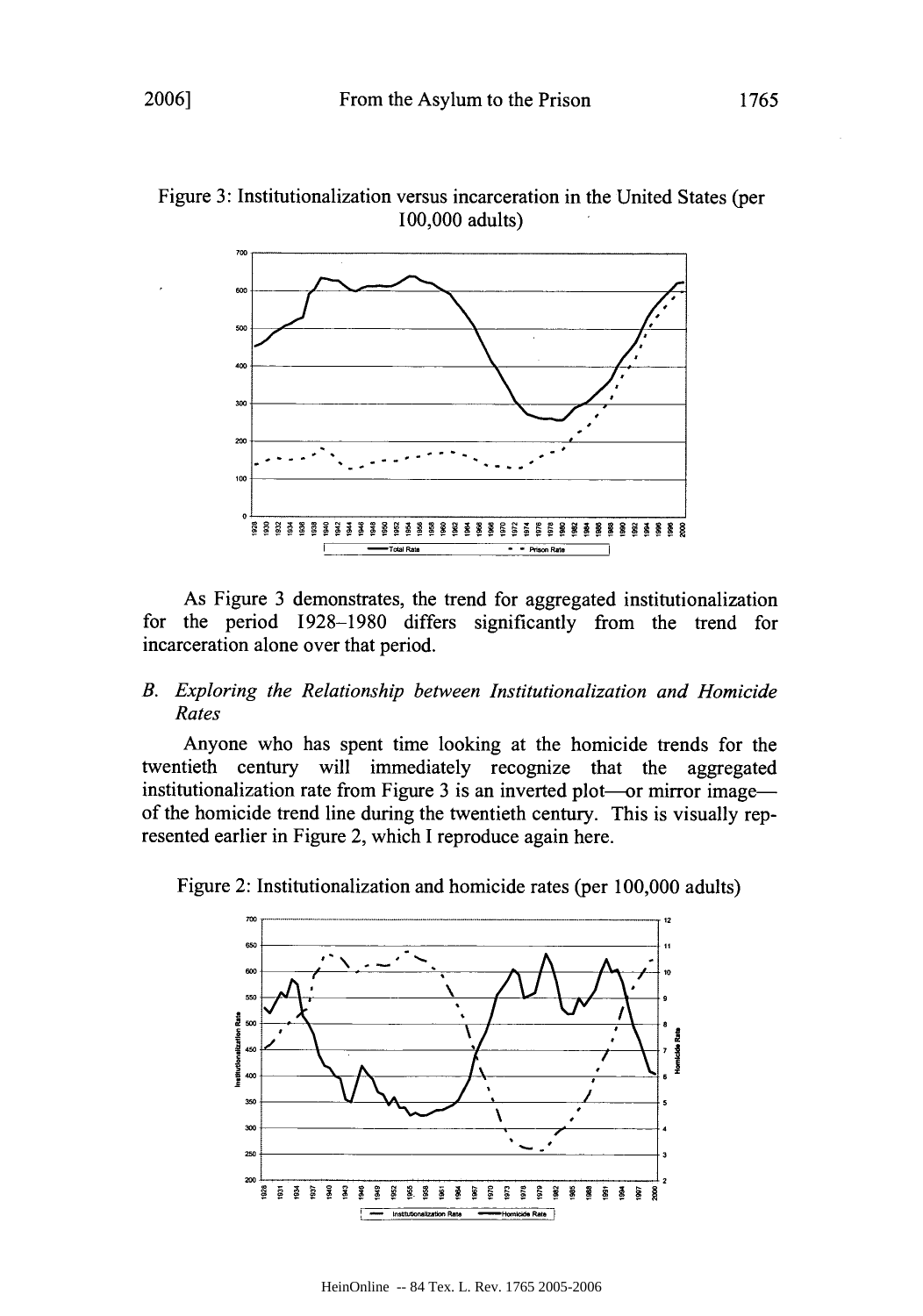The correlation between the aggregated institutionalization and homicide rates is remarkably high: -0.78. This is reflected in the following scatterplot, Figure 4, which plots the observations for each year between 1928 and 2000 (holding constant, as I discuss in a moment, unemployment and youth demographic change).

Figure 4: Institutionalization and homicide rate scatterplot



1. Prais-Winsten Regression Model.—The relevant data here involve time series, and as a result are highly autocorrelated—the value in the time series at any one time depends heavily on the value in the preceding time(s). In order to adjust for autocorrelation, I employ a Prais-Winsten regression model with an autocorrelation adjustment of one time  $lag<sup>69</sup>$  The Prais-Winsten model essentially eliminates most of the autocorrelation (which is measured on a scale from 0 to 4 by the Durbin-Watson statistic, 0 being highly positively interrelated data, 2 showing no autocorrelation, and 4 being highly negatively interrelated data).<sup>70</sup> In addition, I compare the results I obtain against a Cochrane-Orcutt regression model, which was an earlier method intended to achieve the same result.<sup>71</sup> These are straightforward

<sup>69.</sup> The Prais-Winsten model, which corrects for first-order autocorrelated error, fits this data. The correlogram (autocorrelation function plot) and partial correlogram (partial autocorrelation function plot) of the residuals from the regression analysis reveal that an ARI effect is the only statistically significant and reliable time series error component. As a result, an AR1 model that eliminates the autocorrelated error at lag 1 fits the data best, and there is no need to use a more complex time series error model.

<sup>70.</sup> For an extensive explanation of the Prais-Winsten model, see CHARLES W. OSTROM, JR., TIME SERIES ANALYSIS: REGRESSION TECHNIQUES **31-39** (Sage Publ'ns, 2d ed. 1990) (1978).

<sup>71.</sup> For an extensive explanation of the Cochrane-Orcutt model, see id. at 33.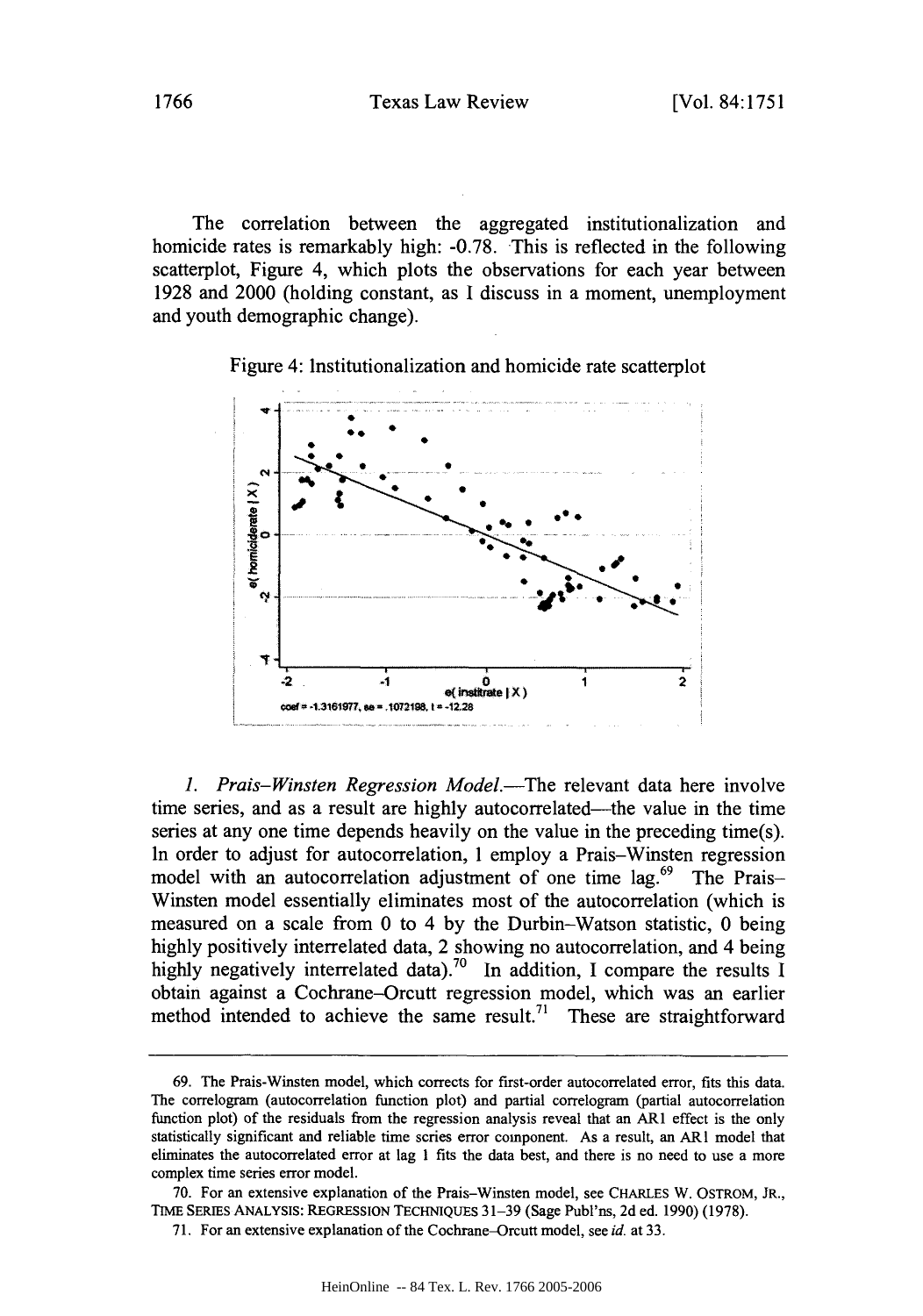models used by many researchers in the study of time-series data. Apart from the adjustment for autocorrelation, the regression model is simple: the aggregate homicide rate serves as the dependant variable, and the rate of institutionalization and other control variables are the regressors.

The control variables that I employ consist of three leading structural covariates for homicide: the unemployment rate, the changing age structure of the United States, and the poverty rate. I run several models that take account of each individually, as well as the combined effect of these other indicators. A word about each of the three controls:

*a. Unemployment.-A* tremendous amount of research has been conducted on the relationship between rates of crime and unemployment. At a theoretical level, a range of behavioral assumptions (from rational action theory to strain and conflict theories) intuitively suggest that being unemployed may increase the motivation for crime.<sup>72</sup> On the other hand, as David Cantor and Kenneth Land suggest, increased unemployment may also decrease the opportunity for criminal activity by reducing crime targets (employed people with money circulating in the neighborhood).73

The empirical research on the unemployment-crime nexus has been mixed and inconsistent, and, as a result, different schools of thought have developed on the salience of unemployment. Some, such as James Q. Wilson and James Alan Fox, discount the relationship completely, arguing that unemployment has little or no effect on crime rates.74 Others, however, are less categorical. In a thorough review of the research literature, *Rates of Crime and Unemployment: An Analysis of Aggregate Research Evidence,* Theodore G. Chiricos analyzes the findings from 63 studies containing 288 estimates of the crime-unemployment relationship, and concludes that there is a conditional relationship.<sup>75</sup> Chiricos summarizes his findings:

<sup>72.</sup> *See* Susan M. Carlson & Raymond J. Michalowski, *Crime, Unemployment, and Social Structures of Accumulation: An Inquiry into Historical Contingency,* 14 **JUST.** Q. 209, 209 (1997) ("The proposition that increases in unemployment will generate increases in crime has long been accepted as a basic tenet of the macro sociology of crime and delinquency."); Harold L. Votey, Jr., *Employment, Age, Race, and Crime: A Labor Theoretic Investigation,* 7 J. **QUANTITATIVE** CRIMINOLOGY 123, 151 (1991) (arguing that since "unemployment and/or working shortened periods are associated with increased participation in crime... [the] availability of labor-market opportunities can reduce the tendency to participate in crime").

<sup>73.</sup> David Cantor & Kenneth C. Land, *Unemployment and Crime Rates in the Post-World War H United States: A Theoretical and Empirical Analysis,* 50 AM. SOC. REV. 317, 320-21 (1985).

<sup>74.</sup> **JAMES ALAN** Fox, **FORECASTING** CRIME **DATA** 29 (1978) ("The absence of an impact of the unemployment rate on the rate of crime appears at this time to be unequivocal."); **JAMES** Q. **WILSON** & RICHARD HERRNSTEIN, CRIME **AND** HUMAN NATURE 312-13 (1985).

<sup>75.</sup> Theodore G. Chiricos, *Rates of Crime and Unemployment: An Analysis of Aggregate Research Evidence,* 34 SOC. PROBS. 187, 188 (1987); *see also Unemployment and Crime: Hearings Before the Subcomm. on Crime of the House Comm. on the Judiciary,* 95th Cong. app. 2 at 601-26 (1978) (report by Robert W. Gillespie, Associate Professor of Economics, University of Illinois, Urbana, Ill.) (reviewing twenty-one studies and finding a modest conditional relationship); Richard B. Freeman, *Crime and Unemployment, in* CRIME **AND PUBLIC** POLICY 89-106 (James Q. Wilson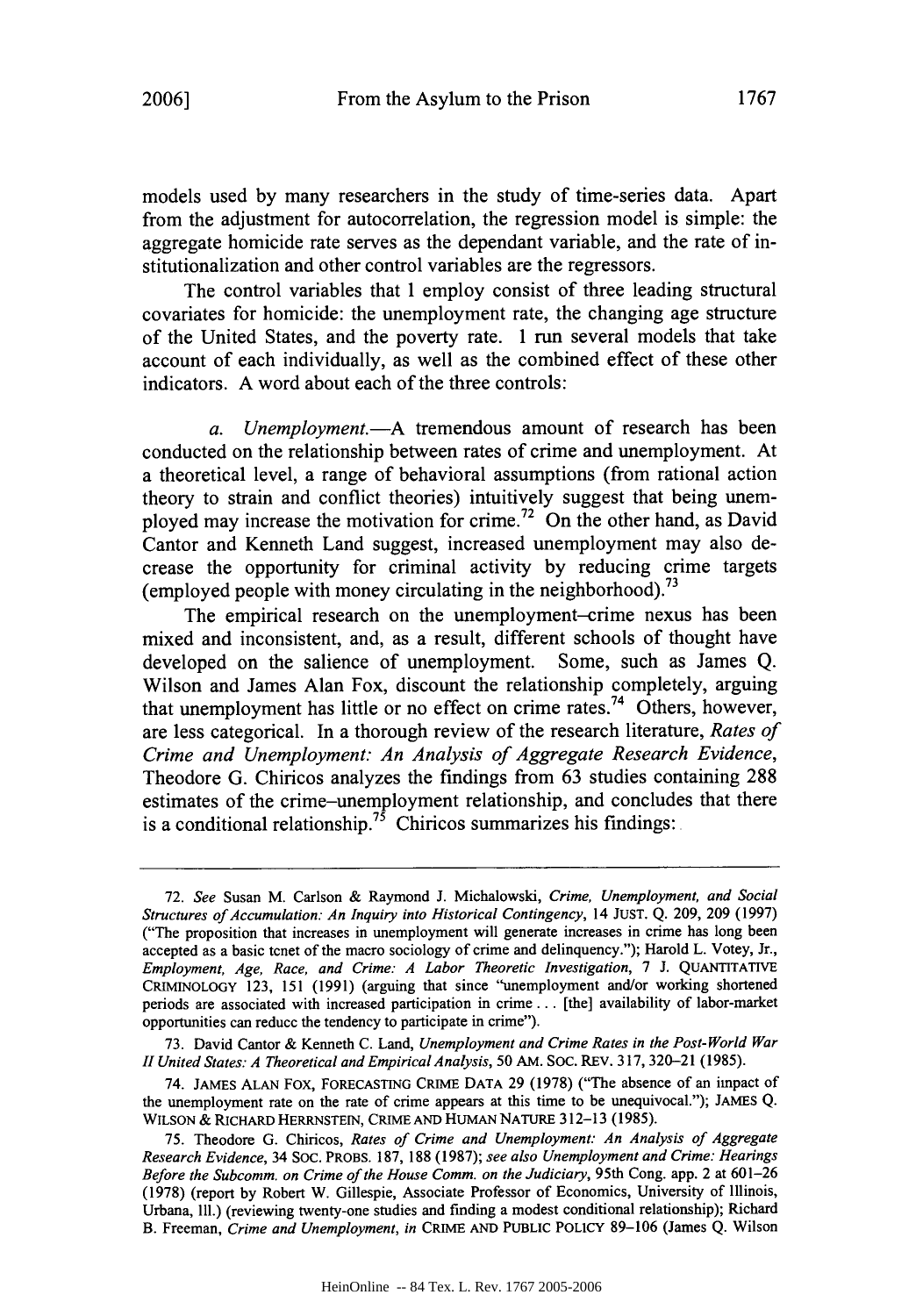[f]or all crimes combined, the U-C relationship is three times more likely to be positive than negative (75/25 percent) and more than 15 times as likely to be significant/positive as significant/negative (31/2 percent). More meaningful, of course, are comparisons of U-C findings for specific types of crime. Table 1 reveals that *property* crimes are more likely than *violent* crimes to produce positive results **<sup>76</sup>** (85/64 percent) and significant/positive results (40/22 percent).

One of the main difficulties in studying the unemployment-crime nexus concerns measurement. The official rate of unemployment reported by governmental agencies typically includes only those persons who have been looking for work during the past month or months, but does not include persons who have given up their job search or have never looked for work. The latter are not considered to be within the labor force, and therefore are not considered unemployed.<sup>77</sup> Naturally, this complicates matters significantly and suggests that official unemployment data may only work as a proxy for the condition of the labor force.

Because of the basic structure of my institutionalization data—national data collected annually that covers the whole adult population—there are few choices to be made regarding the unemployment data. It turns out, though, that this is not the method of analysis that produces the most highly consistent positive results in the unemployment context. In fact, annual aggregated data are possibly the least favorable to the unemployment explanation: national level data show less consistently strong results than sub-national, violent crime is less strong than property crime, and long-term data is less strong than more recent data since the 1970s. Nevertheless, it is still important to factor in the effect of unemployment.

The measure I have chosen is the official unemployment rate reported by the U.S. Census and Department of Labor, which consists of the percentage of the civilian labor force that is unemployed, in thousands of persons sixteen years old and over (prior to 1947, fourteen years old and over), annual averages. For these data, I have drawn on the U.S. Census Bureau's *Historical Statistics of the United States: Colonial Times to 1970* for the

- 76. Chiricos, *supra* note 75, at 192.
- 77. *Id.* at 187 n.1.

ed., 1983) (reviewing eighteen studies and concluding that the relationship is modest and insufficient to explain the upward trend in crime); Sharon K. Long & Ann D. Witte, *Current Economic Trends: Implications for Crime and Criminal Justice, in* CRIME **AND** CRIMINAL **JUSTICE** IN **A** DECLINING ECONOMY 69, 70 (Kevin N. Wright ed., 1981) (reviewing sixteen studies involving unemployment and finding a modest conditional relationship).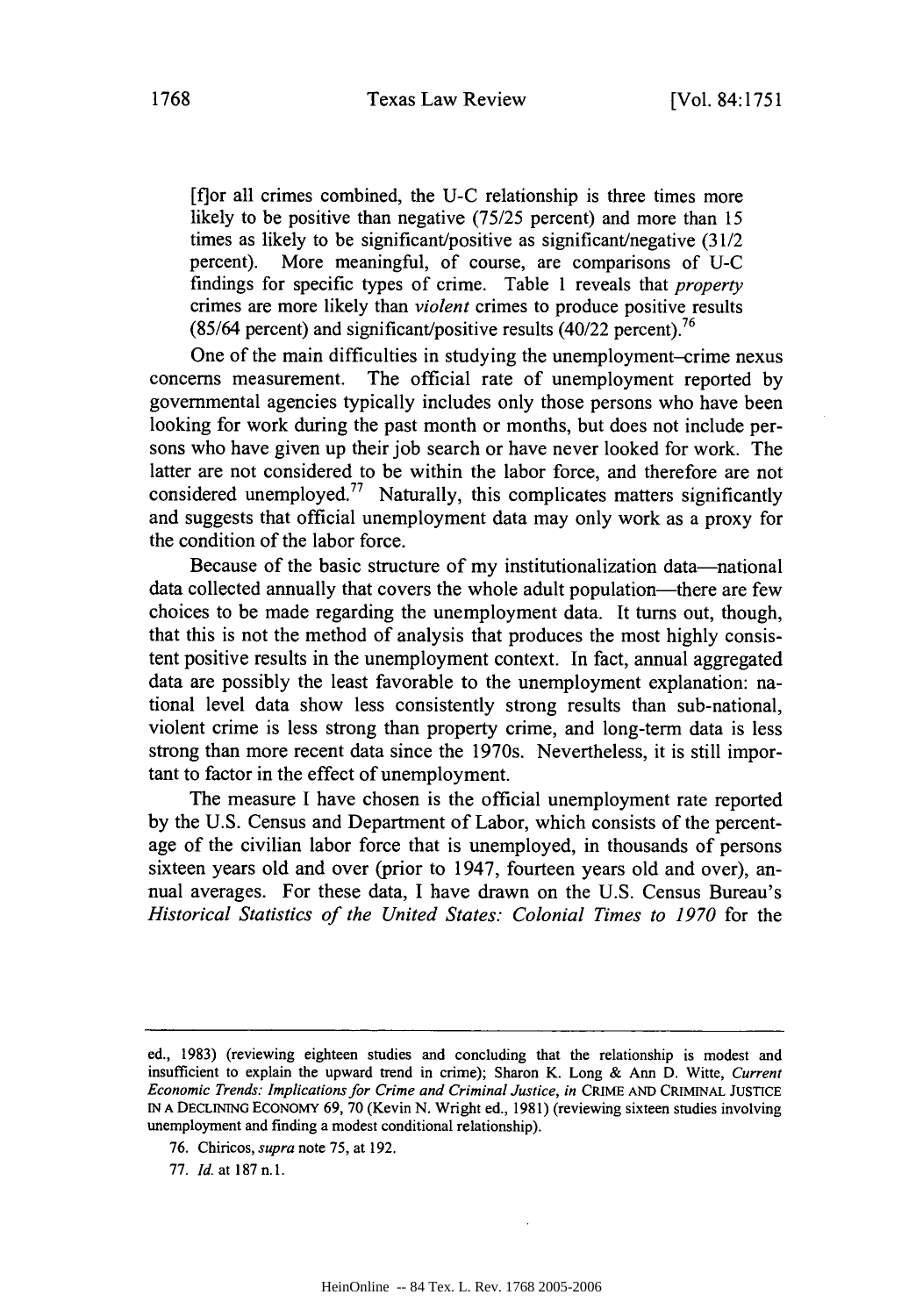period 1925-1970<sup>78</sup> and on data from the U.S. Department of Labor, Bureau of Labor Statistics for the period 1940–2004.<sup>79</sup>

*b. Demographics.-Another* privileged explanation for long-term crime trends is the demographic-change hypothesis.<sup>80</sup> The central intuition here is that variations in the composition of the population consisting of higher offending subgroups (such as fifteen- to twenty-four-year-old males) will have significant effects on the overall societal crime rate. From this compositional effects perspective, the three central axes of demographic concern are age, gender, and race. This flows from research that consistently shows that, at the individual level, "young people, males, and members of disadvantaged minorities are at comparatively high risk of becoming offenders and victims, at least with respect to the common 'street' crimes."<sup>81</sup>

Research consistently attributes a large portion of the rise in crime during the 1960s to the post-World War II baby boom which spanned the period 1946-1964 and produced a large number of high-risk persons aged fourteen to twenty-four during the 1960s and 1970s.<sup>82</sup> There is debate, though, over the extent of the influence as well as over how to interpret the results. Lawrence Cohen and Kenneth Land studied the relationship between the proportion of the population between fifteen and twenty-four and variations in homicide and auto theft rates, and found a highly significant statistical relationship accounting for a substantial fraction of the change.<sup>83</sup> In contrast, Steven Levitt conducted a study titled *The Limited Role of Changing Age Structure in Explaining Aggregate Crime Rates,* and found that "the changing age distribution can explain only 10-20% of the dramatic rise in crime observed between 1960 and  $1980$ .<sup>84</sup> Levitt characterizes this

80. *See generally* James Alan Fox, *Demographics and US. Homicide, in* THE CRIME DROP IN AMERICA, *supra* note 14, at 288, 288 ("[C]rime statistics that overlook differences by demography can easily lead to misinterpretation.").

81. Scott J. South & Steven F. Messner, *Crime and Demography: Multiple Linkages, Reciprocal Relations,* 26 ANN. REV. Soc. 83, 84 (2000).

82. Alfred Blumstem & Daniel S. Nagin, *Analysis of Arrest Rates for Trends in Criminality*, 9 SoCIo-ECON. PLAN. SCt. 221, 221-22 (1975); John H. Laub, *Urbanism, Race, and Crime,* 20 J. RES. CRIME & DELINQ. 183, 192-94 (1983).

83. Lawrence E. Cohen & Kenneth C. Land, *Age Structure and Crime: Symmetry Versus Asymmetry and the Projection of Crime Rates Through the 1990s,* 52 AM. SOC. REV. 170, 172-75 (1987).

84. Steven D. Levitt, *The Limited Role of Changing Age Structure in Explaining Aggregate Crime Rates,* 37 CRIMINOLOGY 581, 582 (1999).

**<sup>78.</sup>** BUREAU OF THE CENSUS, **U.S.** DEP'T OF COMMERCE, HISTORICAL STATISTICS OF THE U.S.: COLONIAL TIMES TO 1970 (1975), *available at* http://www2.census.gov/prod2/statcomp/documents/CT1970pl -01.pdf.

<sup>79.</sup> BUREAU OF LABOR STATISTICS, U.S. DEP'T OF LABOR, CURRENT POPULATION SURVEYS: EMPLOYMENT AND EARNINGS, JANUARY 2006, at 203 tbl.1 (2006), *available at* http://www.bls.gov/cps/cpsa2005.pdf.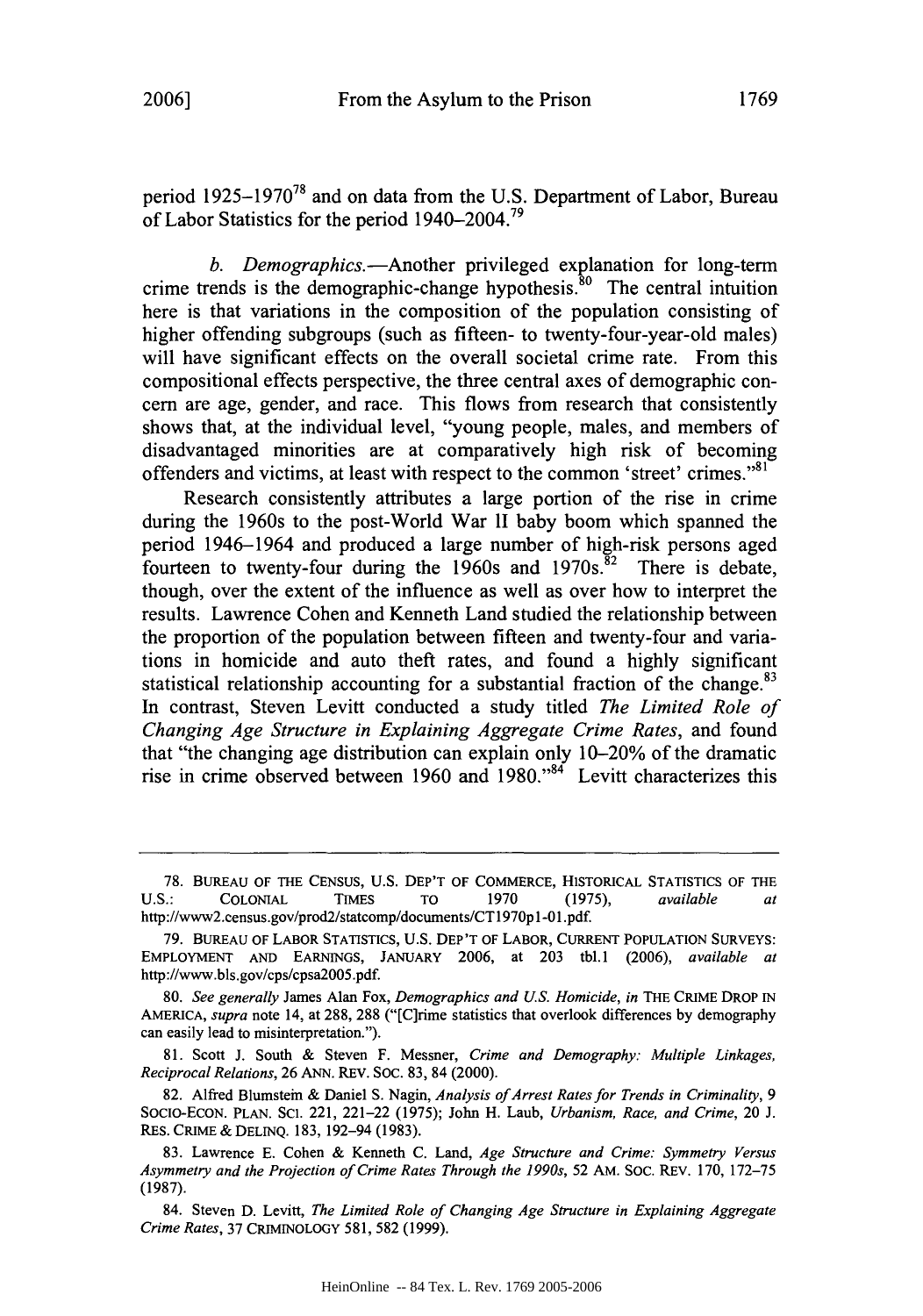as "a limited impact."<sup>85</sup> James Alan Fox and Alex Piquero contend that about 10% of the drop in crime in the 1990s was due to changing demographics and refer to this as "deadly demographics."<sup>86</sup> So the estimates and especially the interpretations vary significantly.

Here, too, there are different methods and choices in analyzing the demographic change hypothesis. The simplest approach is to regress the crime rates using demographic and other variables as regressors. In a review of ninety such studies, Thomas Marvell and Carlisle Moody report that only a small number of the studies found significant relationships.<sup>87</sup> Again, however, given my institutionalization and homicide data, this is the only feasible approach here. Other approaches include computing and comparing hypothetical rates of disaggregated group-offending based on different population compositions. <sup>88</sup>

The population data I use are drawn from the U.S. Census Bureau, *Current Population Reports.89* Based on the data from those reports, I calculate the percentage of the total population represented by fifteen- to twenty-four-year-olds. A couple of caveats regarding the data: first, beginning in 1959, the populations of Alaska and Hawaii are included in the data, resulting in a 750,000 person increase in the population (or 4.2%) that year. Also, the population estimates are all July estimates. Since there is going to be a slight time discrepancy, I have decided to lag this variable: in the statistical analysis, I use July 1927 population data in the regression to represent December 31, 1927, population. Finally, the population estimates for the period 1940 to 1979 include Armed Forces overseas, whereas the earlier and later periods do not; however, this should not skew the analysis because of the large number of military personnel abroad during World War II and the Korean and Vietnam Wars.

*c. Poverty.-The* third and last control variable in the models is the rate of poverty. In their seminal study, *Structural Covariates of Homicide Rates: Are There Any Invariances Across Time and Social Space?,* Kenneth Land, Patricia McCall, and Lawrence Cohen review twenty-one of the leading homicide studies and find that "[b]y far, the strongest and most invariant effect is due to the resource-deprivation/affluence index; consistently across the four decennial census periods, cities, metropolitan

<sup>85.</sup> *Id.* at 581.

<sup>86.</sup> James Alan Fox & Alex R. Piquero, *Deadly Demographics: Population Characteristics and Forecasting Homicide Trends,* 49 CRIME & DELINQ. 339, 354 (2003).

<sup>87.</sup> Thomas B. Marvell & Carlisle E. Moody, *Age Structure and Crime Rates: The Conflicting Evidence,* 7 J. QUANTITATIVE CRIMINOLOGY 237, 250-54 (1991).

<sup>88.</sup> *See* Levitt, *supra* note 84 (attempting to estimate future total crime rates by breaking down the population into distinct age groups, calculating the crime rates of each group, and then predicting future crime rates based on the changing proportion of each group in the total population).

<sup>89.</sup> *See supra* note 68.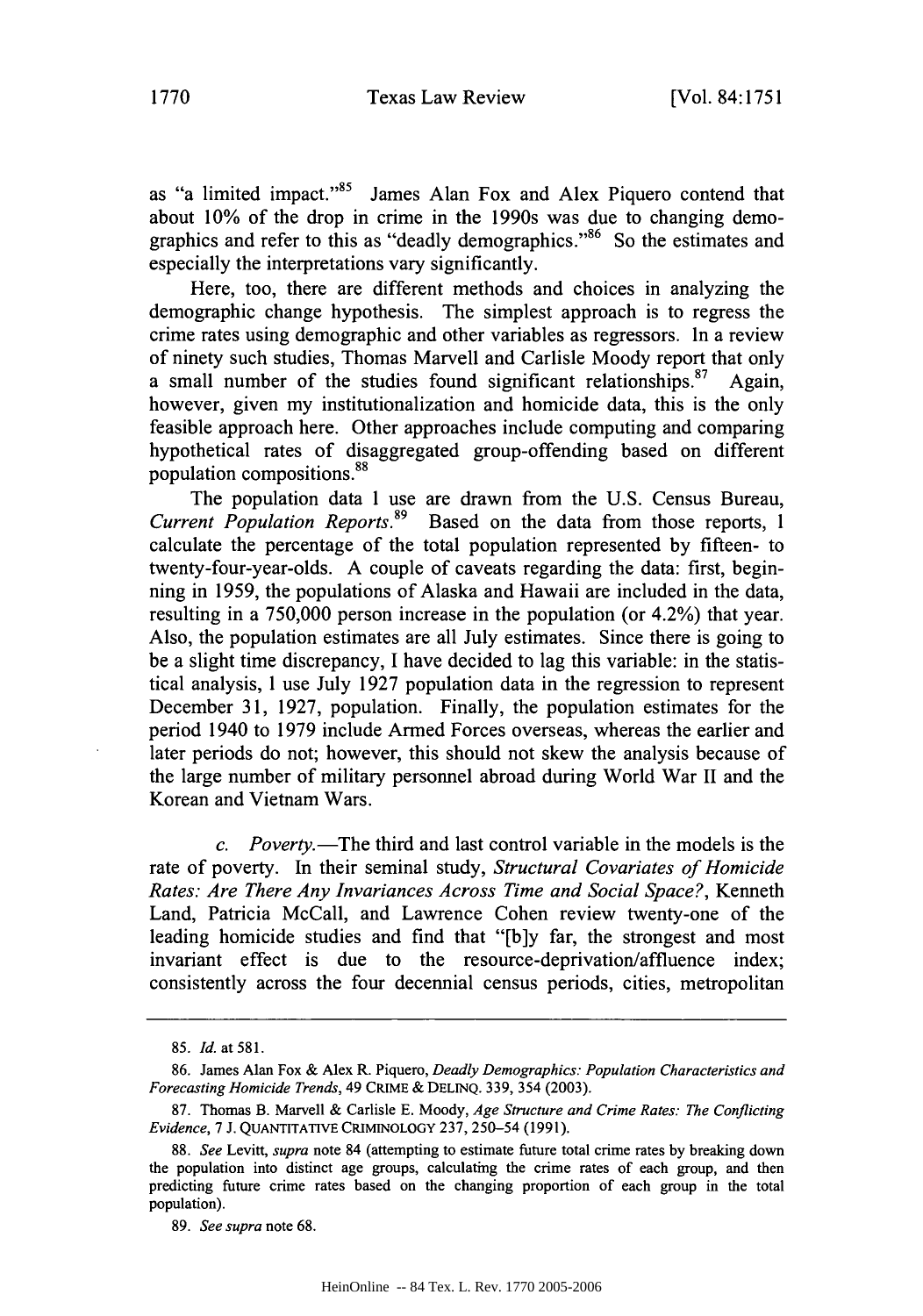areas, or states that are more deprived have higher homicide rates, and those that are more affluent have lower rates."<sup>90</sup> The trick again, however, is measuring poverty. The most widely used method is to rely on the official Census count of the percentage of households (families) below the poverty line. Since this is often highly correlated with other indicators of socio-economic status, some researchers create an index for resource deprivation. However, in order to avoid biases in the construction of the index, I use the official poverty rate directly from the U.S. Census Bureau.<sup>91</sup> The rates are only available from 1959 onwards, when the poverty line was first measured-so the regressions including this variable use a smaller number of observations  $(N = 42$ , rather than 73 as in all the other regressions).

There are, of course, other popular explanations for major recent crime trends, but they do not tend to explain *both* the earlier increase in crime in the 1960s and the drop in the 1990s. So, for instance, many point to the change in street drug markets during the 1990s and the decline of crack cocaine consumption as leading explanations for the sharp drop in crime in the 1990s.<sup>92</sup> Others point to the dispersion of activities away from the family and households in the period following World War 11.<sup>93</sup> And then, of course, there is the abortion hypothesis.<sup>94</sup> My models do not take account of these other possible explanations.

2. *Findings.*—Table 1 shows that, regardless of the model specification, the aggregated institutionalization rate has a statistically significant correlation with the homicide rate, and that the contribution of institutionalization is far more important than that of other statistically significant control variables. So, for instance, looking at Model 4, which holds constant unemployment and demographic changes, institutionalization is at least two times more influential than unemployment (with a beta of -0.876 versus 0.402 for unemployment). The Prais-Winsten coefficient of -1.119 for institutionalization in Model 4 suggests that an increase in institutionalization of 1 per 1,000 adults is likely to translate into a reduction in the homicide rate of  $1.119$  per  $100,000$ —with a 95% confidence level ranging from -1.74 to -0.5.

<sup>90.</sup> Land et al., *supra* note 12, at **951.**

<sup>91.</sup> Bureau of the Census, U.S. Dep't of Commerce, Historical Poverty Tables, http://www.census.gov/hhes/www/poverty/histpov/hstpov13.html.

<sup>92.</sup> Bruce D. Johnson et al., *The Rise and Decline of Hard Drugs, Drug Markets, and Violence in Inner-City New York, in* THE CRIME DROP IN AMERICA, *supra* note 14, at 164, 196-97; Levitt, *supra* note 8, at 176, 179-81.

<sup>93.</sup> Lawrence E. Cohen & Marcus Felson, *Social Change and Crime Rate Trends: A Routine Activity Approach,* 44 AM. SOC. REV. 588, 604-05 (1979).

<sup>94.</sup> *See* John J. Donohue III & Steven D. Levitt, *The Impact of Legalized Abortion on Crime,* 116 Q.J. ECON. 379, 379 (2001) (offering evidence that legalized abortion has accounted for as much as a fifty percent drop in crime).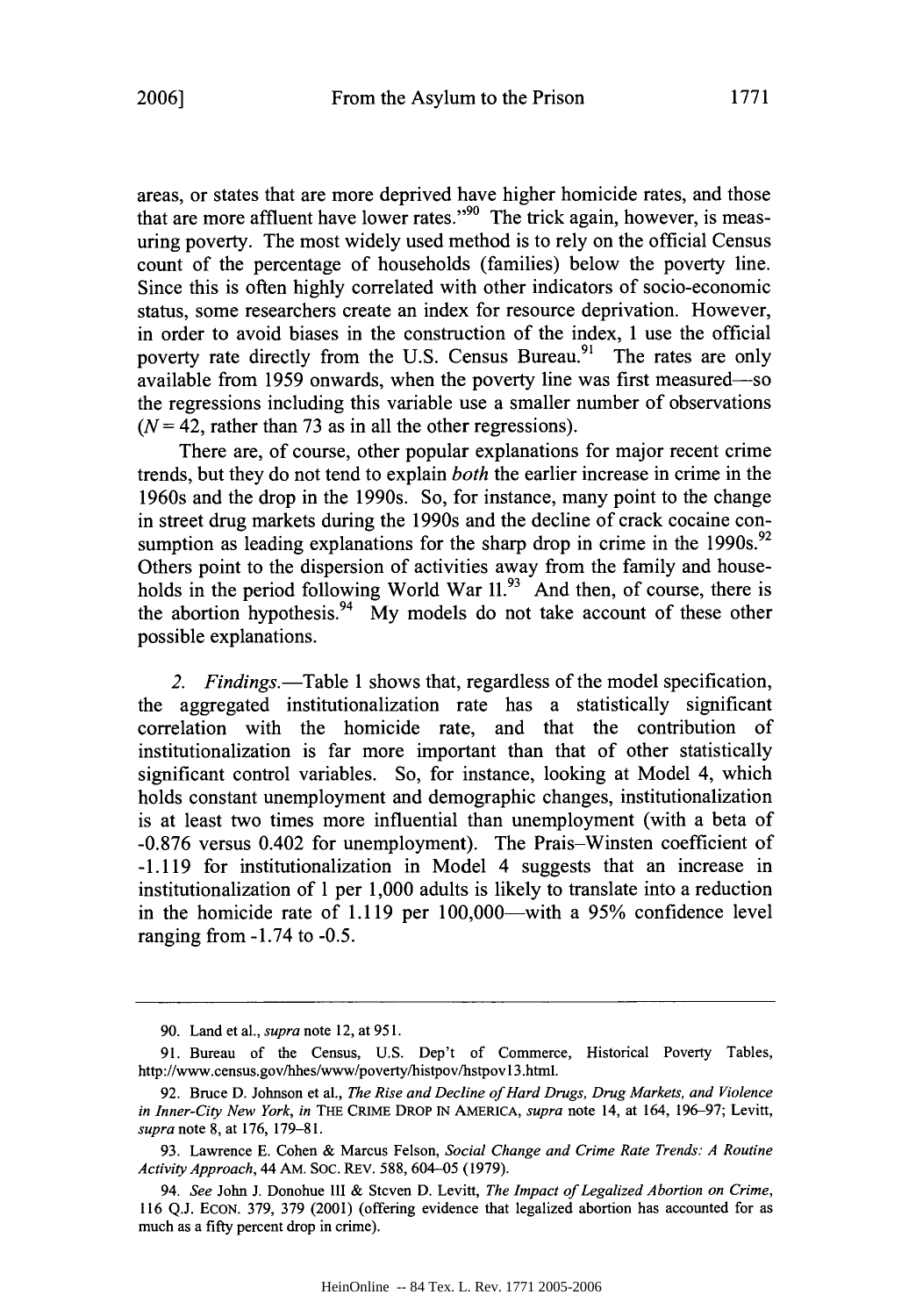Institutionalization remains robust regardless of model specification. In all but one case, it is statistically significant at the .001 level (and that one case is significant at the .002 level), and broadly speaking, is in the same range of influence. This is not entirely surprising because, in this case, the two trends-aggregated institutionalization and homicide rates-are practically mirror images and thus are highly correlated. As a result, regardless of the model, the finding likely will be statistically significant.

## Table **1:** The effect of aggregating institutionalization on the incarceration-crime nexus:

| Prais–Winsten autocorrelation adjustment at Lag 1 (AR1) regression results |
|----------------------------------------------------------------------------|
| Dependent variable = Homicide Rates, $1928-2000$                           |

| Explanatory<br>variables:                         | Model 1     | Model 2     | Model 3     | Model 4     | Model 5     | Model 6  |
|---------------------------------------------------|-------------|-------------|-------------|-------------|-------------|----------|
| Institutionalization:                             |             |             |             |             |             |          |
| Prais coefficient                                 | $-1.085***$ | $-1.107***$ | $-1.067***$ | $-1.119***$ | $-1.312***$ | $-1.723$ |
| Standard error                                    | (.264)      | (.251)      | (.327)      | (.309)      | (.347)      | (.44)    |
| P value                                           | 0.000       | 0.000       | 0.002       | 0.001       | 0.001       | 0.000    |
| OLS beta                                          |             | $-.78$      | $-78$       | $-.876$     | $-.502$     | $-911$   |
| Unemployment:                                     |             |             |             |             |             |          |
| Prais coefficient                                 |             | $.051$ **   |             | $.051$ **   |             | .072     |
| Standard error                                    |             | (.025)      |             | (.025)      |             | (.102)   |
| P value                                           |             | 0.042       |             | 0.043       |             | 0.484    |
| OLS beta                                          |             | .31         |             | .402        |             | .12      |
| Proportion 15-24:                                 |             |             |             |             |             |          |
| Prais coefficient                                 |             |             | 0.014       | $-.01$      |             | $-4$     |
| Standard error                                    |             |             | (.149)      | (.14)       |             | (.196)   |
| P value                                           |             |             | 0.924       | 0.946       |             | 0.049    |
| OLS beta                                          |             |             | $-.009$     | $-219$      |             | $-.58$   |
| Poverty:                                          |             |             |             |             |             |          |
| Prais coefficient                                 |             |             |             |             | .046        | $-.081$  |
| Standard error                                    |             |             |             |             | (.102)      | (.114)   |
| P value                                           |             |             |             |             | 0.654       | 0.482    |
| OLS beta                                          |             |             |             |             | $-417$      | $-.364$  |
| Durbin-Watson<br>statistic pre-Prais-<br>Winsten  | 0.1319      | 0.186       | 0.1319      | 0.235       | 0.213       | 0.36     |
| Durbin-Watson<br>statistic post-Prais-<br>Winsten | 1.3278      | 1.4678      | 1.3244      | 1.47        | 1.051       | 1.156    |
| OLS R-squared                                     | 0.609       | 0.706       | 0.609       | 0.736       | 0.647       | 0.832    |
| N                                                 | 73          | 73          | 73          | 73          | 42          | 42       |

\* = statistically significant at 10% cutoff.  $**$  = 5% cutoff. \*\*\* = 1% cutoff.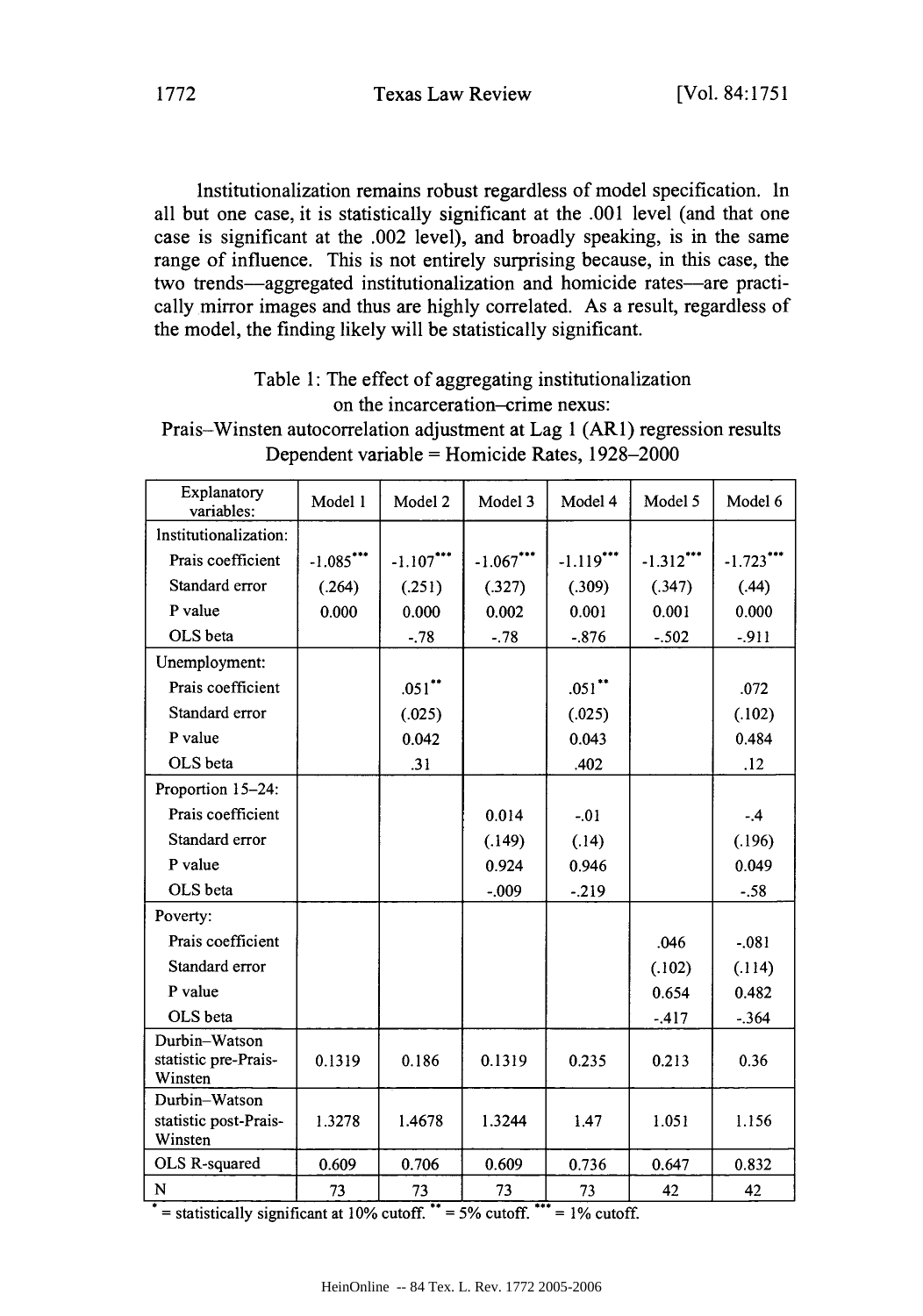The same cannot be said, though, of the relationship between the prison rate alone (excluding mental health populations) and the national homicide rate. Table 2 summarizes the results of Prais-Winsten regressions using similar model specifications. As Table 2 demonstrates, the initial statistical relationship between prison and homicide rates vanishes quickly as soon as other control variables, such as demographic change and poverty rates, are included in the models. It is fair to say, based on Table 2, that there is no robust relationship between the long-term trends when prison rates, rather than aggregated institutionalization rates, are used.

Overall, the analyses suggest that including mental health data in the rate of institutionalization—rather than using prison rates only—is likely to have significant effects on the study of the relationship in the United States between confinement and crime during the twentieth century. Although it is tempting to discuss incapacitation here, far more research is necessary before we can begin to evaluate possible explanations for the relationship.

One additional comment: a problem with the analysis is that there may be simultaneity bias. The relationship between crime and institutionalization is likely to be two-way. Although increased institutionalization is likely to decrease crime rates through incapacitation, increased crime is also likely to increase institutionalization through convictions and sentencing.<sup>95</sup> As a result, the incapacitation effect of institutionalization on crime is probably diminished and the statistical estimates are likely to understate the effect-as Levitt suggests, "perhaps dramatically."<sup>96</sup> But the effect of this bias, if there is one, would only be to *underestimate* the effect of aggregated institutionalization on crime, and that would only *increase* the effect of aggregated institutionalization on homicide.

 $\sim$   $\sim$ 

<sup>95.</sup> Levitt, supra note 9, at 322.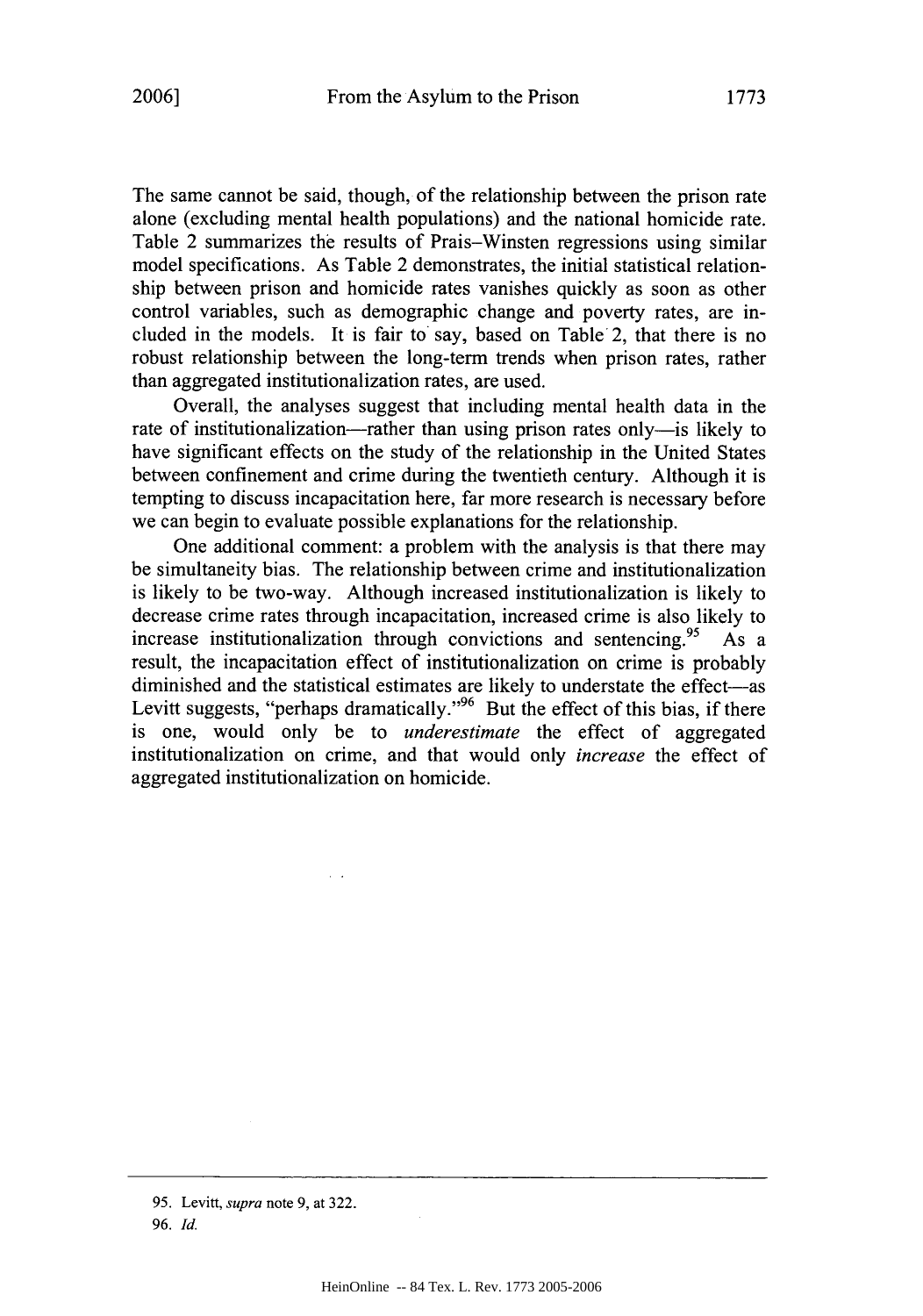## Table 2

## Using prison rates only in studying the incarceration-crime nexus: Prais-Winsten autocorrelation adjustment at lag 1 (AR1) regression results Dependent variable = Homicide Rates, 1928-2000

| <b>Explanatory</b><br>variables: | Model 1               | Model 2    | Model 3 | Model 4 | Model 5  | Model 6 |
|----------------------------------|-----------------------|------------|---------|---------|----------|---------|
| Prison Rate:                     |                       |            |         |         |          |         |
| Prais coefficient                | $-.0073$ <sup>*</sup> | $-.009$ ** | $-004$  | $-0.06$ | $-006$   | $-.005$ |
| Standard error                   | (.004)                | (.004)     | (.004)  | (.005)  | (.004)   | (.006)  |
| P value                          | 0.066                 | 0.033      | 0.375   | 0.210   | 0.144    | 0.390   |
| Unemployment:                    |                       |            |         |         |          |         |
| Prais coefficient                |                       | $.053$ **  |         | .049"   |          | .158    |
| Standard error                   |                       | (.026)     |         | (.026)  |          | (.123)  |
| P value                          |                       | 0.048      |         | 0.064   |          | 0.206   |
| Proportion 15-24:                |                       |            |         |         |          |         |
| Prais coefficient                |                       |            | .225    | .191    |          | .05     |
| Standard error                   |                       |            | (.171)  | (.169)  |          | (.316)  |
| P value                          |                       |            | 0.191   | 0.263   |          | 0.876   |
| Poverty:                         |                       |            |         |         |          |         |
| Prais coefficient                |                       |            |         |         | $-0.086$ | $-196$  |
| Standard error                   |                       |            |         |         | (.109)   | (.182)  |
| P value                          |                       |            |         |         | 0.437    | 0.288   |
| Durbin-Watson                    |                       |            |         |         |          |         |
| statistic pre-<br>Prais-Winsten  | 0.0669                | 0.0885     | 0.1385  | 0.136   | 0.194    | 0.612   |
| Durbin-Watson                    |                       |            |         |         |          |         |
| statistic post-                  | 1.109                 | 1.221      | 1.127   | 1.229   | 0.947    | 0.992   |
| Prais-Winsten                    |                       |            |         |         |          |         |
| OLS R-squared                    | 0.0495                | 0.174      | 0.508   | 0.511   | 0.472    | 0.81    |
| N                                | 73                    | 73         | 73      | 73      | 42       | 42      |

 $\overline{\phantom{a}}$  = statistically significant at 10% cutoff.  $\overline{\phantom{a}}$  = 5% cutoff.  $\overline{\phantom{a}}$  = 1% cutoff.

*3. Estimating the Effects.-Despite* possible simultaneity bias, the influence of aggregated institutionalization on the homicide rate is large and robust. Based on the six models, we can estimate (using the 95% confidence intervals) that the effect may be somewhere between a low of -0.415 and a high of -2.014. This means that a one person increase in the rate of aggregated institutionalization per 1,000 adults (or an increase of 100 per 100,000) is associated with a decrease in the homicide rate of between 0.4 and 2 persons per 100,000 adults-in a universe where the homicide rates have varied between 4.5 and 10.7, with a mean of 7.4 over the period 1928-2000. A summary of the 95% confidence intervals for the six models from Table 1 follows: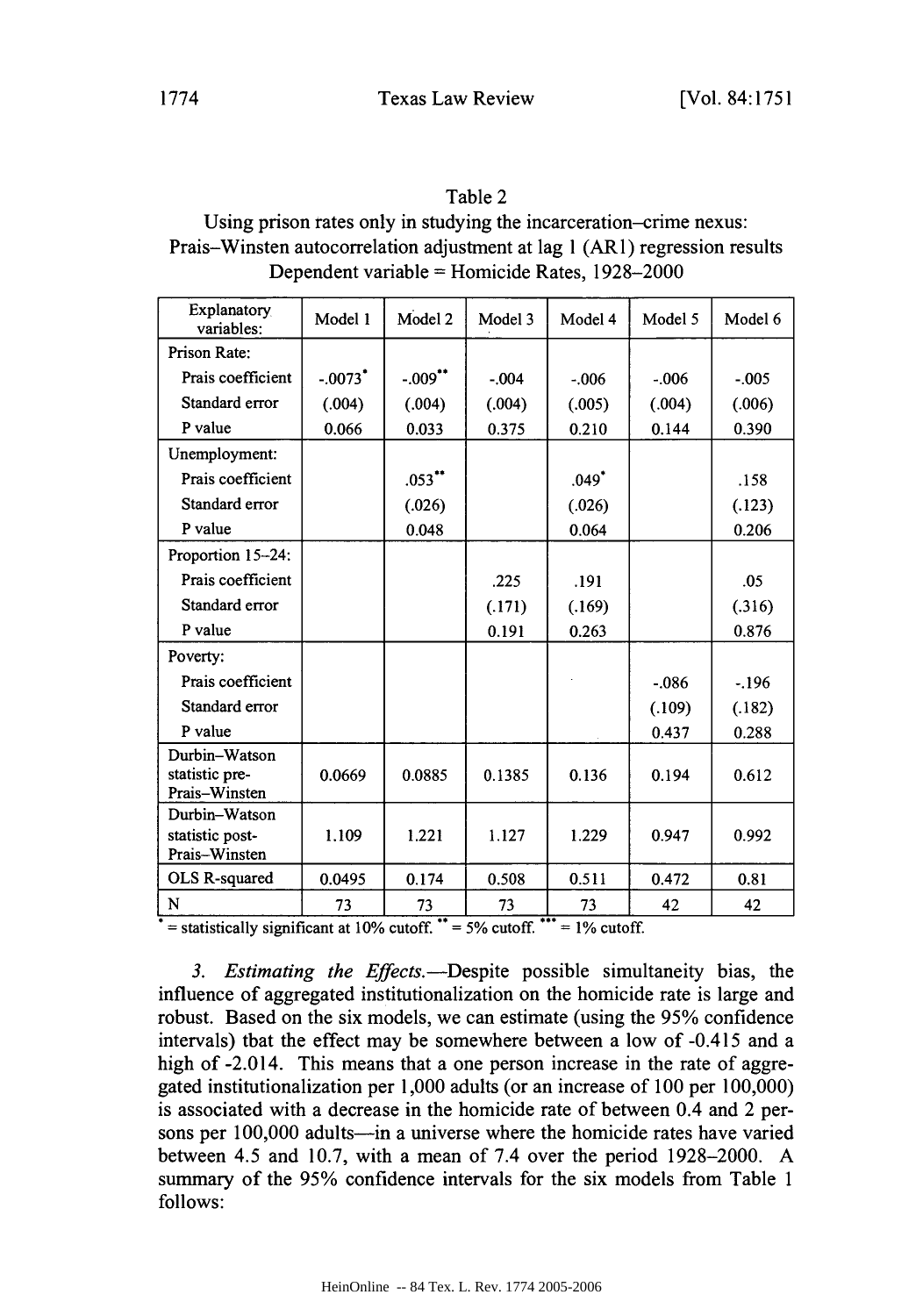|      | Model <sup>'</sup> | Model 2  | Model 3  | Model 4  | Model 5  | Model 6  |
|------|--------------------|----------|----------|----------|----------|----------|
| High | $-1.612$           | -1.608   | $-1.072$ | $-1.736$ | $-2.014$ | $-2.614$ |
| Low  | $-0.559$           | $-0.605$ | $-0.415$ | $-0.502$ | $-0.609$ | $-0.831$ |

Another way to estimate the possible effect is to go back to Steven Levitt's review of crime trends in the *Journal of Economic Perspectives.97* Recall that Levitt finds, based on his best estimates, that the elasticity of crime with respect to the size of the prison population is **-0.30** for homicide and violent crime and -0.20 for property crime.<sup>98</sup> This leads Levitt to the following estimates:<sup>99</sup>

|                 | Incarceration rate |      |          | Homicide | Violent<br>crime | Property<br>crime |
|-----------------|--------------------|------|----------|----------|------------------|-------------------|
|                 | 1991               | 2001 | Change   |          |                  |                   |
| 1990s           | 313                | 470  | $+50.2%$ | $-12%$   | $-12%$           | $-8%$             |
|                 | 1973               | 1991 | Change   |          |                  |                   |
| $1973-$<br>1991 | 96                 | 313  | $+226%$  | $-35%$   | $-35%$           | $-24%$            |

Recall also that Levitt's estimates for homicide for the period 1973- 1991 are off by a net 25%. Levitt's total estimated effect on homicide from his 10 factors is -20%, but the actual number of homicides reported by the FBI's Uniform Crime Reports (UCR) is up 5%.<sup>100</sup> This leads Levitt to conclude that "[t]here appears to be a substantial unexplained rise in crime over the period  $1973-1991$ ."<sup>101</sup>

The unexplained difference vanishes, however, if we include mental hospitalization in the aggregated institutionalization rate: the increase in confinement from 1973 to 1991 would have been only 152 per 100,000, or up **52%** from a rate of 291 in 1973 to a rate of 443 in 1991. Based on Levitt's estimates, this would have translated into a 12% decrease in homicides, not a 35% decrease. Levitt's revised estimate for the total effect of his ten factors on homicide during the 1973-1991 period would be an increase in homicides of 3%, which is not far from the actual reported change in the UCR of a positive 5%. In other words, using aggregated institutionalization data rather than prison data would eliminate Levitt's disparity regarding the change in homicides.

98. *Id.* at 178.

<sup>97.</sup> Levitt, *supra* note 8.

<sup>99.</sup> *Id.* at 178-79, 184.

<sup>100.</sup> *Id.* at 185 tbl.6.

<sup>101.</sup> *Id.* at 186.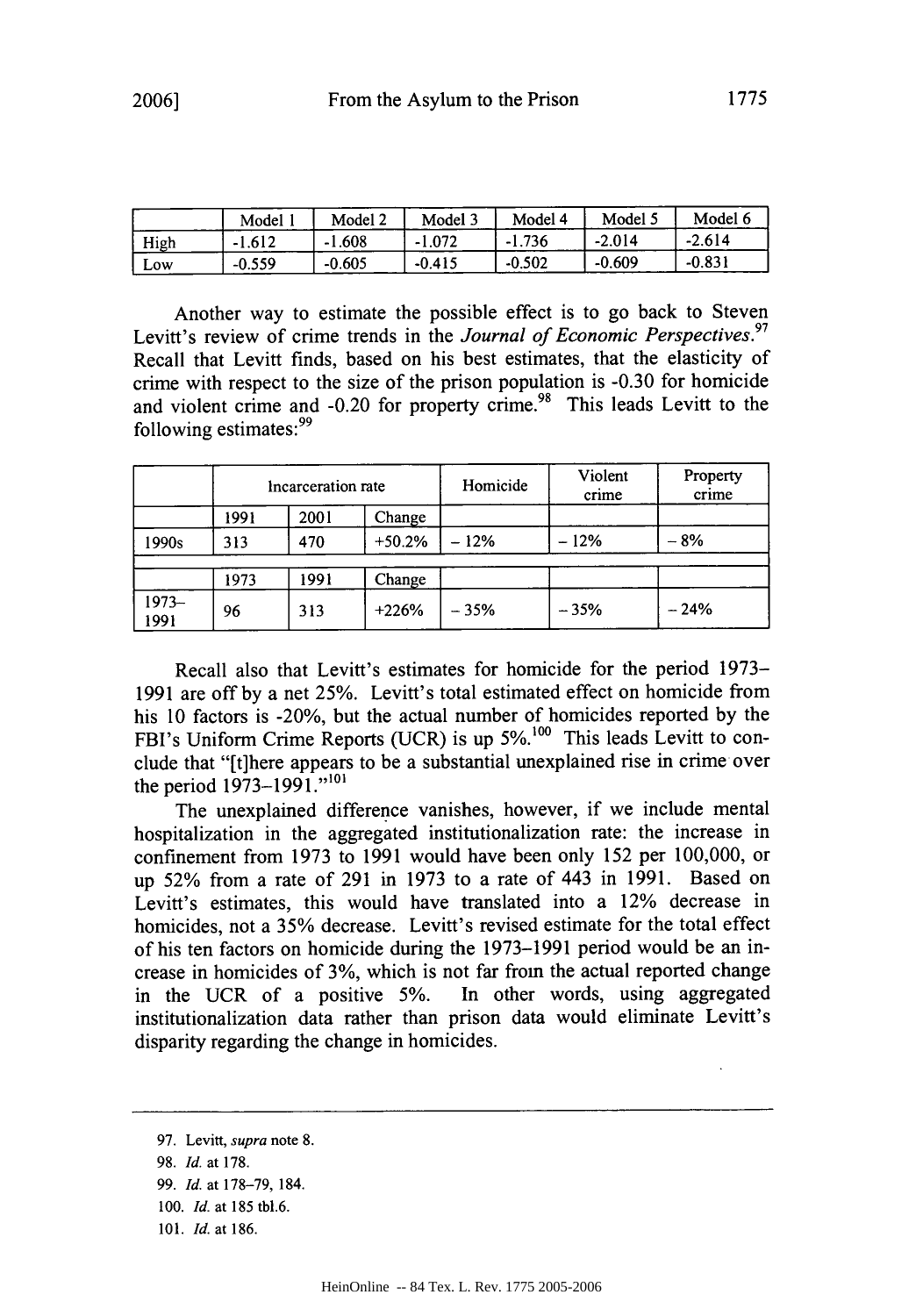## IV. Implications and Directions

Rethinking confinement through the lens of institutionalization puts the incarceration revolution of the late twentieth century in a different light. If hospitalization and prison rates are aggregated, the United States is only now beginning to reach the levels of institutionalization that were commonplace from the mid-1930s to the mid-1950s. Naturally, this tells us nothing about the *proper amount of confinement* in society, nor should it alter our perception or evaluation of the incarceration revolution of the late twentieth century. What it does underscore, more than anything, is how much institutionalization there was in the 1930s through 1960s. Perhaps, then, it is the continuity of confinement—and not only the most recent exponential increase in imprisonment—that we need to study empirically and explain.

The potential implications are significant for sociological, criminological, and economic research into the incarceration-crime relationship.<sup>102</sup> Rethinking confinement through the lens of aggregate Rethinking confinement through the lens of aggregate institutionalization also significantly impacts research in punishment theory, such as studies that have attempted to operationalize and test the central insights of the Frankfurt School-specifically, Georg Rusche and Otto Kirchheimer's suggestion in *Punishment and Social Structure* that penal strategies are shaped by systems of economic production and fiscal policies.<sup>103</sup> A review of that literature suggests that there is empirical plausibility to the Rusche-Kirchheimer hypothesis.  $104$  To date, though, the research has focused only on imprisonment rates.

For instance, in *Unemployment, Imprisonment, and Social Structures of Accumulation: Historical Contingency in the Rusche-Kirchheimer Hypothesis,* Raymond Michalowski and Susan Carlson refine the test of the Rusche-Kirchheimer hypothesis by periodizing the analysis.<sup>105</sup> Drawing on recent theories about shifts in social structures of accumulation (SSAs) in the United States during the twentieth century, the authors break down the years between 1933 and 1992 into four periods: (1) a period of economic

<sup>102.</sup> This includes not only studies of incapacitation and deterrence, but also research that studies the influence of crime rates on incarceration rates. Much of this work uses data from the early 1970s. *See, e.g.,* Marc Ouimet & Pierre Tremblay, *A Normative Theory of the Relationship Between Crime Rates and Imprisonment Rates: An Analysis of the Penal Behavior of the U.S. States from 1972 to 1992,* 33 J. CRIME & DELINQ. 109, **111** (1996) (comparing crime rates to imprisonment levels across states and time periods). Here too, aggregating mental hospitalization rates would have a significant effect.

<sup>103.</sup> GEORG RUSCHE & OTTO KIRCHHEIMER, PUNISHMENT AND SOCIAL STRUCTURE 7 (Transaction Publishers 2003) (1939) (claiming that fiscal motives have given rise to the most common forms of punishment in modem society).

<sup>104.</sup> *See* Theodore G. Chiricos & Miriam A. Delone, *Labor Surplus and Punishment: A Review and Assessment of Theory and Evidence,* 39 SOC. PROBS. 421, 431 (1992) (finding an "empirically plausible" relationship of labor surplus to punishment).

<sup>105.</sup> Raymond J. Michalowski & Susan M. Carlson, *Unemployment, Imprisonment, and Social Structures of Accumulation: Historical Contingency in the Rusche-Kirchheimer Hypothesis,* <sup>37</sup> CRIMINOLOGY 217 (1999).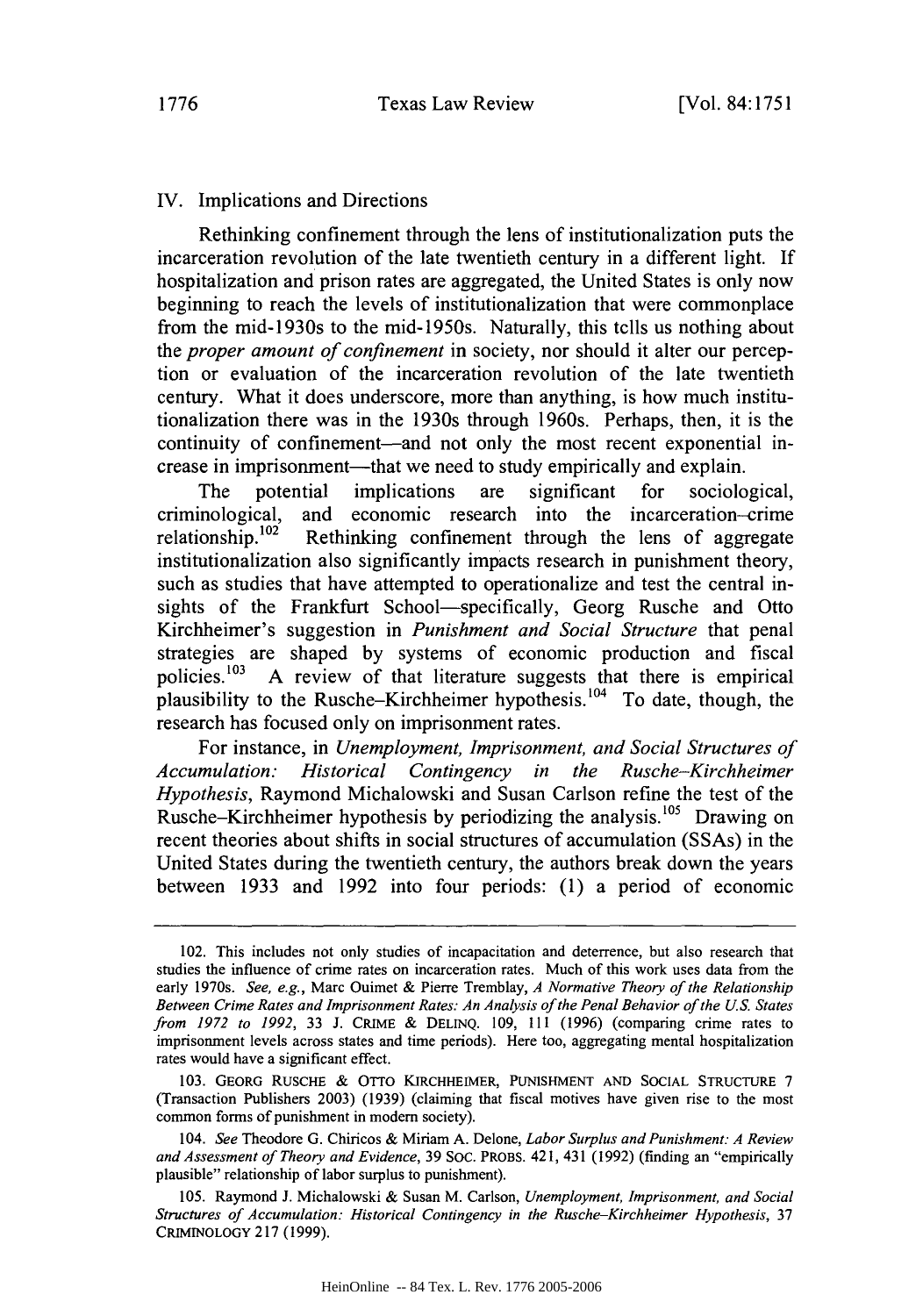exploration from **1933** to 1947 marked **by** high levels of structural unemployment, labor conflict, and worker displacement, that led to the emergence of social institutions (welfare state policies and labor accords) that have come to be known as Fordist;<sup>106</sup> (2) a period of economic consolidation from 1948 to **1966** marked **by** increasing economic output, upward trends in real wages, and decreasing unemployment;<sup>107</sup> (3) a period of decay from **1967** to **1979** marked **by** increasing unemployment, eroding labor accords, and the oil crisis of 1973;<sup>108</sup> and (4) a period of renewed economic exploration from **1980** to **1992** marked **by** significant displacement of young men, a shift away from social welfare strategies, and the growth of the service industry, that some have called the beginning of the post-Fordist period.'<sup>09</sup>

Using only imprisonment rates, the authors find a weak, though statistically significant, impact of unemployment on prison admissions during the first period (exploration);<sup>110</sup> and a strong impact of unemployment on prison admissions during the third period (decay).<sup> $1\hat{1}$ </sup> The trouble is, both of those periods are marked by stability of incarceration but instability of institutionalization. Using aggregated institutionalization data, the first period is characterized by a dramatic increase in the institutionalized population, and the third period is marked by an exponential decrease in institutionalization. In other words, things look very different if we conceptualize confinement through the larger prism of institutionalization. Studies of the relationship between education, incarceration, and crime, also would be significantly affected. $112$ 

## *A. Different Populations*

One natural objection is that the different populations-prison and asylum-are so very different. Although there may be some overlap at the margin, it is hard to believe that the same people who were

- 110. *Id.* at 237-38.
- **111.** *Id.* at 238.

112. *See, e.g.,* John J. Donohue III & Peter Siegelman, *Allocating Resources Among Prisons* and Social *Programs in the Battle Against* Crime, 27 J. LEGAL STUD. 1, 21 (1998) (analyzing the tradeoff between investment in early education social programs, such as Head Start, and crime); Brian A. Jacobs & Lars Lefgren, *Are Idle Hands the Devil's Workshop?: Incapacitation, Concentration, and Juvenile Crime,* 93 AM. ECON. REV. 1560, 1561 (2003) (analyzing the shortterm effects of school on juvenile crime); Lance Lochner, *Education, Work, and Crime: A Human Capital Approach,* 45 INT'L ECON. REV. 811, 827-28 (2004) (comparing longitudinal data on education and employment with incidence of incarceration); Lance Lochner & Enrico Moretti, *The Effect of Education on Crime: Evidence* from *Prison Inmates, Arrests, and Self-Reports,* 94 AM. ECON. REV. 155, 156 (2004) (studying the relationship between state compulsory schooling laws and the probability of incarceration).

<sup>106.</sup> *Id.* at 224.

<sup>107.</sup> *Id.* at 224-25.

<sup>108.</sup> *Id.* at 225-26.

<sup>109.</sup> *Id.* at 226.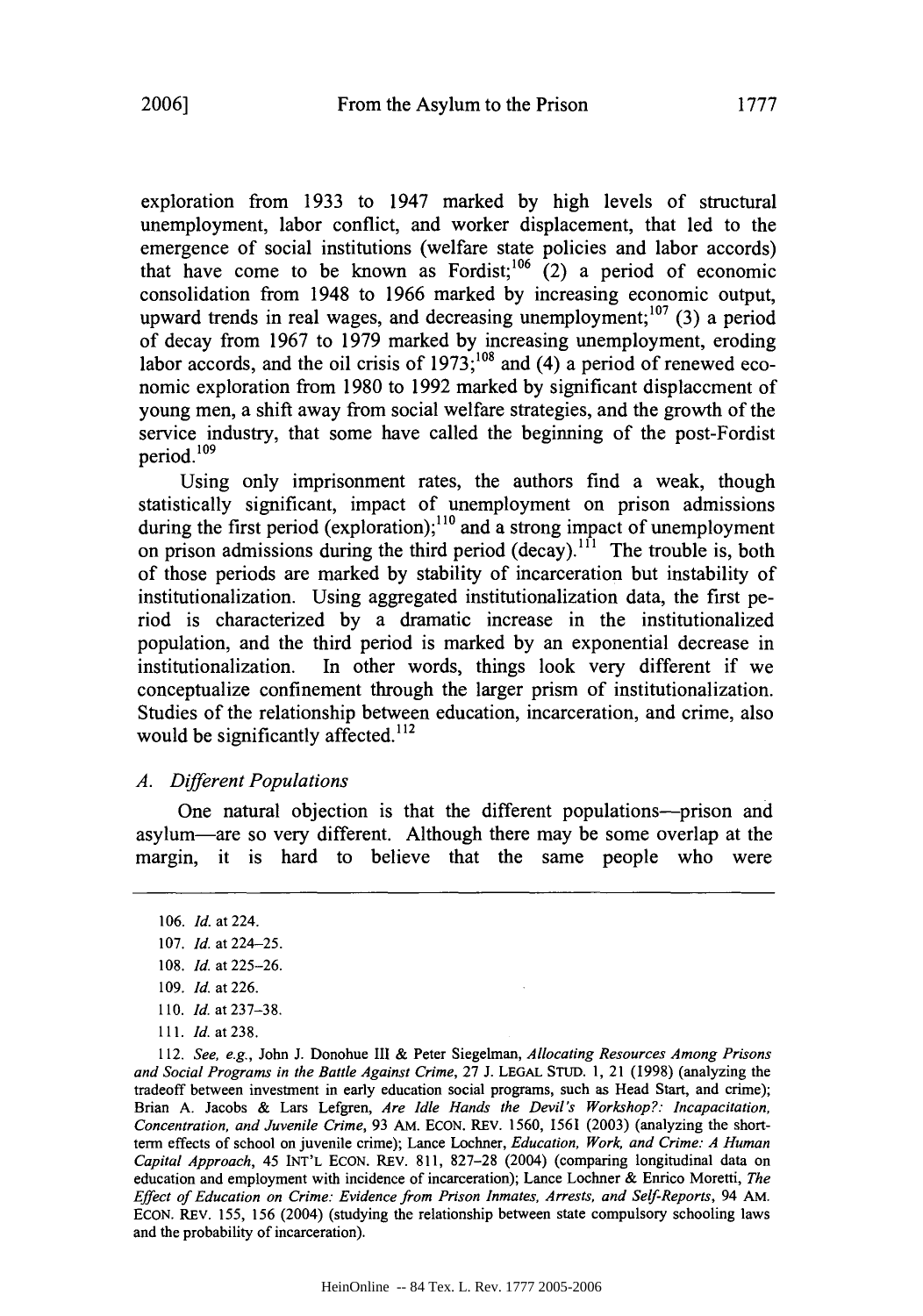deinstitutionalized would end up in prison. The continuity thesis is, in this sense, shocking to our sensibilities about the "insane" and the "criminal." This raises the question of the interdependence of the two populations, an area that has received some research attention.

In a 1984 study, Henry Steadman, John Monahan, and their colleagues tested the degree of reciprocity between the mental health and prison systems in the wake of state mental hospital deinstitutionalization.<sup>113</sup> They used both a comparative and longitudinal approach. Their study randomly selected a total of 3,897 male prisoners and 2,376 adult male admittees to state mental hospitals from six different states, half from 1968 and the other half from 1978.<sup>114</sup> They gathered full institutional histories for arrests, imprisonment, and state mental hospitalization for each inmate and then compared the system overlap between 1968 and 1978.<sup>115</sup> They were able, thus, to measure the extent of cross-institutionalization—the change in the number of prisoners with prior mental health contacts, as well as the change in mental health patients with criminal records.

Regarding the number and proportion of prison admittees with one or more prior mental hospitalizations, Steadman and Monahan found significant variation between the six states. Texas experienced a huge increase. California and Iowa had increases as well, but New York, Arizona, and Massachussetts experienced proportional declines.<sup>116</sup> Naturally, it was a period of rapid expansion in the prison population, with prison admissions up 42.4% for the six states from 1968 to **1978.117** During that period, the overall number of prisoners in the six states with prior hospitalization almost doubled, up **97.3%.118** Consolidating their tables, and calculating total figures, their findings can be summarized as follows: $119$ 

<sup>113.</sup> Steadman et al., *supra* note 6.

<sup>114.</sup> *Id.* at 478.

<sup>115.</sup> *Id.*

<sup>116.</sup> *Id.* at 481 tbl.2.

<sup>117.</sup> *Id.* at 480 tbl.1.

**<sup>118.</sup>** *Id.* at 481 tbl.2.

<sup>119.</sup> *Id.* at 480 tbl.1, 481 tbl.2, 482 tbl.3.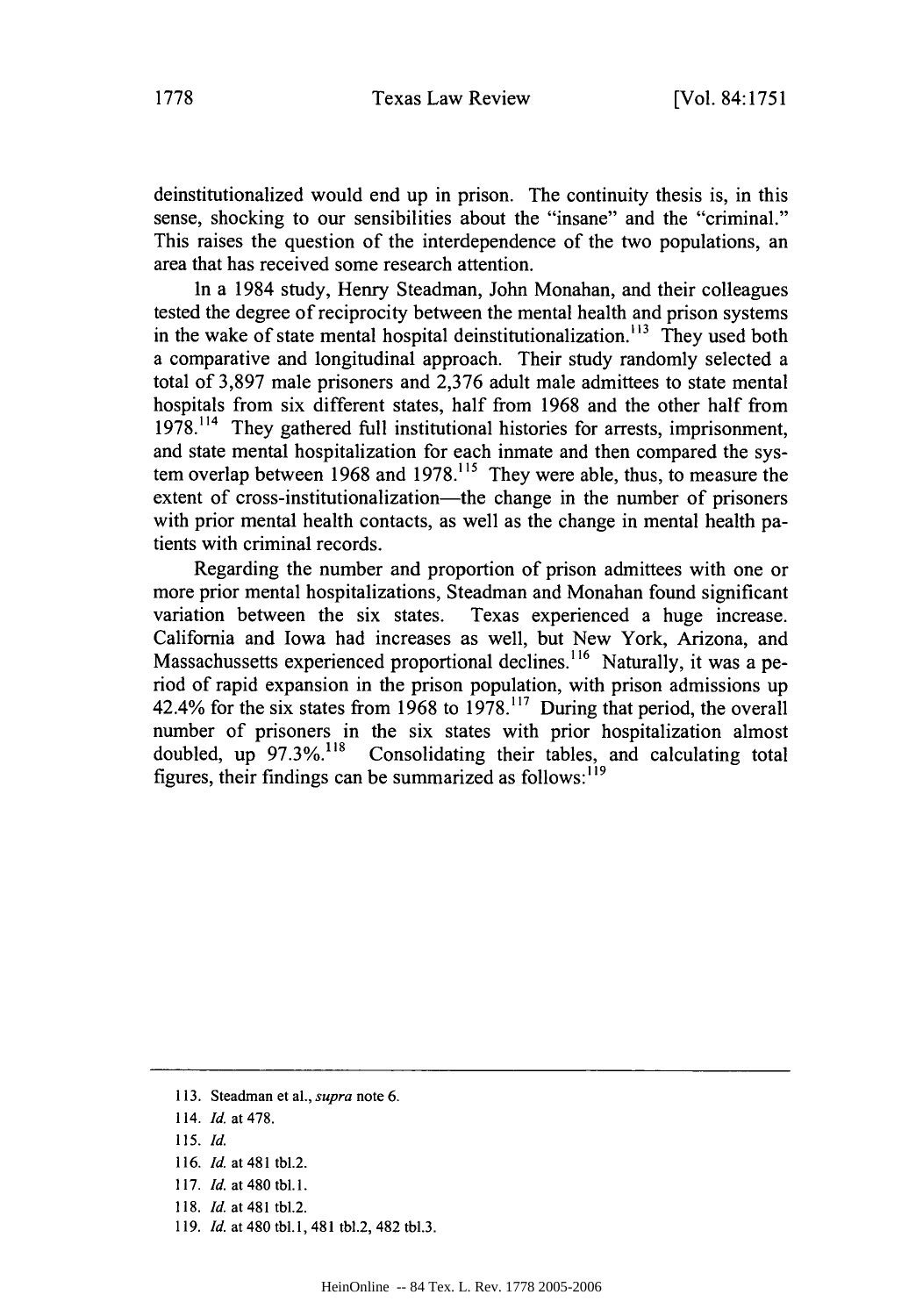|           |       | Prison admittees with prior<br>hospitalization |            |      | Prison admittees<br>with prior<br>hospitalization<br>(in %) | Expected<br>1978<br>number<br>using 1968<br>percentages | Difference<br>actual<br>versus<br>expected<br>(in %) |
|-----------|-------|------------------------------------------------|------------|------|-------------------------------------------------------------|---------------------------------------------------------|------------------------------------------------------|
|           | 1968  | 1978                                           | % Change   | 1968 | 1978                                                        |                                                         |                                                      |
| <b>NY</b> | 741   | 797                                            | $+7.6$     | 12.1 | 9.3                                                         | 1,037                                                   | $-23.1$                                              |
| <b>CA</b> | 1.069 | 1,777                                          | $+66.2$    | 9.5  | 15.2                                                        | 1,111                                                   | $+59.9$                                              |
| AZ        | 35    | 39                                             | $+11.4$    | 3.9  | 2.2                                                         | 69                                                      | $-43.5$                                              |
| TX        | 18    | 1.004                                          | $+5,477.8$ | 0.3  | 8.4                                                         | 35                                                      | $+2,768.6$                                           |
| 1A        | 64    | 153                                            | $+139.1$   | 7.7  | 16.7                                                        | 71                                                      | $+115.5$                                             |
| MA        | 54    | 139                                            | $+157.4$   | 12.5 | 9.0                                                         | 194                                                     | $-28.4$                                              |
| Total     | 1.981 | 3.909                                          | $+97.3$    | 7.7  | 10.7                                                        | 2,517                                                   | $+55.3$                                              |

Because three states (New York, Arizona, and Massachusetts) experienced relative declines—that is, taking into account the increase in the prison population-Steadman and Monahan concluded from these data that there was little evidence of movement from the mental hospitals to prisons: "the percentage of former patients among the ranks of prison admittees decreased in as many study states as it increased." $^{120}$  Thus, "[l]ittle evidence was found to support the idea that mental hospital deinstitutionalization was a significant factor in the rise of prison populations during th[e] period [from 1968 to 1978]."<sup>121</sup>

On the other side of the equation, Steadman and Monahan did find evidence that mental hospitals were becoming more "criminal."<sup>122</sup> Holding constant the changes in total mental hospital admissions for the six stateswhich were down 9% from 1968 to 1978-the number of mental hospital admittees with one or more prior arrests increased by an average 40.3%, and the number with a prior imprisonment increased on average by 60.4%. "In all study states but Iowa, the actual number of hospital admittees with one or more prior arrests is substantially higher (from 11.7% to 99.9%) than would be expected from total admission trends."<sup>123</sup>

My interpretation of their prison data is less sanguine. Although the state-by-state breakdown is even, the aggregated numbers tell a different story. The number of inmates with prior mental hospitalization is more than 50% higher than would have been expected given the prison growth. 124 To be sure, it does not account for all of the prison expansion. In this sense, Steadman and Monahan are undoubtedly right: the evidence does not show

- 120. *Id.* at 483.
- 121. *Id.* at 490.
- 122. *Id.* at 487.
- 123. *Id.* at 486.
- 124. *Id.* at 482.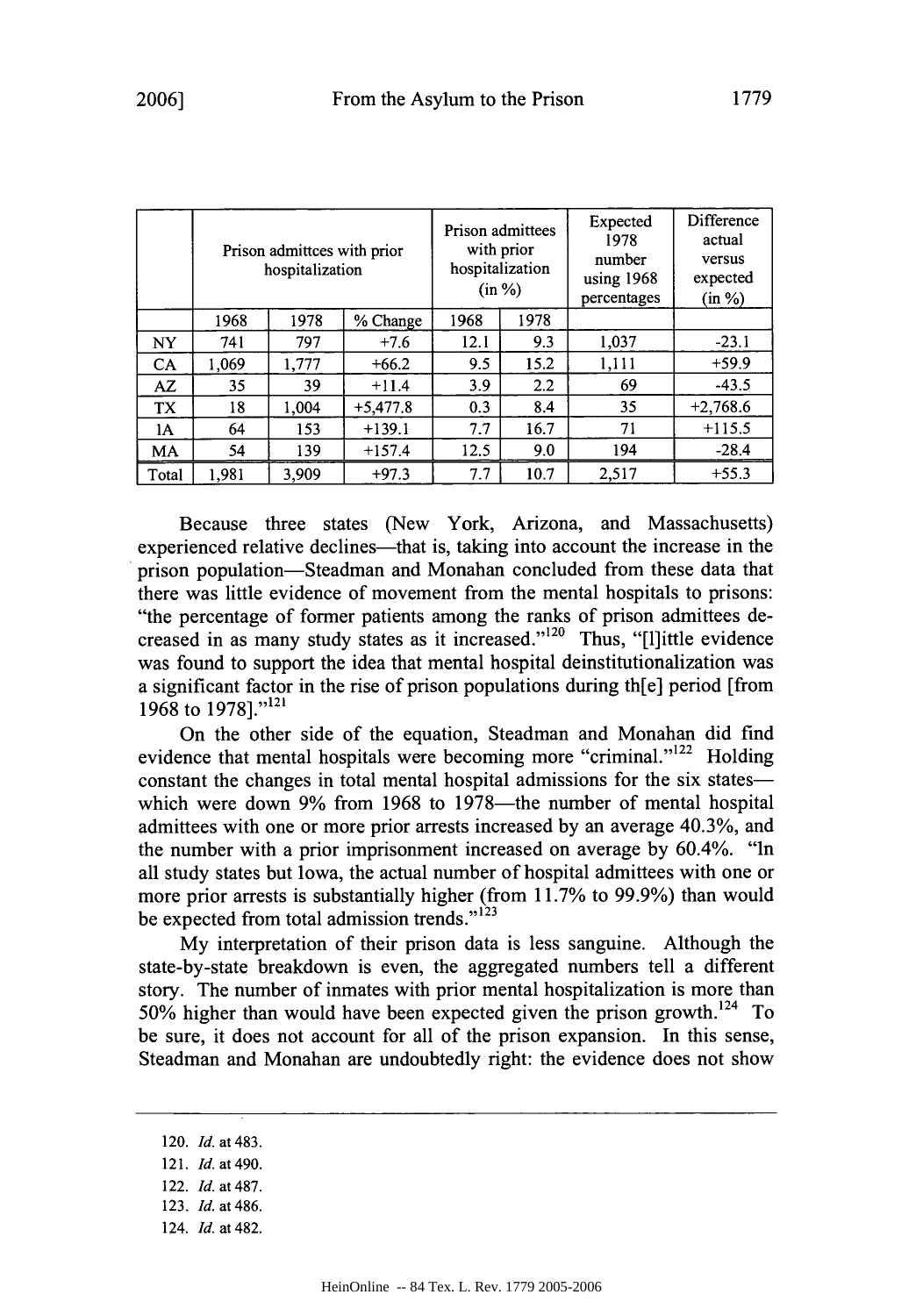that deinstitutionalization *explains* the prison explosion. It does not establish direct transfer from the asylum to the penitentiary. But there may be significant overlap and, over time, more substitution. The proportion has increased by more than half. It is consistent at least with some interdependence. The real question is, how much? $125$ 

Steven Raphael tackles this question using an econometric model in his paper *The Deinstitutionalization of the Mentally Ill and Growth in the U.S. Prison Populations: 1971 to 1996.126* Raphael tests the relationship between mental hospitalization and prison populations using state-level data for the period 1971 to 1996. What he finds, across his six different models, is that the mental hospitalization rate has a statistically significant and robust negative effect on prison rates.<sup>127</sup> Moreover, the magnitude of the effect is large; and ranges from a low of a seven-person decline to a high of a two-person decline in mental hospitalization resulting in a one-person increase in the prison rate. **128** Translated into actual population numbers, Raphael's findings suggest that deinstitutionalization from 1971 to 1996 resulted in between 48,000 and 148,000 additional state prisoners in 1996, which according to Raphael, "accounts for 4.5 to 14 percent of the total prison population for this year and for roughly 28 to 86 percent of prison inmates suffering from mental illness."<sup>129</sup> What we also know is that, at the close of the twentieth century, there was a high level of mentally ill offenders in prisons and jails in the United States-283,800 in 1998-representing 16% of jail and state prison inmates.<sup>130</sup>

#### *B. Back to Social Theory*

The problem with these empirical analyses, though, is that again they take too literally the official categories of the "mentally ill" and of the "criminal." The diagnosis and documentation of mental illness needs to be problematized, as does the guilty verdict. The studies in effect put too much credence in the official labels. These categories are not natural and do not have independent validity and objective signification. The question is not, how many people with mental illness are in the criminal justice system? Rather, the question should be, has the criminal justice system caught in its

129. *Id.* at 12.

<sup>125.</sup> Another problem with their analysis is that the reduction in mental health care starting in the 1960s may itself reduce the number of mental health contacts for individuals who end up in prison. Measuring the interdependence of the two populations based on prior mental hospitalization will not capture mental illness properly if there is less and less care that leaves traces on the general population.

<sup>126.</sup> Raphael, *supra* note 7.

<sup>127.</sup> *Id.* at 8-9, 10-11.

<sup>128.</sup> *Id.* at 9.

<sup>130.</sup> **PAULA** M. DITTON, **BUREAU** OF **JUSTICE STATISTICS,** U.S. DEP'T OF **JUSTICE,** SPECIAL REPORT: MENTAL HEALTH **AND** THE TREATMENT OF **INMATES AND** PROBATIONERS 3 **(1999),** *available at* http://www.ojp.usdoj.gov/bjs/pub/pdf/mhtip.pdf.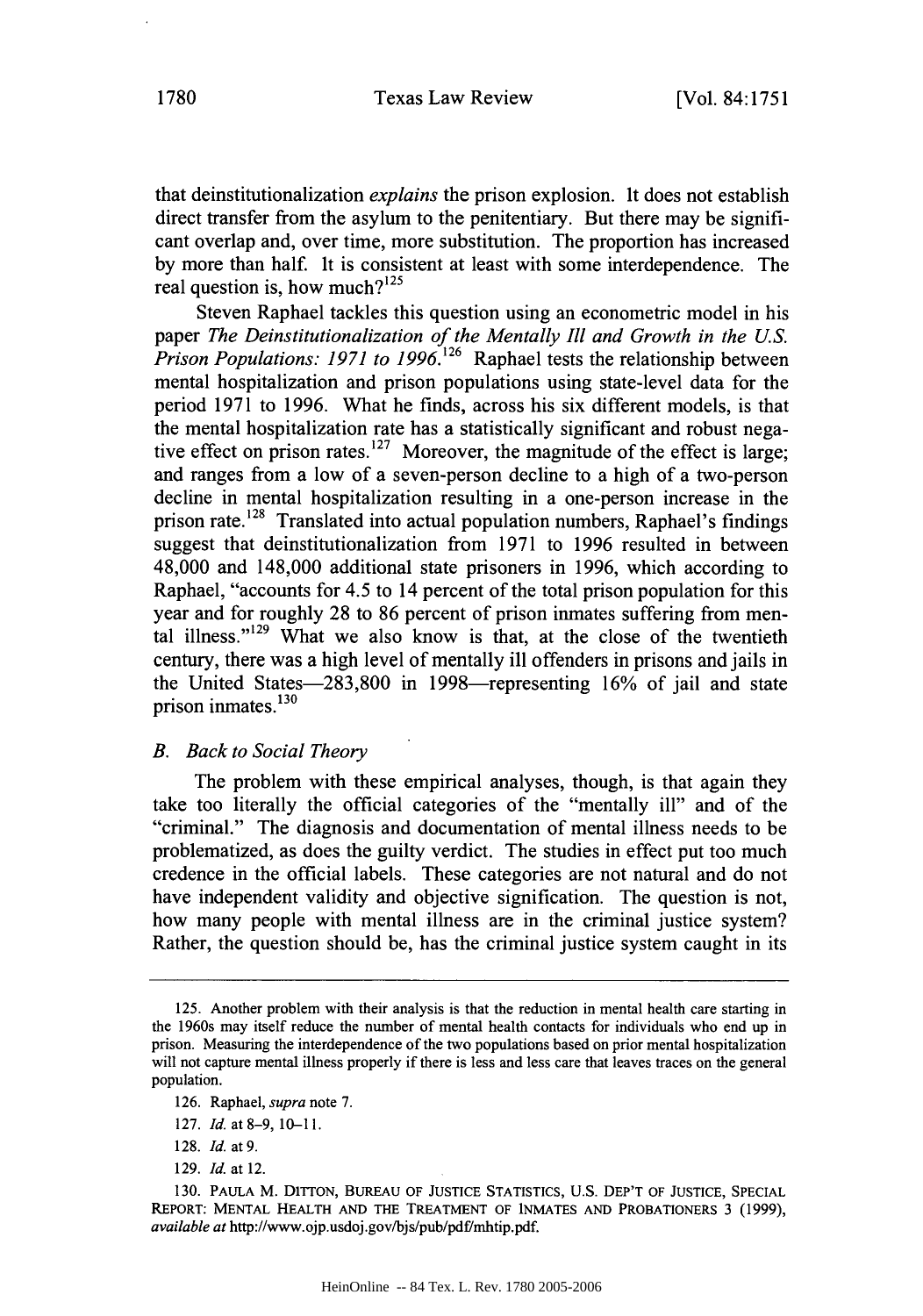wider net the type of people at the margin of society---the class of deviants from predominant social norms-who used to be caught up in the asylum and mental hospital? The real challenge is to deconstruct *both* the categories of the "insane" *and* of the "criminal" *simultaneously.*

The first is easy. With regard to the asylum, we are all constructivists today. We all accept the claim that criminality was medicalized in the early twentieth century. As Liska and Markowitz suggest, correctly, "During the first half of the 20th century, psychiatrists medicalized social problems, successfully arguing that the cause of many social problems, like crime, lies in the psychological malfunctioning of people and that the solution lies in their treatment by medical specialists in treatment centers."<sup>131</sup> Or as William Gronfein explains:

In Goffman's words, "part of the official mandate of the public mental hospital is to protect the community from the danger and nuisance of certain kinds of misconduct." Publicly supported insane asylums represented an uneasy, albeit surprisingly successful, marriage between asylum and prison, a fact that was of particular importance in contributing to their long-term growth. **<sup>12</sup>**

We all agree that the category of the "insane" was created in modem times to capture the deviant and marginal. But in order to make sense of the larger trend in institutionalization, we need to view the "criminal" through the same prism. Is it possible that the category of the present-day criminal does the same work that used to be done by the category of the insane? Might it capture the same class of norm violators, the same kind of deviants?

Certainly there are important demographic differences. The gender distribution, for instance, was far more even in mental hospitals than in prisons. In 1966, for example, there were 560,548 first-time admissions to mental hospitals, of which 310,810 (55.4%) were male and 249,738 (or 44.6%) were female.<sup>133</sup> In contrast, new admittees to state and federal prison were consistently 95% male throughout the twentieth century.<sup>134</sup> There were also sharp differences in racial and age compositions, which I discuss next. But within the demographic group—within the set of male inmates, for instance-could the categories have served the same function, at least roughly? Steadman and Monahan gesture at this in their study, suggesting that the relationship between the mental health and prison systems may be indirect, "mediated by community reaction towards all types of socially

<sup>131.</sup> Liska et al., *supra* note 6, at 1747.

<sup>132.</sup> Gronfein, *supra* note 42, at 194 (quoting GOFFMAN, *supra* note 1, at 352).

<sup>133.</sup> **U.S.** DEP'T OF HEALTH, **EDUCATION, AND** WELFARE, 1967 **MENTAL** HEALTH **FACILITIES** REPORT 10 tbl.C (1969).

<sup>134.</sup> MARGARET WERNER **CAHALAN, BUREAU** OF **JUSTICE** STATISTICS, U.S. DEP'T OF **JUSTICE,** HISTORICAL CORRECTIONS **STATISTICS IN** THE **UNITED STATES,** 1850-1984, at 66 (1986).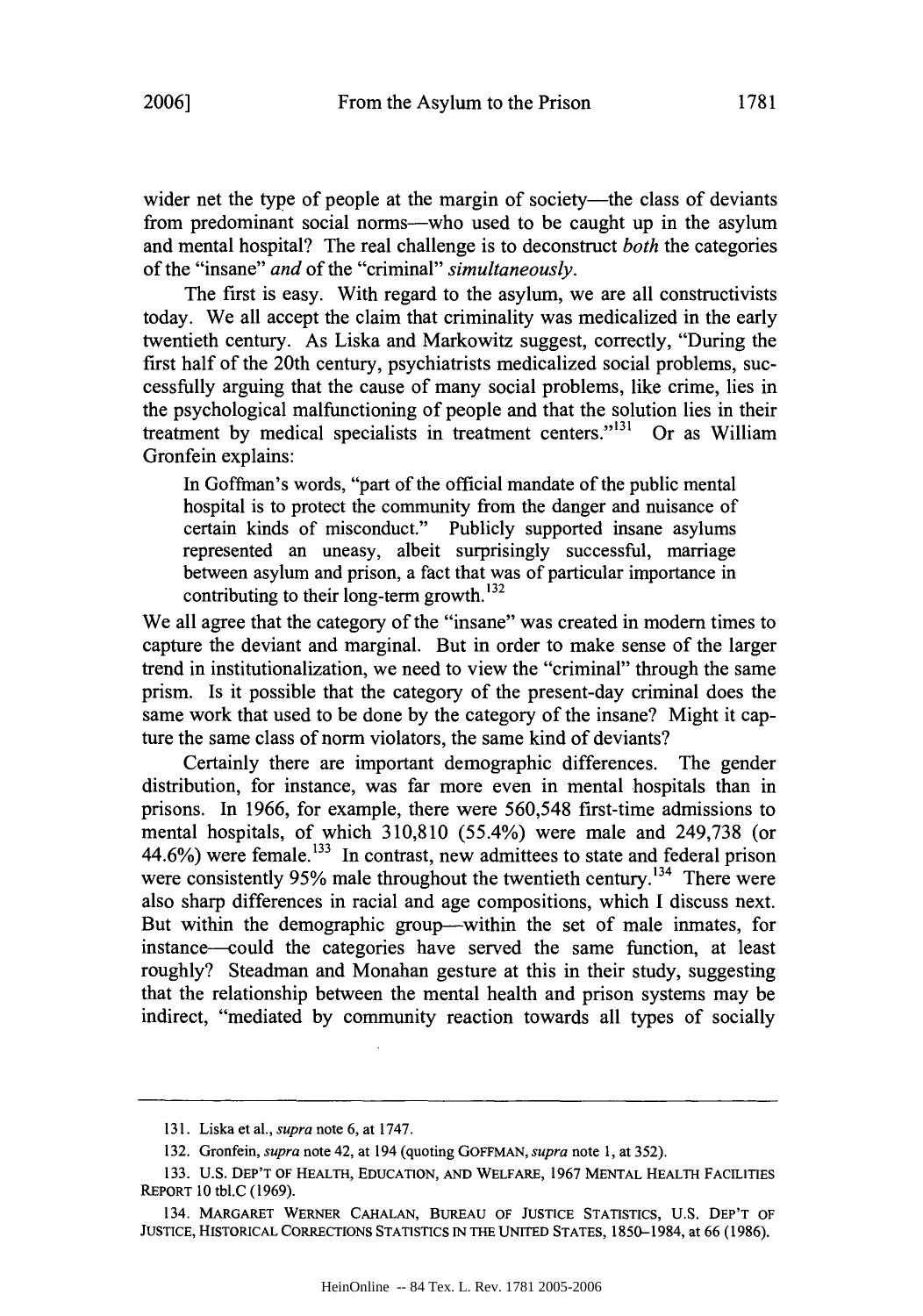marginal groups when the societal tolerance level for deviance is exceeded."<sup>135</sup> This is one direction for research to pursue.

And how does race figure into the equation, since it is such an important part of the incarceration expansion—since the prison has become, as Loïc Wacquant suggests, the last of our peculiar institutions?<sup>136</sup> There is some evidence to suggest that the proportion of minorities in mental hospitals was increasing during deinstitutionalization. From 1968 to 1978, for instance, there was already a demographic shift among mental hospital admittees. In Steadman and Monahan's data, for instance, the proportion of non-whites increased from 18.3% in 1968 to 31.7% in 1978: "Across the six states studied, the mean age at hospital admission decreased from 39.1 in 1968 to 33.3 by 1978. The percentage of whites among admitted patients also decreased, from 81.7% in 1968 to 68.3% in 1978."<sup>137</sup> There was a less stark shift in prison admissions data, though the direction of change was the same: "Across the six states, the mean age of prison admittees was 29.0 in 1968 and 28.1 in 1978. The percentage of whites among prison admittees was also relatively stable, decreasing only from 57.6% in 1968 to 52.3% in 1978."<sup>138</sup>

At the national level, though, the racial shift in prison admissions began well before 1968. In fact, throughout the twentieth century, African Americans have represented a consistently increasing proportion of the state and federal prison populations. Since 1926, the year the federal government began collecting data on correctional populations, the proportion of African Americans newly admitted to state prisons has increased steadily from 23% in 1926 to 46% in 1982.139 It reached 51.8% in 1991 and stood at 47% in 1997.<sup>140</sup> This trend is illustrated in Figure 5 below:

<sup>135.</sup> Steadman et al., *supra* note 6, at 490.

<sup>136.</sup> Loïc Wacquant, *Deadly Symbiosis: When Ghetto and Prison Meet and Mesh*, 3 PUNISHMENT & SOc'Y 95, 98-99 (2001).

<sup>137.</sup> Steadman et al., *supra* note 6, at 479.

<sup>138.</sup> *Id.*

<sup>139.</sup> BUREAU OF JUSTICE STATISTICS, U.S. DEP'T OF JUSTICE, RACE OF PRISONERS ADMITTED TO STATE AND FEDERAL INSTITUTIONS, 1926-86, at 5 (1991).

<sup>140.</sup> BUREAU OF JUSTICE STATISTICS, U.S. DEP'T OF JUSTICE, CORRECTIONAL POPULATIONS *IN* THE UNITED STATES-1997, at 10 tbl. 1.20 (2000), *available at* http://www.ojp.usdoj.gov/bjs/pub/pdf/cpus97.pdf (reporting a total of 164,300 black admissions out of 317,237 total admissions to state prisons in 1991 and 157,300 out of 334,525 in 1997).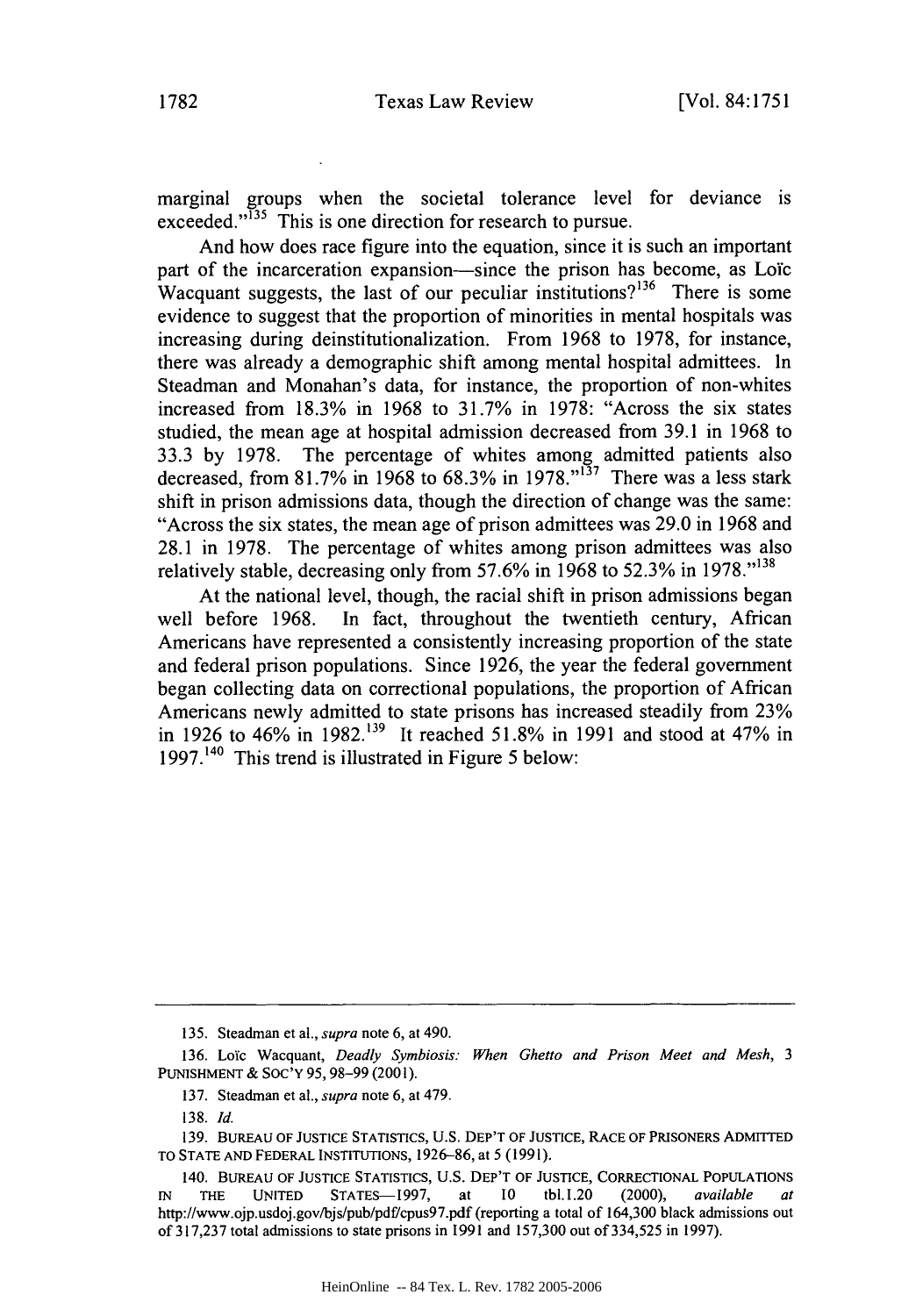Figure 5: Admissions to state prisons



In 1978, African Americans represented 44% of newly admitted inmates in state prisons.<sup>141</sup> That same year, minorities represented 31.7% of newly admitted patients in mental hospitals-up from  $18.3\%$  in  $1968$ .<sup>142</sup> Is it possible that, as the population in mental hospitals became increasingly African American and young, our society gravitated toward the prison rather than the mental hospital as the proper way to deal with at-risk populations? This too would require further investigation.

Overall, it is the differences and the gradual changes in the demographic composition of the two populations that stick out. The mental hospitalization population was far more evenly distributed along gender lines, was an older population, and tended to be more white. But the demographic distributions changed over time, and this gradual change calls for explanation. It also significantly affects our interpretation of the possible relationship between institutionalization and homicide. After all, the mental hospital population was largely female,<sup>143</sup> and statistically women are far less likely to be violent offenders.<sup> $144$ </sup> How then could there be any continuity in the effect on serious violent crime? And if there is indeed a continuing effect, might that suggest that the present prison population also includes a sizeable portion of low-risk offenders? Is it possible that the women in the mental hospitalization populations have been replaced by non-violent drug offenders in the prison populations? Also, if there is indeed a relationship, does it suggest that the *type of institutionalization* doesn't matter: regardless of whether we use

**<sup>141.</sup> BUREAU** OF **JUSTICE** STATISTICS, *supra* note 139, at 5.

<sup>142.</sup> *See supra* note 137 and accompanying text.

<sup>143.</sup> For example, in Massachusetts 1939-1941, 20-29 year-old males had a mental hospital first admission rate of 124.2 persons per 100,000 males, whereas 20-29 year-old females had a first admission rate of 91.1 per 100,000. GROB, *supra* note 37, at 184 tbl.7-3.

*<sup>144.</sup> See, e.g.,* Paige M. Harrison & Allen J. Beck, *Prisoners in* 2004, **BUREAU JUST.** STAT. BULL., Oct. 2005, at 9 tbl.12, *available at* http://www.ojp.usdoj.gov/bjs/pub/pdf/p04.pdf (indicating that only 26,300 out of 624,900 violent offenders (4.2%) in 2002 were female).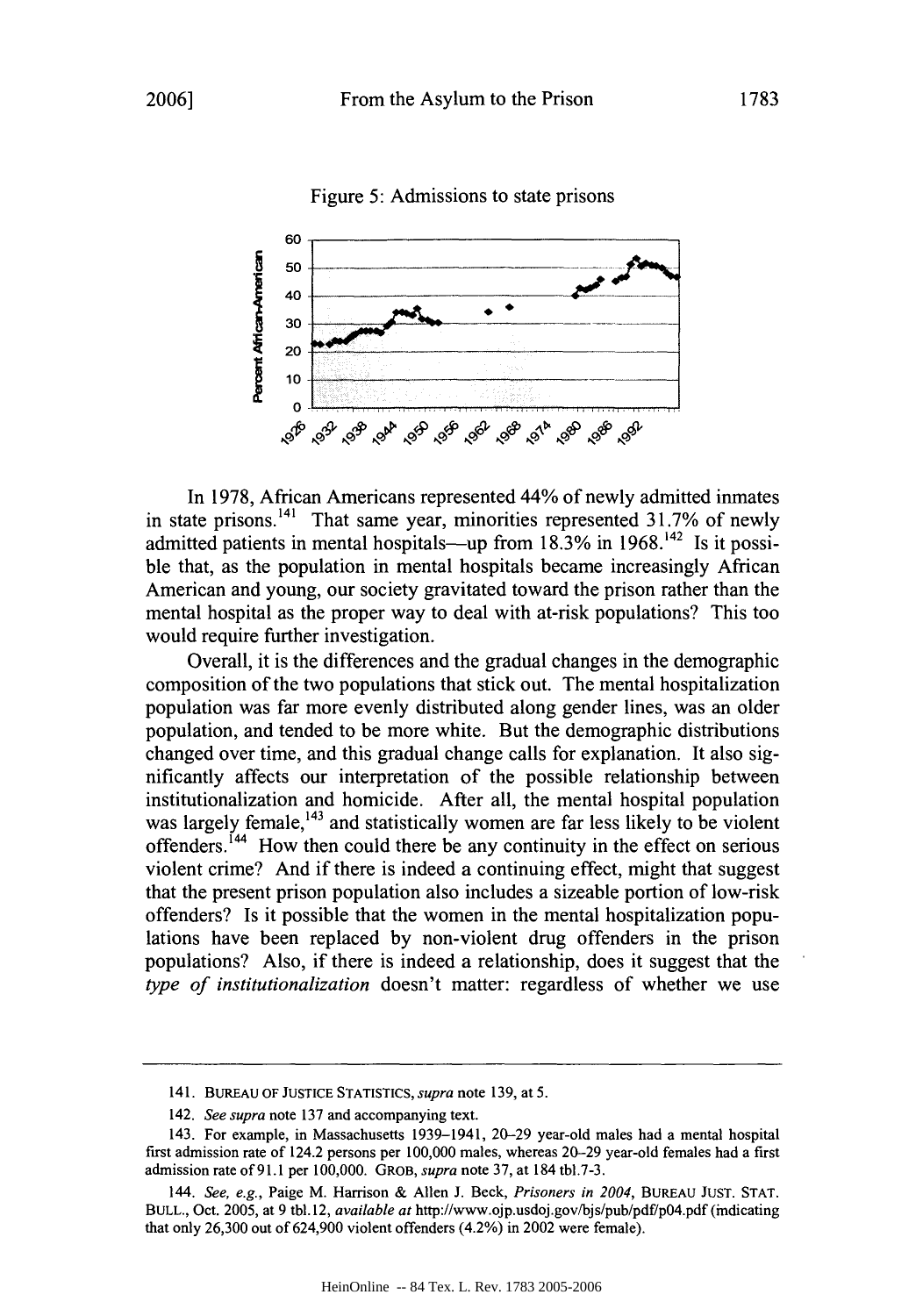mental hospitals or prisons, we achieve the same result? If so, does this militate in favor of returning to a medicalized model?

## V. Rethinking Confinement

Today, the categories of "mental illness" and "criminality"—and the corresponding populations of the mental hospital and the prison-seem so distinct, so different, so particular. With the exception of the 7% to 16% of prison inmates who are suffering from mental illness,<sup>145</sup> it seems so wrong and confused to mix the categories. It seems almost insulting to aggregate the two populations into one variable. But is it? Will later generations question our inability to see the continuity of spatial exclusion and confinement? Will they object to the balkanization of research on forms of social control? Will they reexamine our categories?

I suspect they will. It may be time, then, to rethink the category of confinement through the larger lens of institutionalization and to begin to trace that broader history of institutional incapacitation in twentieth century United States. Of course, the story may be even more complicated. Perhaps I have not even begun to scratch the surface of institutionalization. After all, Goffman included the military in the set of total institutions.<sup>146</sup> Should we add the armed forces as part of our institutionalization count? Also, in the mental health area, many of the persons who were deinstitutionalized moved into private facilities. As William Gronfein writes, "many former patients have been 'transinstitutionalized' rather than deinstitutionalized, moving from state-supported asylums to privately run nursing homes or board-andcare homes."<sup>147</sup> Should we include nursing homes as well? And how about universities? How exactly should we define institutionalization? Where do we place the contour of the total institution?

One last question. If indeed aggregated institutionalization explains the bulk of violent crime trends, then what should we make of all those other socio-cultural and political explanations of deviance—theories of deviant subcultures, disorderliness, social disorganization, collective efficacy, anomie, social conflict, to name but a few? If the dominant factor is simply the rate of total institutionalization *qua* incapacitation-if we are really dealing only with *social physics-how* then should we understand other criminological theories?

<sup>145.</sup> *DITTON, supra* note 130, at 1.

<sup>146.</sup> **GOFFMAN,** *supra* note **1,** at 5.

<sup>147.</sup> Gronfein, *supra* note 42, at 193. Gerald Grob notes that "much of the decline in the number of patients in mental hospitals was more apparent than real. During the 1960s the number of mental patients in chronic nursing homes rose precipitously as states attempted to reduce their expenditures by taking advantage of new federal programs." GROB, *supra* note 37, at 317. So, for instance, whereas mental hospital populations decreased sharply and rapidly from over 500,000 in 1963 to under 370,000 seven years later in 1970, "the number of individuals with mental disorders in chronic nursing homes increased from 221,721 to 426,712 (of which 367,586 were aged sixtyfive or older)." *Id.*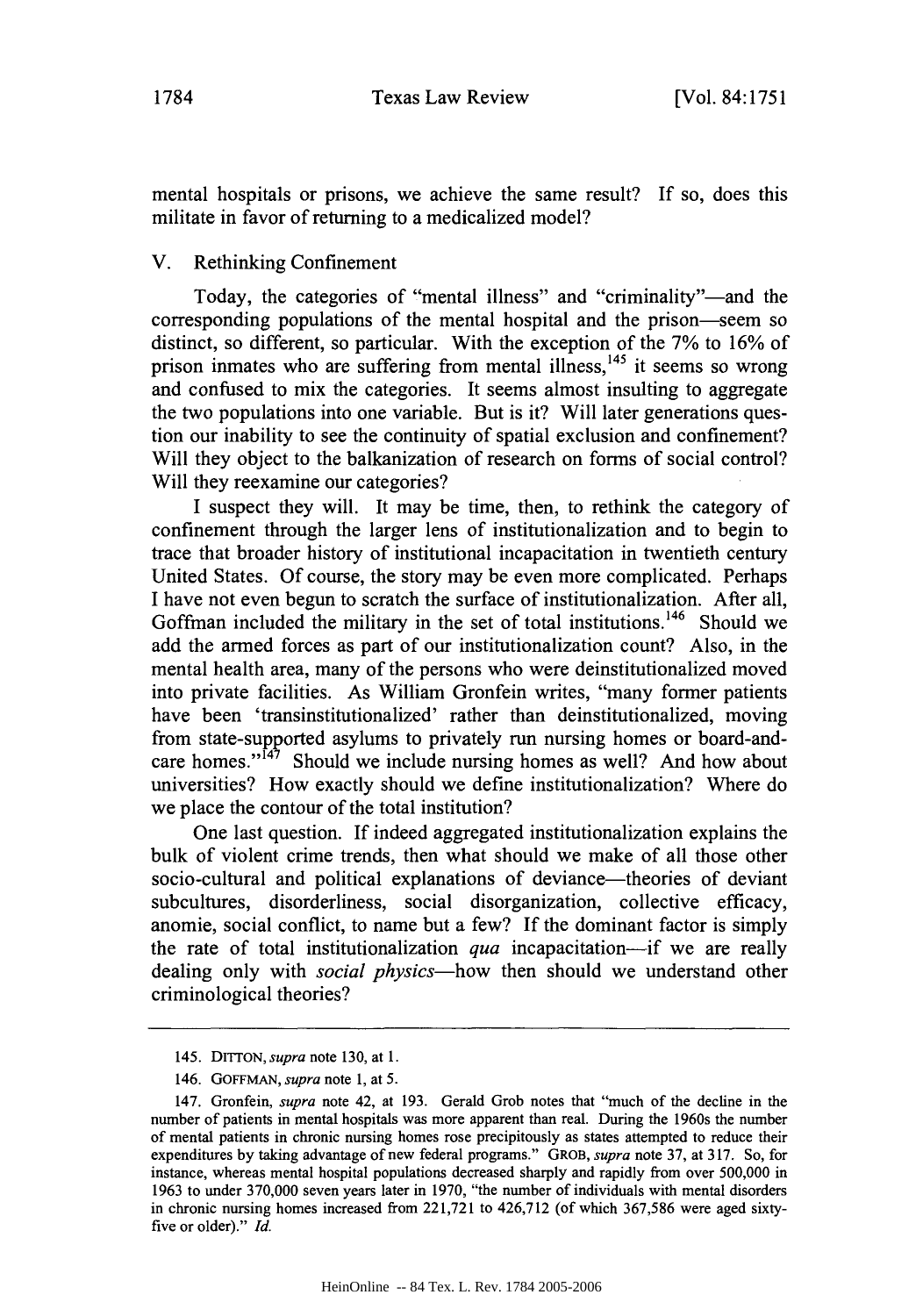#### Appendix

#### A note on jail data and their effect

There are no reliable statistics on jail populations—in most cases, no data at all-for the period before 1970. That is the year that the Law Enforcement Assistance Administration (LEAA) conducted the first census of iails.<sup>148</sup> Prior to that, there were decennial Census Bureau counts for 1880, 1890, 1940, 1950, and 1960, but even those Census counts are not reliable. For instance, in 1970, the Census reported 129,189 inmates in jail, whereas the first Department of Justice LEAA count that same year reported 160,863 inmates in  $i$ ail-24.5% higher than the Census count.<sup>149</sup> In addition, between 1904 and at least 1940, the Census counted only jail inmates who were *sentenced.150* The 1923 special report, "Prisoners, 1923," also excluded inmates who were not sentenced and omitted certain jails that were believed not to contain sentenced jail inmates.<sup>151</sup> All that data, including the 1933 "County and City Jails" report, excluded jail inmates who had not been sentenced yet.<sup>152</sup>

There are a number of reasons for the underreporting and non-reporting of jail inmates. Jails are jurisdictionally at the municipal and county level and, as a result, are much more difficult to survey than, for instance, federal prisons. Nevertheless, it is important to reconstruct some measure of prison populations. From 1940 to 1950, according to the Census count, the jail population was decreasing, down almost 13,000, or 13%, from 99,249 in 1940 to 86,492 in 1950.<sup>153</sup> Again, though, the 1970 LEAA count and Again, though, the 1970 LEAA count and comparison to the 1970 Census count suggests that these numbers may have been off by as much as 25%. If we make very conservative assumptions and assume (1) that the jail population stayed flat from 1928 to 1940 (recall, it was dropping from 1940 to 1950) and (2) that the Census counts were valid (recall that they are at least 25% off), and we interpolate linearly the missing data (we have only three unreliable years, 1940, 1950, and 1960, for the 42 year period from 1928 to 1970), then we obtain data that we can use to add to the institutionalization number.

For historical data on jail populations, I was able to obtain data for decennial years (1940, 1950, 1960, 1970, and 1980) as well as 1933, 1972, 1978, 1982, and 1983 from Cahalan.<sup>154</sup> For data since 1983, 1 rely on the

- 152. *Id.*
- 153. *Id.* at 76 tbl.4-1.
- 154. *Id.* at 76 tbl.4-1, 87 tbl.4-11.

<sup>148.</sup> *CAHALAN, supra* note 134, at 73, 76 tbl.4-1.

<sup>149.</sup> *Id.* at 76 tbl.4-1.

<sup>150.</sup> *Id.* at 73-74.

<sup>151.</sup> *Id.* at73.